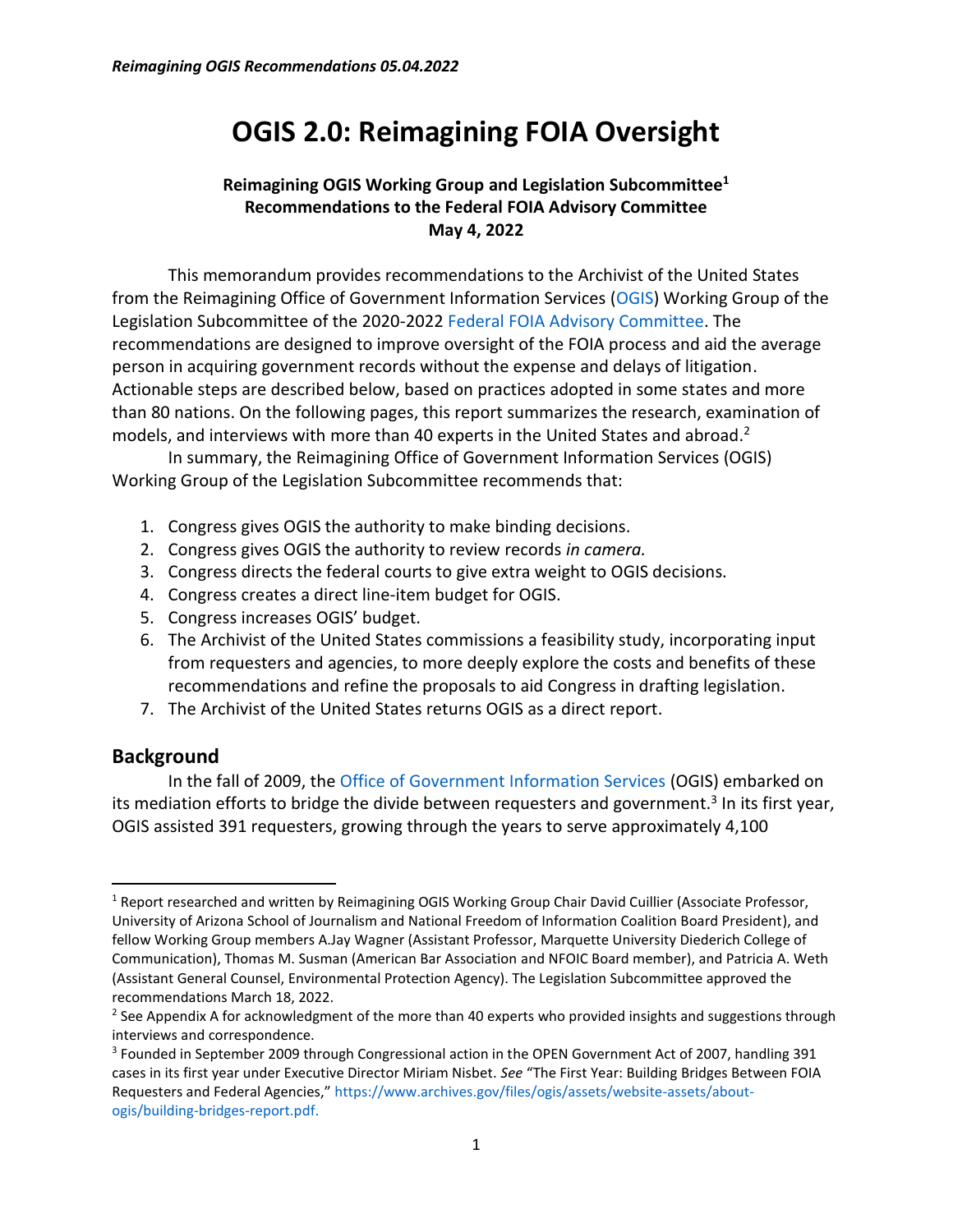requesters in [Fiscal Year 2021,](https://www.archives.gov/ogis/about-ogis/annual-reports/ogis-2021-annual-report-for-fy-2020)<sup>4</sup> with nearly the same number of employees with which it started. Since 2009, the office has handled more than 30,000 requests for assistance with the FOIA process, providing an alternative to the historical solution of litigation to resolve FOIA disputes. Since it started its compliance program in FY 2015, OGIS has assessed 14 agency FOIA programs, authored nine FOIA issue assessments, and partnered with National Archives colleagues to include FOIA in five government-wide Records Management Self-Assessment surveys. OGIS also has led and managed four terms of the Federal FOIA Advisory Committee, bringing together FOIA requesters and agency FOIA professionals, and, since 2016, the OGIS director has co-chaired the [Chief FOIA Officers Council.](https://www.archives.gov/ogis/about-ogis/chief-foia-officers-council) Through its work, OGIS advocates for a fair process for requesters and agencies, and its neutral position as an ombudsman resolves a good proportion of disputes. The directors and staff members have done an exemplary job with the resources and powers afforded them. The recommendations in this report focus on the *structure* of the U.S. FOIA oversight system, not the individuals who have worked so hard to improve the process for requesters, agencies, and ultimately all Americans who rely on transparent and accountable government.

While the FOIA process aids society,<sup>5</sup> it can be improved. About 800,000 FOIA requests are submitted each year, and of those, only 21.6% are granted fully to requesters.<sup>6</sup> Backlogs continue to increase, from 120,436 in 2019 to 141,762 in 2020, and have worsened through the pandemic.<sup>7</sup> Simple requests take an average 30 days to process, and complex requests can lag months, or years. About 15,000 administrative appeals are processed each year, and the backlog of appeals, for the most part, continues to increase.<sup>8</sup> Agencies complain of requesters jumping quickly to litigation, having unrealistic expectations, increasingly complex requests, $9$ and inflicting unwarranted hostility through "predatory requests."<sup>10</sup> On the requester side, a

[https://www.archives.gov/ogis/about-ogis/annual-reports/ogis-2021-annual-report-for-fy-2020.](https://www.archives.gov/ogis/about-ogis/annual-reports/ogis-2021-annual-report-for-fy-2020)

<sup>6</sup> Of all 772,869 FOIA requests processed in FY 2020 by the federal government, 42% are partially denied, 5% are denied fully, 16% are rejected because "no records responsive to the request," 6% are deemed "improper," and the rest withdrawn, duplicates or other reasons. *See Summary of Annual FOIA Reports for Fiscal Year 2020,* Office of Information Policy, U.S. Department of Justice, p. 6[, https://www.justice.gov/oip/page/file/1436261/download.](https://www.justice.gov/oip/page/file/1436261/download) 7 *Id.,* p. 9. Also*, see Selected Agencies Adapted to the COVID-19 Pandemic but Face Ongoing Challenges and* 

<sup>4</sup> Freedom of Information Act Ombudsman 2021 Report for Fiscal Year 2020,

<sup>&</sup>lt;sup>5</sup> For example, studies have shown that government transparency leads to cleaner drinking water, Lori S. Bennear and Sheila M. Olmstead, *The Impacts of the 'Right to Know': Information Disclosure and the Violation of Drinking Water Standards,* 56 J. ENVIRON. ECON. MANAGE. 117-30 (2008); to fewer food safety complaints, Barbara A. Almanza, Joseph Ismail, and Juline E. Mills, *The Impact of Publishing Foodservice Inspection Scores,* 5 J. FOODSERV. BUS. RES. 45-62 (2002); reduced corruption, Maria Cucciniello, Gregory A. Porumbescu, and Stephan Grimmelikhuijsen, *25 Years of Transparency Research: Evidence and Future Directions,* 71 PUB. ADMIN. REV. 1, 32-44 (2017); and for every \$1 spent on public-records based journalism, society benefits \$287, JAMES HAMILTON, DEMOCRACY'S DETECTIVES: THE ECONOMICS OF INVESTIGATIVE JOURNALISM (2016).

*Backlogs,* U.S. Government Accountability Office (January 2022), [https://www.gao.gov/products/gao-22-105040.](https://www.gao.gov/products/gao-22-105040) 8 *Id.,* p. 18.

<sup>&</sup>lt;sup>9</sup> A variety of agency constraints -- and requester complaints – were discussed March 29, 2022, at a U.S. Senate Judiciary Committee hearing, "The Freedom of Information Act: Improving Transparency and the American public's Right to Know for the 21<sup>st</sup> Century," [https://www.judiciary.senate.gov/meetings/the-freedom-of-information-act](https://www.judiciary.senate.gov/meetings/the-freedom-of-information-act-improving-transparency-and-the-american-publics-right-to-know-for-the-21st-century)[improving-transparency-and-the-american-publics-right-to-know-for-the-21st-century.](https://www.judiciary.senate.gov/meetings/the-freedom-of-information-act-improving-transparency-and-the-american-publics-right-to-know-for-the-21st-century)

<sup>10</sup> *See* U.S. District Court Judge Trevor N. McFadden's lamentations about the perverse incentives of the system that encourage requesters to automatically sue for records, leaving taxpayers to foot the bills, in the 2021 U.S. District Court for the District of Columbia ruling *American Center for Law and Justice v. U.S. Department of*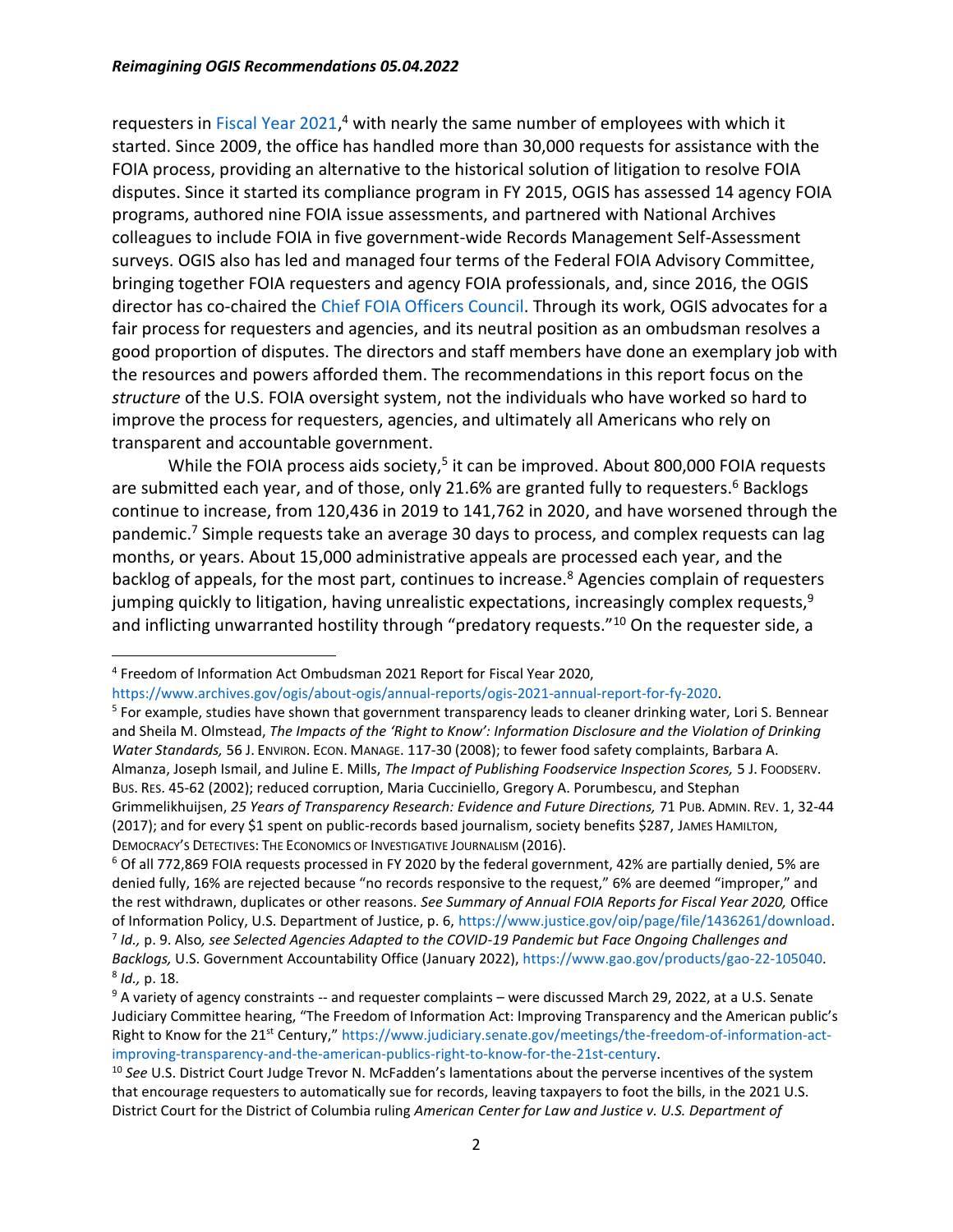#### *Reimagining OGIS Recommendations 05.04.2022*

growing body of research indicates delays, $^{11}$  excessive redaction and use of exemptions, $^{12}$ favoritism toward some classes of requesters,<sup>13</sup> failure to respond at all,<sup>14</sup> deficiencies in proactive disclosure,<sup>15</sup> and agencies increasingly saying that, "no responsive records exist" when they actually do.<sup>16</sup> For example, according to one recent survey conducted by two members of this Subcommittee, 94% of requesters said that delays are a moderate, major, or extreme problem.<sup>17</sup> In that same survey, 95% of requesters who have utilized OGIS said the agency has too little power, and 93% said OGIS should be granted the power to compel agencies to provide requesters records.<sup>18</sup> Ultimately, the current system, relying on the courts

*Homeland Security*: "This is the system Congress hath wrought. And which this Court must dutifully implement." *See also* reports regarding the administrative burden and agency challenges caused by FOIA, such as Antonin Scalia, *The FOIA Has no Clothes,* 6 REG. 2, 14-19 (1982); Florida TaxWatch, *Predatory Public Records Requests* (January 2016)[, https://floridataxwatch.org/Research/Full-Library/ArtMID/34407/ArticleID/15695/Predatory-](https://floridataxwatch.org/Research/Full-Library/ArtMID/34407/ArticleID/15695/Predatory-Public-Records-Requests)[Public-Records-Requests;](https://floridataxwatch.org/Research/Full-Library/ArtMID/34407/ArticleID/15695/Predatory-Public-Records-Requests) William Gardner, *Compelled Disclosure of Scientific Research Data,* 20 THE INFO. SOC'Y 141-

46 (2004); Michele Bush Kimball, *Shining the Light from the Inside: Access Professionals' Perceptions of Government Transparency,* 17 COMM. L. & POL'Y 299-328 (2012); Michele Bush Kimball, *Public Records Professionals' Perceptions of Nuisance Requests for Access,* 5 UB J. MEDIA L. & ETHICS 46-68 (2016); Brett G. Johnson, *Public Records Officers' Perspectives on Transparency and Journalism,* 2 J. CIVIC INFO. 1, 1-22 (2020).

[https://knightfoundation.org/reports/forecasting-freedom-of-information/.](https://knightfoundation.org/reports/forecasting-freedom-of-information/)

<sup>12</sup> Elizabeth Bluemink and Mark Brush, *A Flawed Tool: Environmental Reporters' Experience with the Freedom of Information Act,* Society of Environmental Journalists, available via the Internet Archive at

[https://web.archive.org/web/20210211030121/http://www.sejarchive.org/foia/SEJ\\_FOIA\\_Report2005.pdf;](https://web.archive.org/web/20210211030121/http:/www.sejarchive.org/foia/SEJ_FOIA_Report2005.pdf) *Supra note* 11, Cuillier, *Forecasting Freedom of Information*; *See also*, *Update on Federal Agencies' Use of Exemption Statutes,* U.S. Government Accountability Office (January 2021), [https://www.gao.gov/products/gao-21-148.](https://www.gao.gov/products/gao-21-148)

[https://apnews.com/article/business-arts-and-entertainment-personal-taxes-only-on-ap-united-states](https://apnews.com/article/business-arts-and-entertainment-personal-taxes-only-on-ap-united-states-government-714791d91d7944e49a284a51fab65b85)[government-714791d91d7944e49a284a51fab65b85;](https://apnews.com/article/business-arts-and-entertainment-personal-taxes-only-on-ap-united-states-government-714791d91d7944e49a284a51fab65b85) Also, requesters note the problem in the survey by Cuillier, *supra* note 11.

<sup>&</sup>lt;sup>11</sup> David Cuillier, *Forecasting Freedom of Information: Why it Faces Problems – and How Experts Say They Could be Solved,* John S. and James L. Knight Foundation (March 12, 2017),

<sup>13</sup> Helen Darbishire and Thomas Carson, *Transparency and Silence: A Survey of Access to Information Laws and Practices in 14 Countries,* Open Society Justice Initiative (2006),

[https://www.issuelab.org/resources/7736/7736.pdf;](https://www.issuelab.org/resources/7736/7736.pdf) Paul Lagunes and Oscar Pocasangre, *Dynamic Transparency: An Audit of Mexico's Freedom of Information Act,* American Development Bank paper IDB-WP-836 (2017); Michele Bush Kimball, *Law Enforcement Records Custodian's Decision-Making Behaviors in Response to Florida's Public Records Law,* 8 COMM. L. & POL'Y 313-60 (2003).

<sup>14</sup> *See* FOIA Project, FOIA Suits Rise Because Agencies Don't Respond Even as Requesters Wait Longer to File Suit, Transactional Records Access Clearinghouse (December 15, 2019), [https://foiaproject.org/2019/12/15/foia-suits](https://foiaproject.org/2019/12/15/foia-suits-rise-because-agencies-dont-respond-even-as-requesters-wait-longer-to-file-suit/)[rise-because-agencies-dont-respond-even-as-requesters-wait-longer-to-file-suit/.](https://foiaproject.org/2019/12/15/foia-suits-rise-because-agencies-dont-respond-even-as-requesters-wait-longer-to-file-suit/)

<sup>&</sup>lt;sup>15</sup> See Actions Needed to Improve Agency Compliance with Proactive Disclosure Requirements, U.S. Government Accountability Office (March 2021)[, https://www.gao.gov/products/gao-21-254.](https://www.gao.gov/products/gao-21-254)

<sup>16</sup> *See* Ted Bridis*, US Sets New Record for Censoring, Withholding Gov't Files,* THE ASSOCIATED PRESS (March 12, 2018), analysis of FOIA data indicating an increase in the "no-responsive records" response,

<sup>17</sup> A.Jay Wagner and David Cuillier, *FOI Requester Survey,* (2022), summary available at the Federal FOIA Advisory Committee website[, https://www.archives.gov/files/ogis/foia-advisory-committee/2020-2022](https://www.archives.gov/files/ogis/foia-advisory-committee/2020-2022-term/meetings/survey-overview-05.04.2022-1.pdf) [term/meetings/survey-overview-05.04.2022-1.pdf](https://www.archives.gov/files/ogis/foia-advisory-committee/2020-2022-term/meetings/survey-overview-05.04.2022-1.pdf)

<sup>18</sup> *Id. See also* a survey of requesters who used the ombudsman agency in Indiana to find that the most common complaint was that the agency did not have the authority to compel disclosure of records. The most popular response to "What, if anything, do you think could be done to improve the PAC Office," was, according to 35% of the respondents, that the agency should have enforcement power (p. 16), Yunjuan Luo and Anthony L. Fargo, *Measuring Attitudes About the Indiana Public Access Counselor's Office: An Empirical Study,* Indiana Coalition for Open Government (2007), [http://www.pfaw.nfoic.org/sites/default/files/ICOG-IU-2008-Survey.pdf.](http://www.pfaw.nfoic.org/sites/default/files/ICOG-IU-2008-Survey.pdf)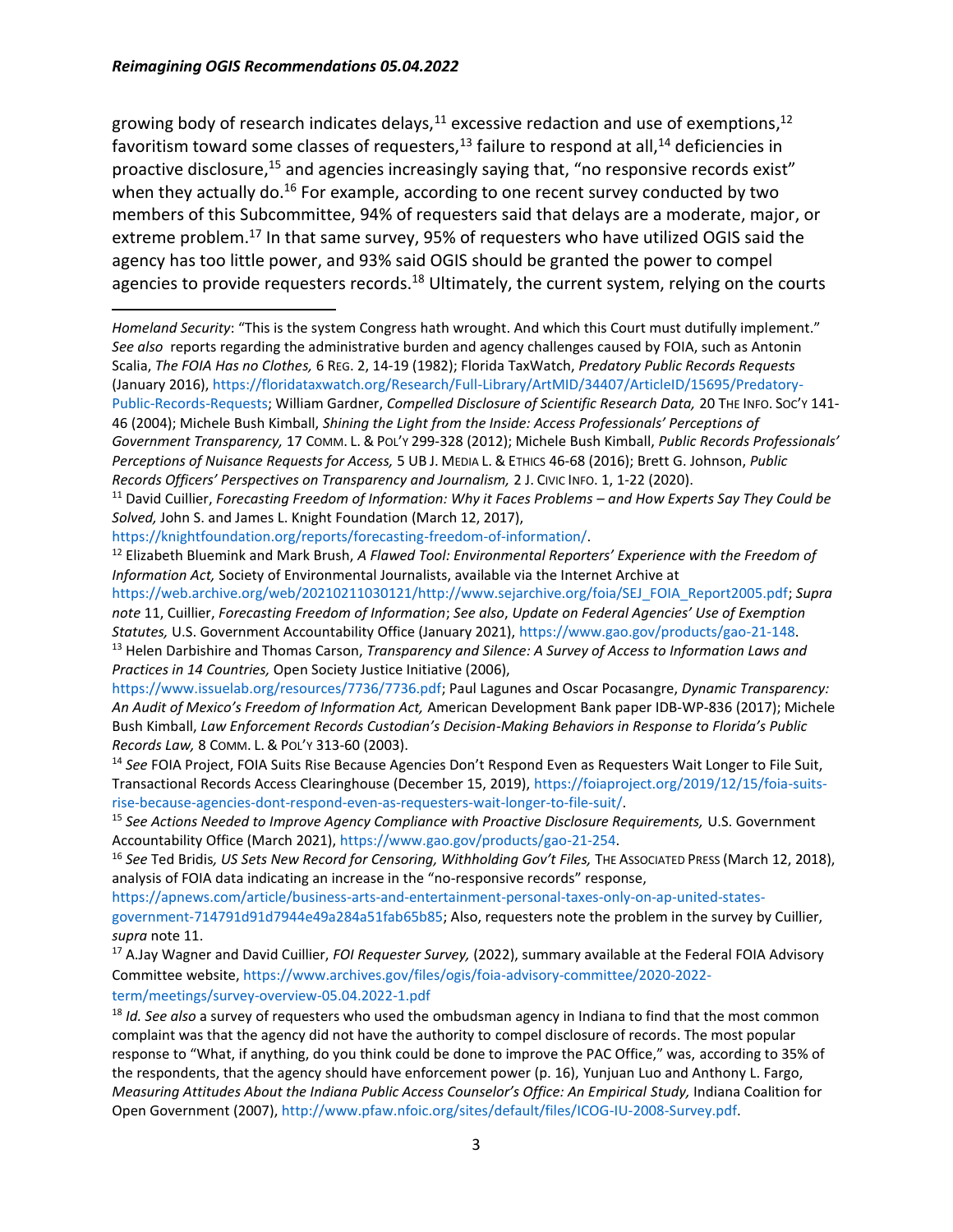to resolve disputes, is expensive and time-consuming,<sup>19</sup> inadequately serving the average person, agencies, and the taxpayer. The current system disfavors those who are economically disadvantaged, since enforcement of FOIA is possible only through litigation. Even news organizations, particularly [local outlets with diminishing resources,](https://www.brookings.edu/wp-content/uploads/2019/11/Local-Journalism-in-Crisis.pdf) are less likely to challenge public record denials in court because of the time and expense.<sup>20</sup>

From its inception, there have been calls to strengthen OGIS, including increasing its budget and giving OGIS the authority to review documents.<sup>21</sup> The Office of Government Information Services Empowerment Act of  $2018^{22}$  would have given OGIS authority to review documents when mediating disputes, but it was not enacted. The 2018-20 term of the Federal FOIA Advisory Committee discussed legislative changes to OGIS to improve the process, [recommending](https://www.archives.gov/files/ogis/assets/foiaac-final-report-and-recs-2020-07-09.pdf) that Congress "… strengthen the Office of Government Information Services with clearer authority and expanded resources."<sup>23</sup> This report builds on that recommendation with specific, actionable proposals.

Indeed, we cannot rely on FOIA law alone. The best statute in the world is meaningless without a system to promote effective implementation. Technically, Afghanistan, Russia, Uganda, and 70 other nations have [stronger FOIA laws](https://www.rti-rating.org/) than the United States (on paper, Afghanistan has the strongest law in the world).<sup>24</sup> Yet, strong laws do not automatically equate with actual transparency.<sup>25</sup> The law is just the starting point – it must be supported, monitored,

<sup>23</sup> *See Report to the Archivist of the United States, Final Report and Recommendations* by the 2018-2020 term of the Federal FOIA Advisory Committee (July 9, 2020), [https://www.archives.gov/files/ogis/assets/foiaac-final](https://www.archives.gov/files/ogis/assets/foiaac-final-report-and-recs-2020-07-09.pdf)[report-and-recs-2020-07-09.pdf](https://www.archives.gov/files/ogis/assets/foiaac-final-report-and-recs-2020-07-09.pdf) at 32. The rationale of the recommendation was explained: "Congress should also strengthen the Office of Government Information Services (OGIS), which it created to provide administrative oversight to agencies and the FOIA process. In the years since OGIS was established, it has had significant and growing impact on FOIA implementation across the government. However, the office is vastly understaffed, underfunded, and under-authorized to effectively oversee FOIA across the entire Federal government. Therefore, we urge Congress to significantly expand the funding and staffing for this important office and to strengthen the office's authority on FOIA matters." During discussions of that Committee term (2018-2020), the Vision Subcommittee concluded that staffing of just eight people would not work for added responsibilities. Also, OGIS staff emphasized that the current model is one of advocating for the FOIA process as a neutral mediator, not taking sides with agencies or requesters.

 $19$  Pending FOIA lawsuits have surged in the past five years, with about a third of the cases taking two years or longer to litigate, and the length of litigation increasing every year. *See* FOIA Project, Justice Delayed is Justice Denied: Judges Fail to Rule in a Timely Manner on FOIA Cases, Transactional Records Access Clearinghouse (February 3, 2021)[, https://foiaproject.org/2021/02/03/justice-delayed-is-justice-denied/.](https://foiaproject.org/2021/02/03/justice-delayed-is-justice-denied/)

<sup>20</sup> American Society of News Editors, *In Defense of the First Amendment: U.S. News Leaders Feel Less able to Confront Issues in Court in the Digital Age,* John S. and James L. Knight Foundation (2015).

[https://knightfoundation.org/wp-content/uploads/2020/03/KF-editors-survey-final\\_1.pdf.](https://knightfoundation.org/wp-content/uploads/2020/03/KF-editors-survey-final_1.pdf)

<sup>21</sup> *See,* for example, Office of Inspector General Audit Report No. 12-14, Sept. 11, 2012,

[https://www.archives.gov/files/oig/pdf/2012/audit-report-12-14.pdf.](https://www.archives.gov/files/oig/pdf/2012/audit-report-12-14.pdf)

 $22$  H.R. 5253 in the 115<sup>th</sup> Congress (2017-2018), introduced by Rep. Blake Farenthold, R-Texas, and co-sponsored by Rep. Matt Cartwright, D-Penn., in the House Oversight and Government Reform Committee, [https://www.congress.gov/bill/115th-congress/house-bill/5253?r=15.](https://www.congress.gov/bill/115th-congress/house-bill/5253?r=15)

<sup>&</sup>lt;sup>24</sup> This, according to the Global Right to Information Ratings conducted by the Centre for Law and Democracy and Access Info Europe, at [https://www.rti-rating.org/.](https://www.rti-rating.org/) They rate FOIA statutes for the 134 nations that have them based on 61 indicators. Overall, the U.S. FOIA rates 74<sup>th</sup>, the bottom half of the world.

<sup>&</sup>lt;sup>25</sup> Studies of state public record laws indicate that legal provisions do not correlate with actual compliance to public record requests, except for states that include mandatory attorney fee-shifting in their laws. *See* A.Jay Wagner*, Inherent Frictions and Deliberate Frustrations: Examining the Legal Variables off State FOI Law*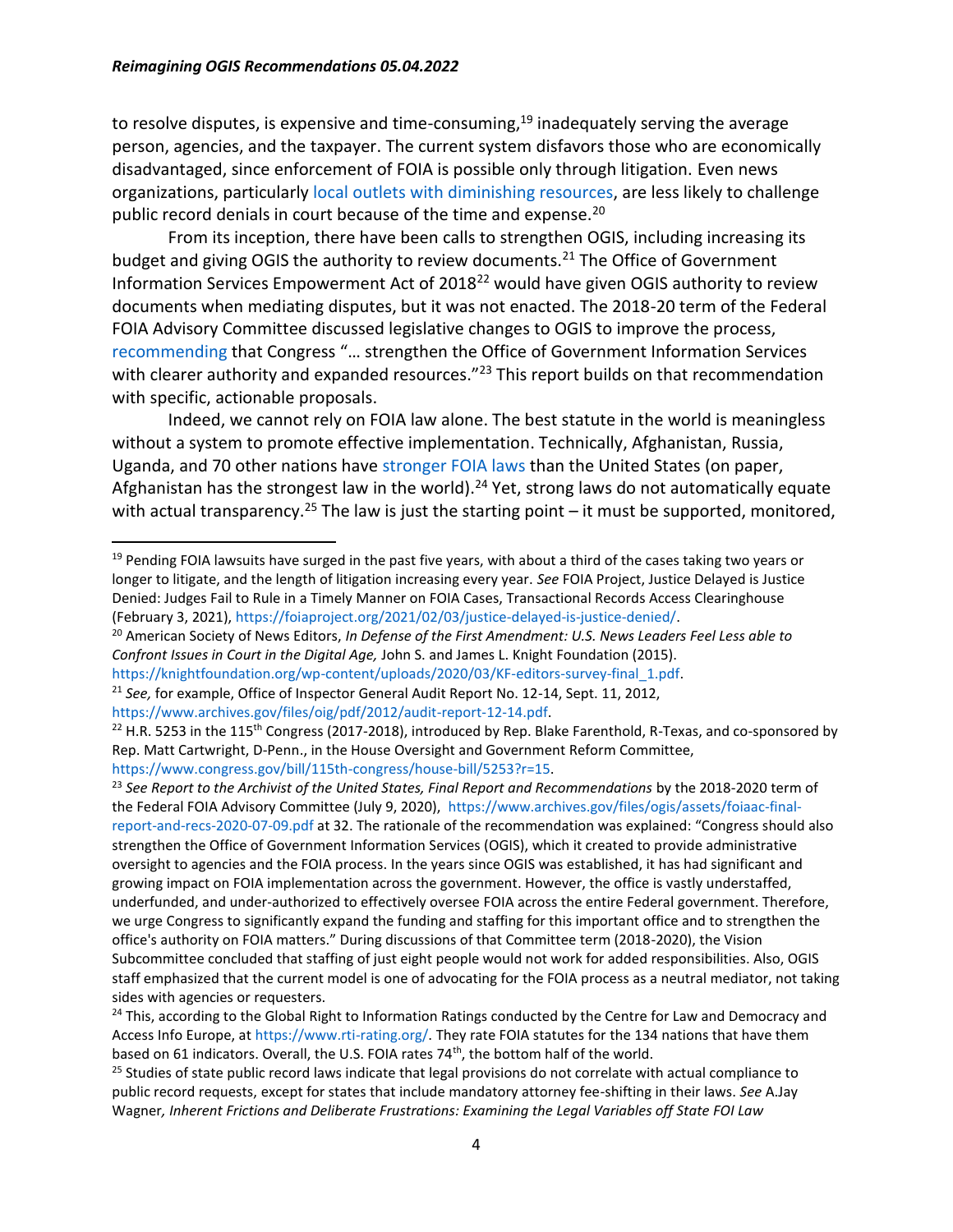and nurtured through a political culture of openness and accountability. Already, some entities are tasked with helping FOIA work better, such as the Department of Justice [Office of](https://www.justice.gov/oip)  [Information Policy,](https://www.justice.gov/oip) chief FOIA officers within agencies, and the [Chief FOIA Officers Council.](https://www.archives.gov/ogis/about-ogis/chief-foia-officers-council)<sup>26</sup> Additionally, some would say we already have an independent oversight model with teeth – the federal courts. While an important solution of last resort, the [courts are clogged](file:///E:/_Main/Service/NARA%20FOIA%20Advisory%20committee/Legislative%20Subcommittee/Reimagining%20OGIS/,%20https:/foiaproject.org/2020/01/23/lawsuits-annual-2019/) with FOIA litigation, $27$  costing agencies and taxpayers more than \$43 million a year, and alienating average Americans who cannot afford to sue. These mechanisms are insufficient, and further legislative authority for OGIS is needed, guaranteeing affordable and effective aid for requesters yet still protective of national secrets, privacy, and other legitimate competing interests.

We have gleaned the transparency literature dating back to the 1950s, examined models in the states and other nations, and interviewed three dozen experts.<sup>28</sup> The result is a blueprint for what we view as moving toward a better system – bringing the best elements together to help FOIA work better for everyone. FOIA oversight is more important than ever, as foes abroad and within threaten the country. Transparency is the bulwark against the ocean of tyranny. It is the support beam for the Republic's house. We invested, this past year, in bridges, roads, and other physical infrastructure.

It is time, now, to redouble our investment in *democracy's* infrastructure.

#### **A reimagined oversight model**

More than 80 nations and more than two dozen states have created mechanisms, other than the courts, to aid the public records request process. Many of these are granted significant authority and independence to do their jobs without political interference. Some oversight agencies, particularly at the state level, are similar to OGIS, where they attempt to mediate disputes and offer suggestions to legislative bodies for improving the law. Following a review of previous research (annotated bibliography provided in Appendix E), other models, and suggestions from more than 40 experts, this Subcommittee identified six overarching principles that appear to be consistent across the most effective oversight regimes: $^{29}$ 

```
https://drive.google.com/file/d/1R9PBJrjTreetcD-epJEq-o8ZSWZPKRjv/view.
```
*Administration,* 3 J. CIVIC INFO. 2, 29-49 (2021); *see also* David Cuillier, *Bigger Stick, Better Compliance? Testing Strength of Public Record Statutes on Agency Transparency in the United States,* presented at the Global Conference on Transparency Research, Rio de Janeiro (June 26, 2019),

<sup>&</sup>lt;sup>26</sup> Four entities are tasked in statute with improving the FOIA process: 1) DOJ/OIP: "encourage agency compliance with" FOIA, 5 USC 552(e)(6)(A)(iii)); 2) OGIS: "review compliance with" FOIA by administrative agencies (5 USC 552(h)(2)(B)) & "identify procedures and methods for improving compliance" with FOIA, (5 USC 552(h)(2)(C)); 3) Chief FOIA Officers: "have agency-wide responsibility for efficient and appropriate compliance with" FOIA (5 USC 552(j)(2)(A)) & "ensure compliance with requirements of" FOIA via CFO annual review, (5 USC 552(j)(3); and 4) Chief FOIA Officers Council[: https://www.archives.gov/ogis/about-ogis/chief-foia-officers-council](https://www.archives.gov/ogis/about-ogis/chief-foia-officers-council) (see "Purpose," language directly from 5 USC 552(k)(5)(A)).

<sup>&</sup>lt;sup>27</sup> See rise in FOIA litigation, as monitored by the FOIA Project at the Transactional Records Access Clearinghouse at Syracuse University. While new lawsuits have declined during the past few years, the overall trend since 2001 is a significant rise, from 456 pending cases in FY2001 to 1,448 in FY2019, [https://foiaproject.org/2020/01/23/lawsuits](https://foiaproject.org/2020/01/23/lawsuits-annual-2019/)[annual-2019/.](https://foiaproject.org/2020/01/23/lawsuits-annual-2019/)

<sup>28</sup> *See* list of those interviewed in Appendix A, page 18.

 $29$  These closely mirror the six key qualities laid out by Laura Neuman in her analysis of national records oversight models, in Laura Neuman (2009), *Enforcement Models: Content and Context,* Washington, World Bank, p. 2,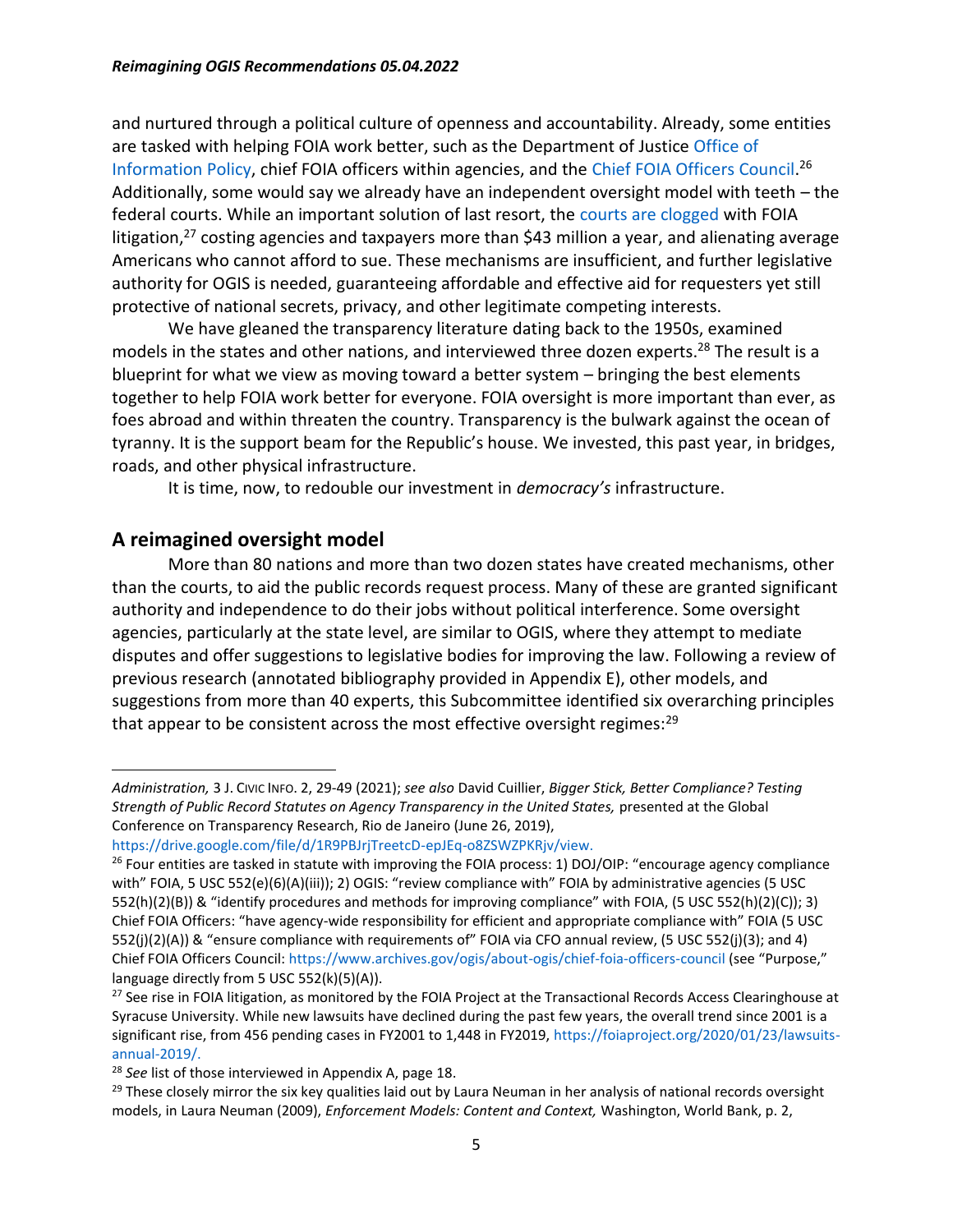- 1. **Accessibility** to the average citizen, where requesters do not need to hire a lawyer and pay little or nothing to have disputes settled.
- 2. **Expedience** in making timely decisions without unnecessary delay.
- 3. **Authority** to settle disputes with the power to examine records and compel agencies to provide records to requesters, within the bounds of the law and balancing legitimate competing interests.
- 4. **Independence** from the executive branch or other agencies they oversee.
- 5. **Resources** to succeed, with protections against retaliation.
- 6. **Power to educate** and develop a culture of openness in government.

While the U.S. was once a model for transparency, following passage of FOIA in 1966, it has fallen behind, according to Helen Darbishire, director of [Access Info Europe](https://www.access-info.org/). "If we really care about democracy," she told us, "we should be making it much easier for people to get information so they can understand what is happening, increase legitimacy in decision-making, and increase trust in government."<sup>30</sup> The Organization of American States, which includes the United States, adopted the Inter-American Model Law on Access to Public Information in [2010,](https://www.oas.org/en/sla/dil/docs/Access_Model_Law_Book_English.pdf) recommending that each country creates an information commission office with the authority to issue binding decisions or conduct mediation. The model law was updated in [2020,](https://www.oas.org/en/sla/dil/docs/publication_Inter-American_Model_Law_2_0_on_Access_to_Public_Information.pdf) based on a decade of observation and experience, to emphasize that such commissions should go beyond mediation to have the power to "issue binding decisions and orders."<sup>31</sup>

Connecticut has long been a model for government transparency since creating its [Freedom of Information Commission](https://portal.ct.gov/FOI) in 1975.<sup>32</sup> The commission is funded through a direct lineitem budget from the Legislature and has the authority to reach binding decisions and issue fines of up to \$1,000 per violation. It hears about 800 cases annually and they each take approximately 5-7 months to resolve, with some up to a year.<sup>33</sup> Pennsylvania and New Jersey have adopted independent oversight offices, as well. Th[e Pennsylvania Office of Open Records](https://www.openrecords.pa.gov/) differs in that it relies on staff experts, instead of a commission, to resolve matters, which allows for faster resolution, usually within 30 days. About two dozen states have employed other models, often advisory through attorneys general offices or ombudsman agencies.

Globally, dozens of nations, such as Canada, Ireland, and the United Kingdom, have created independent oversight models with the authority to issue binding decisions. Mexico, in 2002, created an independent agency that has authority over all agencies in the country,

[https://documents1.worldbank.org/curated/en/816891468149680314/pdf/479910WBWP0Enf10Box338877B01P](https://documents1.worldbank.org/curated/en/816891468149680314/pdf/479910WBWP0Enf10Box338877B01PUBLIC1.pdf) [UBLIC1.pdf.](https://documents1.worldbank.org/curated/en/816891468149680314/pdf/479910WBWP0Enf10Box338877B01PUBLIC1.pdf)

<sup>&</sup>lt;sup>30</sup> Personal interview with working group chair David Cuillier via Zoom (October 5, 2021).

<sup>31</sup> Organization of American States, *Inter-American Model Law 2.0 on Access to Public Information,* at 79, [https://www.oas.org/en/sla/dil/publications\\_Inter-](https://www.oas.org/en/sla/dil/publications_Inter-American_Model_Law_2_0_on_Access_to_Public_Information.asp)

American Model Law 2 0 on Access to Public Information.asp.

<sup>32</sup> E. Bartlett Barnes, *Connecticut and Its Right-to-Know Laws,* XLIII *NIEMAN REPORTS* 3, 30-35 (1989). [http://niemanreports.org/wp-content/uploads/2014/04/Fall-1989\\_150.pdf.](http://niemanreports.org/wp-content/uploads/2014/04/Fall-1989_150.pdf)

<sup>&</sup>lt;sup>33</sup> Based on information provided to the working group from Colleen Murphy, executive director of the Connecticut Freedom of Information Commission (August 2021). The commission model, as opposed to a staffdriven model, as in Pennsylvania, has been criticized for taking too long – *see,* for example, Jacqueline Rabe Thomas, Walter Smith Randolf, Jim Haddadin, and Maxwell Zeff, *Long Delays at Connecticut's Freedom of Information Commission Leave Public in the Dark,* CONNECTICUT PUBLIC RADIO (March 16, 2022), [https://www.ctpublic.org/2022-03-16/long-delays-at-connecticuts-commission-leave-public-in-the-dark.](https://www.ctpublic.org/2022-03-16/long-delays-at-connecticuts-commission-leave-public-in-the-dark)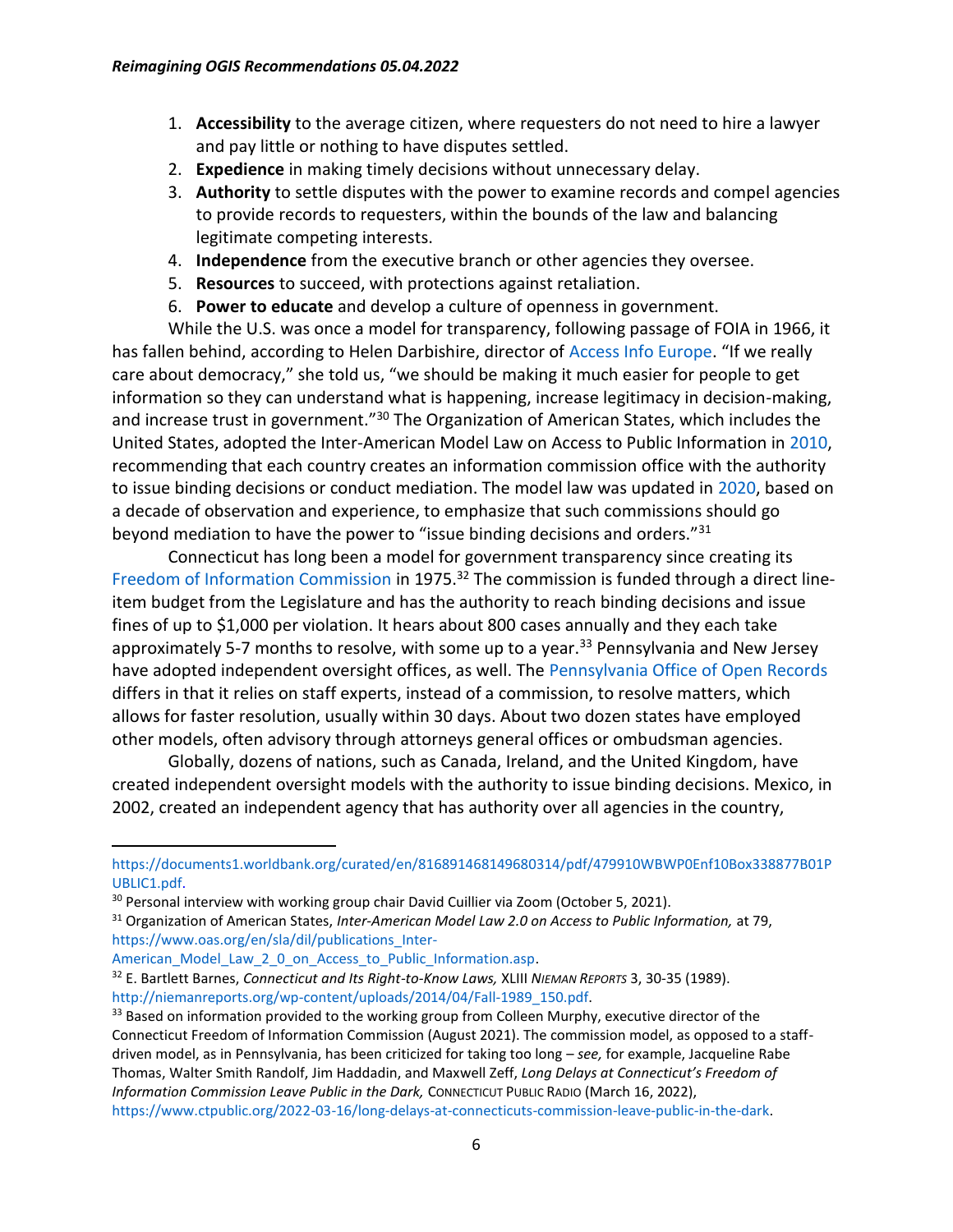including the legislative, executive, and judiciary, at the local, state, and federal levels. Mexico has been a global leader in FOIA, passing one of the strongest laws in the world<sup>34</sup> and seeking to help average people access their government for free, and anonymously, through an online portal. Recent studies indicate that the enthusiasm for transparency at the initial start of Mexico's FOIA has waned over the years, and while the system is still seen as a model, it has begun to fray at the edges through bureaucratic and political capture.<sup>35</sup>

Based on the six overarching principles above, and what other jurisdictions have put into practice, we recommend Congress and the Archivist implement the following actions to increase the effectiveness of OGIS for generations to come:

#### **Recommendation 1**

#### **Congress gives OGIS the authority to make binding decisions.**

We recommend that Congress clearly defines OGIS' mandate by resolving disputes through a mediation arm while also empowering it to issue binding decisions through adjudication, if requested, with the authority to compel agencies to release records. Requesters or agencies could still challenge such decisions in court.

In all, 69 nations' FOIA laws establish an independent oversight body that is empowered to issue legally binding orders, along with Connecticut, New Jersey, and Pennsylvania, at the state level. Currently, requesters may lodge requests for OGIS assistance for free, and without hiring an attorney, but the lack of a binding decision is a strong disincentive in filing such requests. Where requesters face significant resistance, they are more likely to default to costly litigation or, if they cannot afford it, will give up on their request altogether.

The preferred model in this recommendation is that of Pennsylvania, where a requester can file a complaint<sup>36</sup> with the [Office of Open Records](https://www.openrecords.pa.gov/) within 15 business days of the denial. Mediation is offered, but only if both parties agree to it. If mediation does not settle the matter, then it may be handed to a different complaint officer for a binding decision. One of the office's 14 complaint officers, all lawyers trained in the public records law, then makes a determination, looping back to the parties for clarification, if needed. A decision is written, evaluated by two editors, and then sent to the executive director or deputy director for final approval. About 70% of complaints are decided within 30 days and the rest within another 30 days, typically because of delays caused by *in camera* review of documents, if necessary, by the complaints officer. The agency's decisions are binding, although either side may challenge the decision in court (about 3% of decisions are challenged in court). The office has no authority to levy fines or punishment

<sup>34</sup> *Supra* note 24, specifically [https://www.rti-rating.org/country-data/.](https://www.rti-rating.org/country-data/)

<sup>35</sup> Zachary Bookman and Juan-Pablo Guerrero Amparan, *Two Steps Forward, One Step Back: Assessing the Implementation of Mexico's Freedom of Information Act,* 1 MEXICAN L. REV. 2 (2009); Adriana Garcia Garcia, *Transparency in Mexico: An Overview of Access to Information Regulations and their Effectiveness at the Federal and State Level,* WILSON CENTER (December 2016), [https://www.wilsoncenter.org/publication/transparency-mexico](https://www.wilsoncenter.org/publication/transparency-mexico-overview-access-to-information-regulations-and-their-effectiveness)[overview-access-to-information-regulations-and-their-effectiveness;](https://www.wilsoncenter.org/publication/transparency-mexico-overview-access-to-information-regulations-and-their-effectiveness) Paul Lagunes and Oscar Pocasangre, *Dynamic Transparency: An Audit of Mexico's Freedom of Information Act,* Inter-American Development Bank (2017), [https://publications.iadb.org/en/dynamic-transparency-audit-mexicos-freedom-information-act.](https://publications.iadb.org/en/dynamic-transparency-audit-mexicos-freedom-information-act)

<sup>&</sup>lt;sup>36</sup> In the Pennsylvania system, a complaint is called an "appeal," going to an "appeals officer." For the purposes of this report, we use the term "complaint" instead of "appeal" to avoid confusion with the "administrative appeal" process at the federal level, where a dissatisfied requester may file an appeal directly with an agency.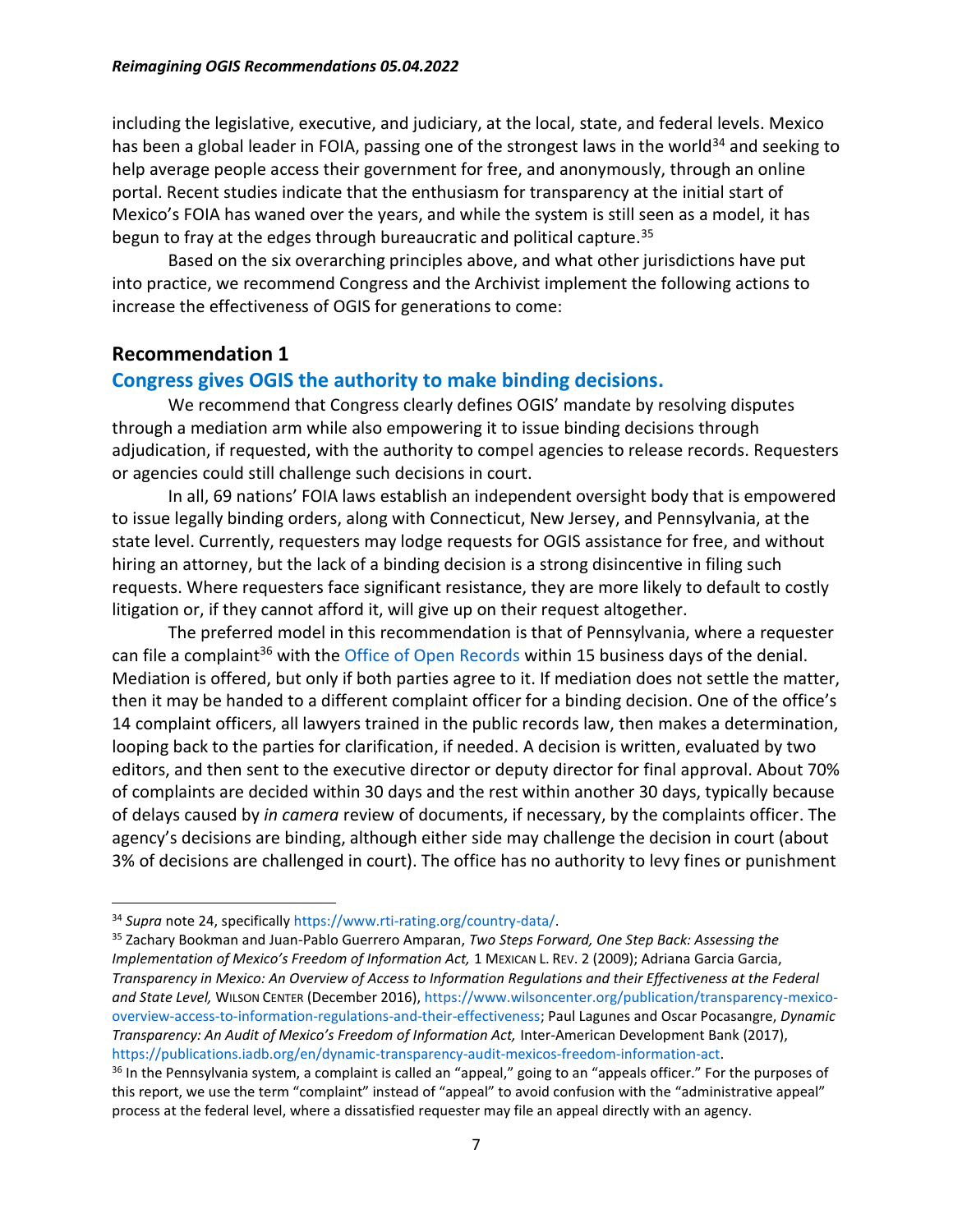against agencies. The office handles about 3,000 complaints annually, in addition to responding to thousands of phone calls and emails, and developing guides and training. The office has a total of 21 employees and a \$3.6 million annual budget, double the size of OGIS. A requester must try to find resolution through the Office of Open Records before filing a lawsuit.

Alternately, some nations and states use a commission to resolve disputes. Like Connecticut, the state of New Jersey has created a council, the [Government Records Council.](https://www.state.nj.us/grc/) The five appointed members meet monthly to resolve disputes. Requesters must decide whether to utilize the commission or courts to challenge a public records request denial, but can't use both. They may enter into mediation if both parties agree. If mediation doesn't work, staff collect arguments from both sides and draft findings and recommendations – a two-part report providing the factual background and legal analysis. Once the council approves the recommendation, the decision is binding, although either side can challenge the decision in court. In New Jersey, individual public officials may be fined personally for violating the law, but in 6,000 complaints, only about 10 have been fined (one individual was fined three times). Almost all decisions are decided by the council without a hearing. The disadvantage of such a system is the length of time it takes the four staff members to handle the 300 annual complaints annually, on a budget of \$500,000. Most cases can take 14-16 months to resolve. Given the importance for many requesters for a timely resolution, this Subcommittee recommends a staff-driven model, such as Pennsylvania's.<sup>37</sup>

In both models, decisions may be appealed in court, providing a safety valve where an agency might argue that OGIS is incorrect. In Connecticut, less than 3% of FOI Commission decisions are appealed in court.<sup>38</sup> Most of the appeals are submitted by agencies, not requesters, and most of the commission's decisions are upheld by the courts,  $39$  indicating that a well-funded oversight agency with expert staff members works efficiently, saving time and money for requesters and the government by resolving disputes before they enter litigation. Perhaps, the ideal model might combine both elements: Experienced staff to focus on cases that can be settled quickly, as well as a commission to hear more complex, sensitive matters requiring full adjudication.

No doubt, questions and issues specific to the federal FOIA process will need to be hammered out during the drafting of legislation. For example, how do administrative appeals fit in? Should requesters be required to first submit an administrative appeal before approaching OGIS for mediation or binding adjudication, or let them go directly to OGIS? If an agency challenges a decision in court, would the requester be required to respond (which might require hiring an attorney, at potential expense for the individual, significantly chilling requesters), or would the court be satisfied with the reasoning from the OGIS decision? Would a requester have to go through OGIS before filing a lawsuit, or go straight to litigation as many time-sensitive litigants, such as journalists, might prefer? Those are just some of the details that would need to be worked out, and no doubt, others would arise. It also should be noted that if

<sup>37</sup> *Supra* note 33, where Connecticut's commission model has been criticized for being too slow for requesters – up to a year or more for resolution compared to a turnaround of one to two months in the staff-based Pennsylvania model.

<sup>&</sup>lt;sup>38</sup> Information provided by Colleen Murphy, executive director of the Connecticut Freedom of Information Commission, via email to working group chair David Cuillier (February 4, 2022). <sup>39</sup> *Id.*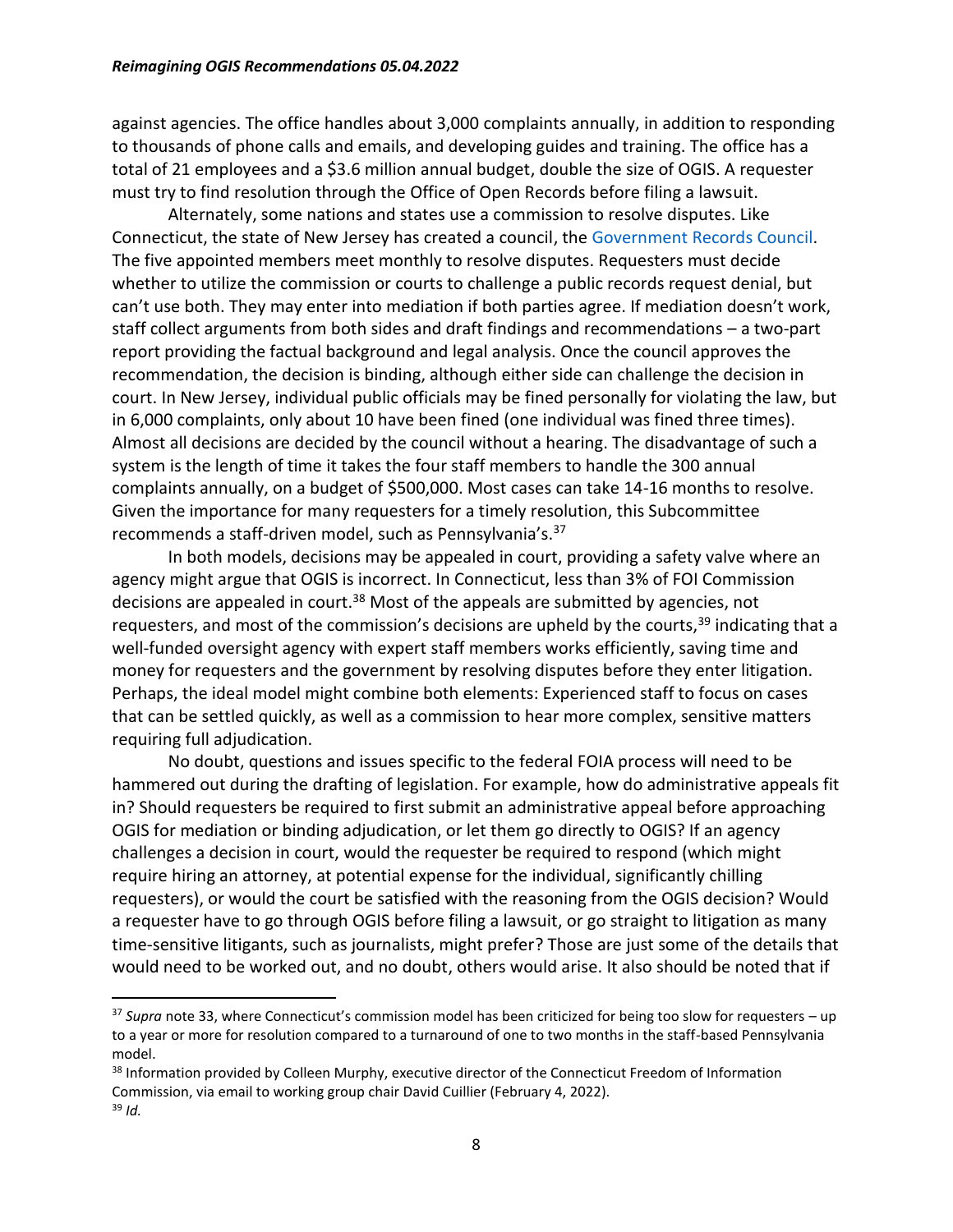such a system is created for OGIS, that caseload would likely increase significantly as requesters learn of a new resolution system that does not require hiring an attorney – a system that serves the average person, not just corporations and large national media that can afford to sue.<sup>40</sup> Funding would need to be commensurate with demand. We address some of these considerations in our further recommendations.

#### **Recommendation 2**

#### **Congress gives OGIS the authority to review records** *in camera.*

If OGIS is to mediate or adjudicate disputes between requesters and agencies, then we believe it must have all the facts at hand. Currently, agencies do not have to show OGIS unredacted records in dispute. That is unusual compared to the 75 nations that allow their ombuds agencies to view records *in camera*. The Office of Government Information Services Empowerment Act of 2018 [\(H.R. 5253\)](https://www.congress.gov/bill/115th-congress/house-bill/5253?r=15), had it passed, would have granted OGIS this power.<sup>41</sup> Many of the other nations' oversight agencies are provided high-level security status to review classified documents. Two OGIS staffers possess such clearance. Perhaps a special unit could be created within OGIS that specializes in disputes involving classified records, providing more consistency and expertise than the current system of individual federal district courts. When approached with this idea, OGIS staff offered some reservations:

1. It would require more time to process cases, thereby increasing delays under current staffing levels. Counter: We agree, which is why we recommend increasing OGIS' budget.

<sup>40</sup> About two-thirds of FOIA requests are submitted by commercial interests, see Margaret Kwoka, *FOIA, Inc.,* 65 DUKE L. J. 7, 1361-1437 (2016); FOIA lawsuits filed by news organizations has increased significantly, from 41 cases in 2016 to 122 in 2020. The dominant litigants are better funded than the average citizen or small local news organization, including, in order, starting with the most litigious, BuzzFeed Inc., The New York Times, Center for Investigative Reporting, National Public Radio, and Center for Public Integrity. *See* FOIA Project, When FOIA Goes to Court: 20 Years of Freedom of Information Act Litigation by News Organizations and Reporters, Transactional Records Access Clearinghouse (January 13, 2021)[, https://foiaproject.org/2021/01/13/foialitigators2020/.](https://foiaproject.org/2021/01/13/foialitigators2020/) <sup>41</sup> During the 115th Congress, Rep. Blake Farenthold, R-Texas, introduced the OGIS Empowerment Act of 2018, H.R. 5253. The intent was to amend FOIA to require agencies to provide records to the director of OGIS, with proposed language very similar to the one currently being considered: "(7) Each agency shall make any record available to the Director of the Office of Government Information Services for purposes of carrying out this subsection, upon request of the Director." This bill was introduced on March 15, 2018, but it did not receive a vote. The original need that animated OGIS' suggestion for a possible legislative solution and the resulting proposed statutory language could not have been more different. The original impetus for H.R. 5253 was to alleviate the need for agencies to have a routine use in place in their Systems of Records Notices (SORNs) in order to share agency records with OGIS as it performs its statutory mission. While the intent of H.R. 5253 was to take the burden off agencies to publish either new or amended SORNs, and simultaneously alleviate the need for agencies to review and segregate their files prior to OGIS review, it morphed into the OGIS Empowerment Act of 2018 and raised a number of issues. The U.S. Department of Justice vigorously opposed the bill, arguing, inter alia, that the proposed amendment unacceptably placed national security, law enforcement, and other sensitive information at risk; raised constitutional concerns; promoted inefficient FOIA administration; and ultimately was contrary to the very cooperative spirit of FOIA administration that OGIS' work is premised upon. It is not clear whether the passage of time would modify DOJ's strong opposition.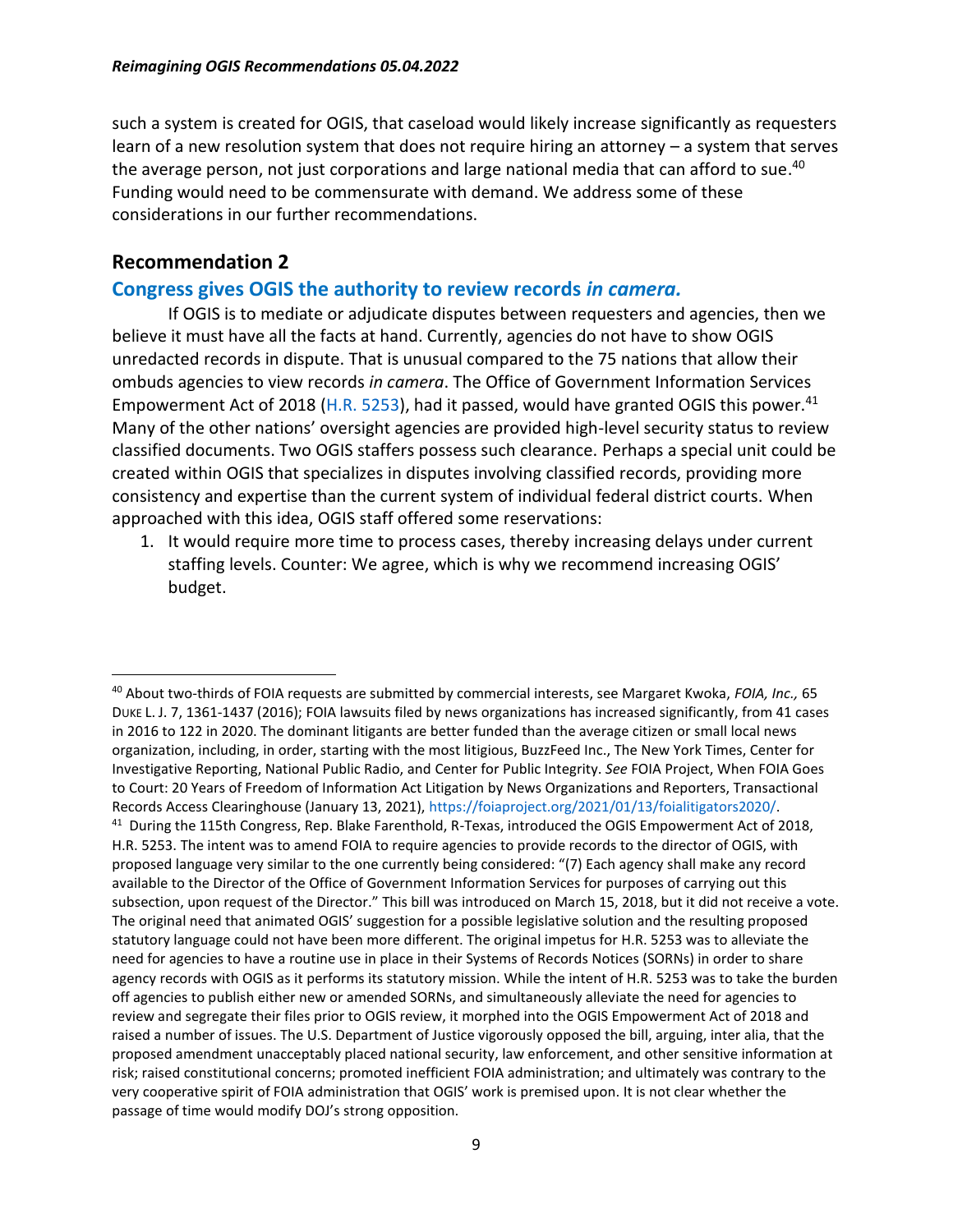- 2. Most disputes do not require examination of records they tend to focus on procedural issues. Counter: That is fine, and records would not have to be produced in every case – only in those situations where OGIS needs the records to make an informed decision.
- 3. Instead of focusing on individual cases, OGIS has concentrated efforts on identifying common problems in the aggregate and recommending changes. Counter: We agree with this approach – to make the best use of current resources. However, we believe OGIS should do both, by pointing out big-picture trends and at the same time serving individual requesters.
- 4. Such authority would shift the agency's neutral position toward favoring requesters and create pushback from agencies. Counter: Indeed, OGIS staff has built trust among agencies, and we believe that would continue, even if reviewing records *in camera*. Ultimately, we feel that *in camera* review is a fundamental requirement to ensure an

accurate, credible resolution that requesters and agencies can trust.

#### **Recommendation 3**

#### **Congress directs the courts to give extra weight to OGIS decisions.**

If OGIS is given authority to issue binding decisions, those could be challenged by agencies or requesters in court, as they are in Connecticut, New Jersey, and Pennsylvania. If the case decisions are challenged in court, Congress should direct the courts, through explicit legislation, to give weight to OGIS decisions. Congress in the Administrative Procedure Act can dictate the standards for judicial review, and courts often give deference to attorneys general opinions.

#### **Recommendation 4**

#### **Congress creates a direct line-item budget for OGIS.**

Congress should directly fund OGIS through a budget line item, as practiced in 66 other countries by their own legislative branches, $42$  as well as in Connecticut. This would insulate OGIS against retaliatory budget cuts by the executive branch. Congress has long supported the premise and importance of freedom of information. It passed FOIA in 1966, along with amendments in successive decades, such as the [OPEN Government Act of 2007](https://www.congress.gov/bill/110th-congress/senate-bill/2488) that created OGIS. A direct line-item budget would send a message to the people of America that government transparency and accountability are fundamental to a democracy, and that Congress backs its commitment with direct funding.

#### **Recommendation 5**

### **Congress increases OGIS' budget to perform its duties.**

On a per-capita basis, OGIS is the least-staffed FOIA oversight agency in the world. That includes nations, states, territories, and cities (See Appendix B for a list of the jurisdictions, their staffing levels, and per-capita staffing).

<sup>&</sup>lt;sup>42</sup> Based on the Global Right to Information Ratings conducted by the Centre for Law and Democracy and Access Info, at [https://www.rti-rating.org/.](https://www.rti-rating.org/) Examined countries identified as having independent budgets (indicator 39), at [https://www.rti-rating.org/country-data/by-indicator/.](https://www.rti-rating.org/country-data/by-indicator/)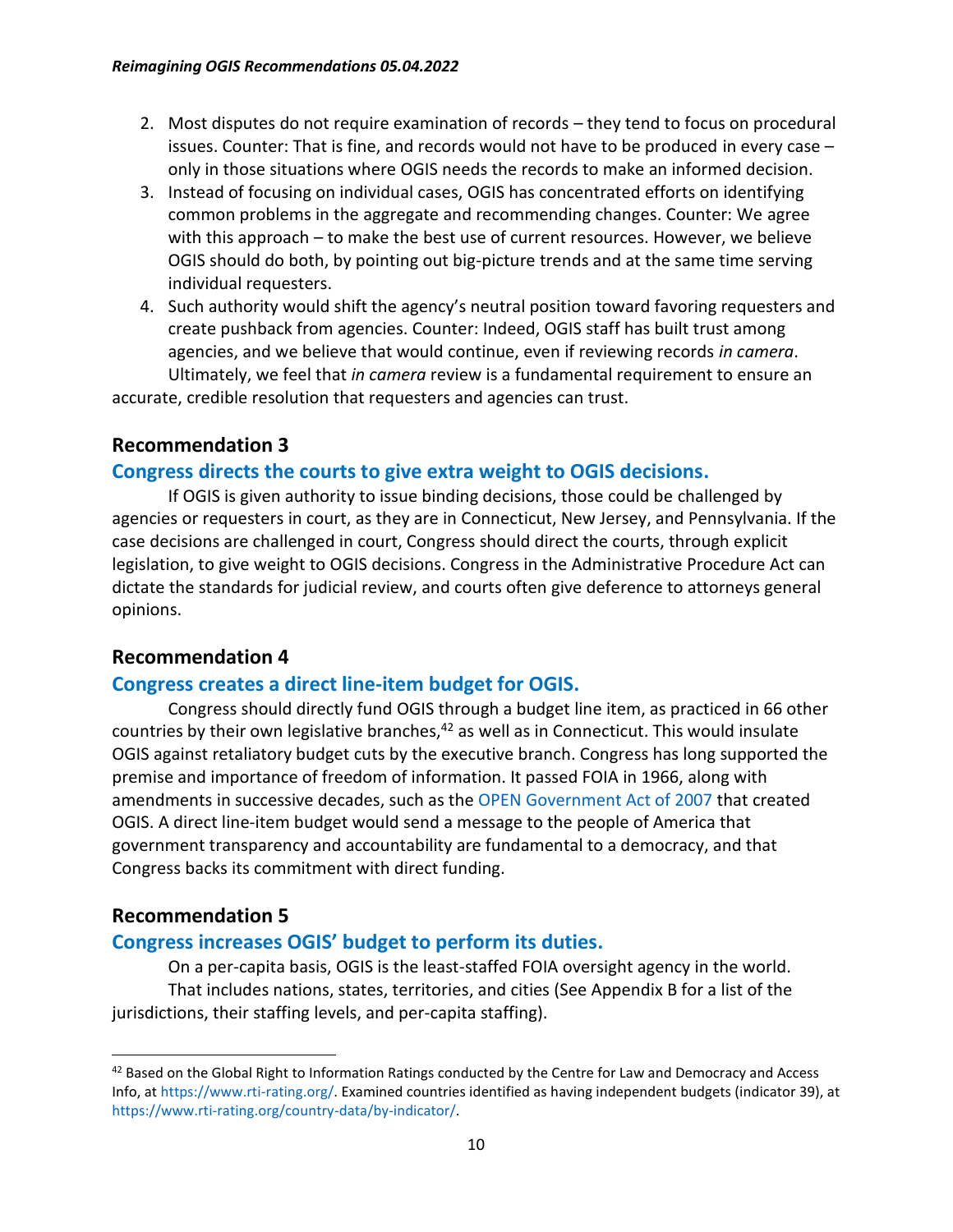#### *Reimagining OGIS Recommendations 05.04.2022*

To the National Archives and Records Administration's credit, OGIS spending has outpaced inflation, from \$1.38 million in 2009 to \$1.71 million in 2021.<sup>43</sup> Yet, OGIS staffing levels are inadequate. Having just 10 employees (as of May 2022) puts OGIS on par with the Yukon Territory in Canada. Even Connecticut has 16 staffers and Pennsylvania has 21. Mexico employs 696 people at its independent FOI oversight agency, and Brazil employs 2,200. Even when OGIS was proposed in the OPEN Government Act of 2007, the Congressional Budget Office estimated it would need at least \$5 million to get started and more than \$4 million per year for adequate staffing to handle the duties assigned, or a \$5.5 million annual budget in today's dollars, accounting for inflation.<sup>44</sup> That did not happen. The United States, formerly a shining example of transparency, has fallen behind. It can do better.



Throughout the 2020-2022 Committee term, members raised innovative ideas for how OGIS could improve the system, but many of those ideas fell to the wayside because of the need for additional staffing and resources.<sup>45</sup> Increased funding is particularly important if OGIS is given more authority to issue binding decisions. While a more thorough analysis should be done to ascertain a prudent level of funding, we concluded the following:

> 1. Appeals are likely to increase significantly once requesters realize they can seek binding decisions without hiring an attorney. These could increase from 4,300 to 20,000 per year, one expert told us. More research could be conducted to survey requesters who were denied records to see if they would appeal to OGIS.

<sup>&</sup>lt;sup>43</sup> Budget numbers provided by Alina Semo, director of the Office of Government Information Services (February 2, 2022). These numbers reflect actual spending, not the amount requested in the president's budget.

<sup>44</sup> The Congressional Budget Office March 12, 2007, cost estimate for H.R. 1309 OPEN Government Act of 2007, estimated that the new provision to allow requesters to recover attorney fees upon prevailing in court would cost the government \$30 million over the 2008-2012 period; the new provision to waive copy fees if agencies fail to respond within the 20-day deadline would result in \$1 million in less copy fees collected, and that establishing OGIS would require \$5 million and then \$23 million over the 2008-2012 period. *See* [https://www.cbo.gov/publication/18425.](https://www.cbo.gov/publication/18425)

<sup>&</sup>lt;sup>45</sup> An example of a recommendation not pursued because of staffing limitations included having OGIS staff critique and aid agencies in developing effective FOIA portals for requesters.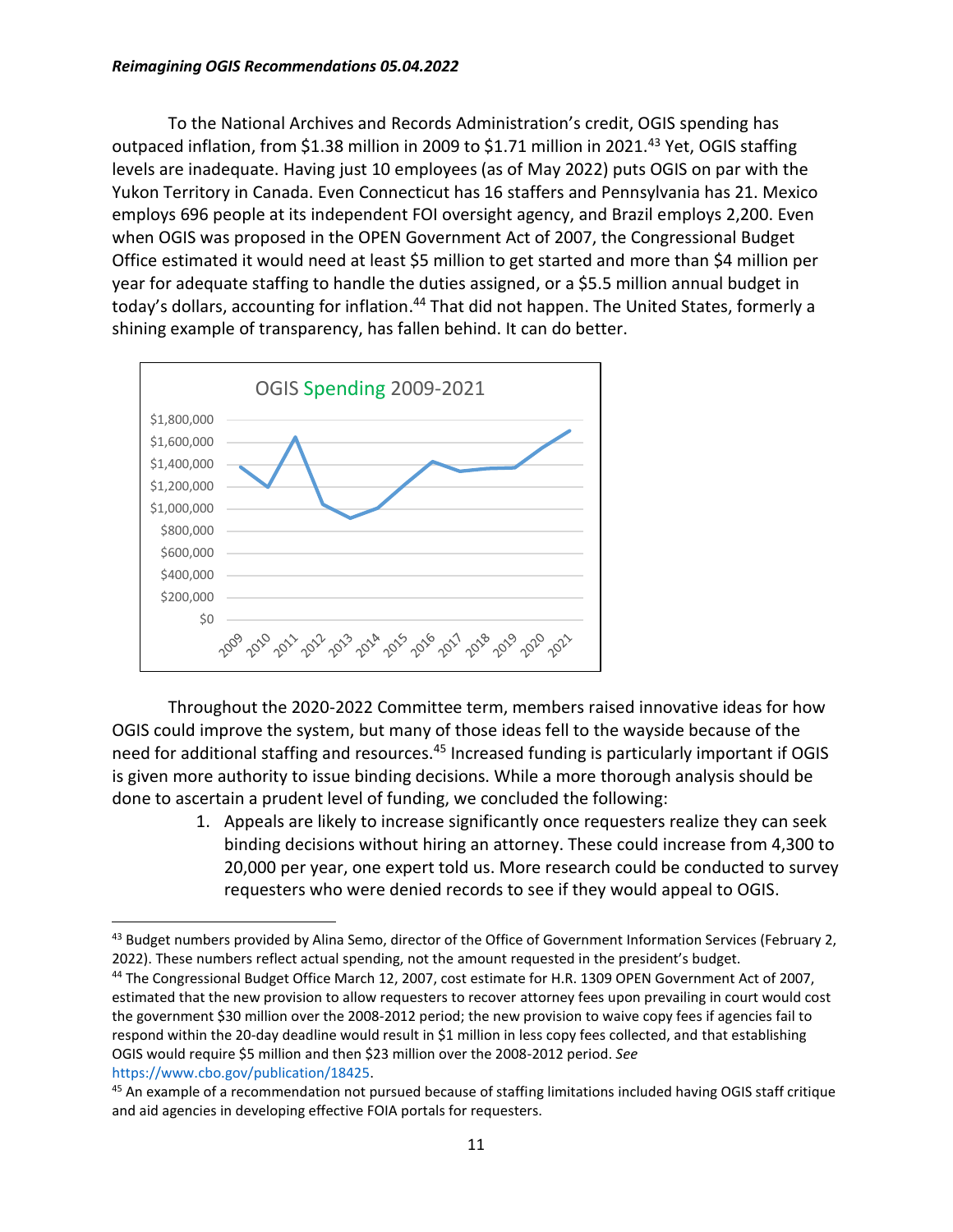- 2. If 14 hearing officers can handle 3,000 appeals in Pennsylvania (about 200 per officer annually), we conclude that it would require 100 hearing officers within OGIS to resolve 20,000 appeals annually.
- 3. At \$150,000 per officer, including benefits, and 20 support staff members, we estimate the annual budget would total \$18 million.

Therefore, at minimum, the OGIS budget should be increased from \$1.7 million to \$18 million. Even at \$18 million, OGIS would employ just 120 total staff members, equivalent, roughly, to Canada (100 staffers), and still leaner than FOIA oversight offices in Guatemala, Brazil, and Mexico. It would, however, be a start, and in context is still a small price to pay for something as fundamental as government transparency. In comparison, one F-35 combat jet [costs \\$78 million](https://www.defensenews.com/air/2019/10/29/in-newly-inked-deal-f-35-prices-fall-to-78-million-a-copy/) to produce,<sup>46</sup> and [billions of dollars](https://www.openthebooks.com/wheres-the-pork-mapping-23-trillion-in-federal-grants-fy2017fy2019--openthebooks-oversight-report/) are distributed in federal subsidies each year for such projects as the for-profit New Jersey Transit Corporation (\$2.8 billion), livestreaming solar eclipses (\$3.7 million), and developing a smart toilet app (\$142,000).<sup>47</sup> Further analysis could evaluate whether a stronger OGIS-based adjudication system could actually *save* tax dollars from reduced litigation and legal bills for agencies, not to mention substantial time and cost savings for requesters. Indeed, federal agencies spend more than \$43 million each year defending themselves in FOIA lawsuits.<sup>48</sup> Also, OGIS could investigate online systems for facilitating resolution through synchronous and asynchronous means, creating further efficiencies.

Freedom of information is a congressional mandate to make democracy work. It should not be an underfunded mandate.

### **Recommendation 6**

### **The Archivist commissions a cost-benefit feasibility study.**

We recommend that the Archivist of the United States studies the costs and benefits of the preceding recommendations, incorporating input from the requester community and agencies, to further refine a proposal(s) to aid Congress in drafting legislation. After we drafted our recommendations we ran them past the dozens of experts for feedback and received many thoughtful suggestions for further inquiry. For example:

• A survey of requesters might more precisely predict the potential increase in complaints to OGIS under the proposed changes, to more accurately estimate potential staffing needs. Currently, about 15,000 requesters file administrative appeals each year to challenge denials (about 2% of FOIA requests each year) and about 4,300 seek help through OGIS. But perhaps many more would go to OGIS if they knew they could get a binding decision quickly. If only 21.6% of FOIA requests are granted records fully, then that leaves about 600,000 potential requesters dissatisfied, and if even half of them

[mapping-23-trillion-in-federal-grants-fy2017fy2019--openthebooks-oversight-report/.](https://www.openthebooks.com/wheres-the-pork-mapping-23-trillion-in-federal-grants-fy2017fy2019--openthebooks-oversight-report/) <sup>48</sup> Office of Information Policy annual report for FY20, at 20,

<sup>46</sup> Valerie Insinna, *In Newly Inked Deal, F-35 Price Falls to \$78 Million a Copy,* DEFENSENEWS (October 29, 2019), [https://www.defensenews.com/air/2019/10/29/in-newly-inked-deal-f-35-prices-fall-to-78-million-a-copy/.](https://www.defensenews.com/air/2019/10/29/in-newly-inked-deal-f-35-prices-fall-to-78-million-a-copy/) <sup>47</sup> OpenTheBooks, *Where's the Pork?* (September 30, 2020)[, https://www.openthebooks.com/wheres-the-pork-](https://www.openthebooks.com/wheres-the-pork-mapping-23-trillion-in-federal-grants-fy2017fy2019--openthebooks-oversight-report/)

[https://www.justice.gov/oip/page/file/1436261/download.](https://www.justice.gov/oip/page/file/1436261/download) For a detailed examination of all FOIA costs since 1975, *see* A.Jay Wagner, *Essential or Extravagant: Considering FOIA Budgets, Costs and Fees,* 34 GOV'T. INFO. Q. 388 (2017).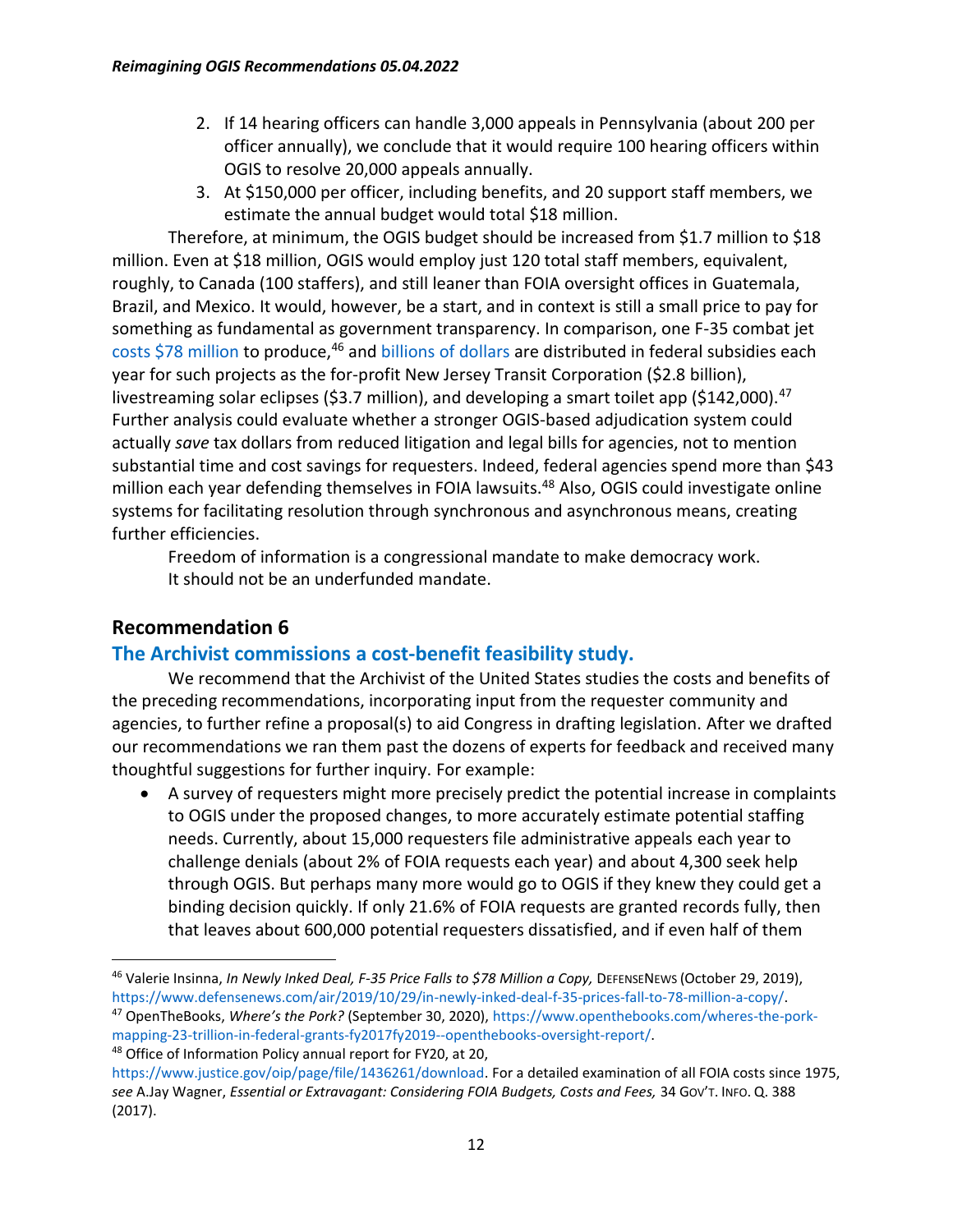appealed to OGIS then the caseload could reach 300,000, far more than the 20,000 estimated in this report.

- It is important to examine how such a system would be used or abused. Some experts within the government told us that OGIS binding authority would primarily benefit the seasoned requesters, such as those in large news or nonprofit organizations that regularly sue, and not the average person. Our discussions with those organizations indicate otherwise, though, that they would continue to litigate to overcome delays, and that a stronger OGIS would primarily help average requesters. More research is needed.
- A study could bring more clarity to defining OGIS' mission in statute, and how responsibilities should be assigned among OGIS, the Department of Justice Office of Information Policy, Chief FOIA Officers Council, and the courts.
- A study could examine whether FOIA litigation would decrease if requesters went to OGIS instead, potentially saving taxpayers millions of dollars (currently, federal agencies spend \$43 million annually in FOIA litigation). Potential savings could be calculated to mitigate the expense of OGIS, perhaps examining outcomes after resolution models were started in Ohio, Pennsylvania, and New Jersey.
- Further exploration could examine resolution agencies already employed within the federal government, such as the [Armed Services Board of Contract Appeals,](https://www.asbca.mil/) which was established in 1962 to mediate disputes between government contractors and the Department of Defense. Or, perhaps the Federal Trade Commission or [Copyright Small](https://www.copyright.gov/docs/smallclaims/)  [Claims](https://www.copyright.gov/docs/smallclaims/) could be examined as potential models.
- Research could examine whether OGIS decisions would lead to greater agency compliance to FOIA overall as more disputes are resolved quickly rather than in the courts.
- An examination of whether other solutions, such as the ideas provided below and in Appendix C, would have greater impact.

Ultimately, we acknowledge that these recommendations require much deeper examination to avoid negative unintended consequences for requesters or agencies. Such a feasibility study would ensure continued discussion and development of solutions.

## **Recommendation 7**

### **The Archivist returns OGIS as a direct report.**

OGIS, at its inception, reported directly to the Archivist of the United States. In 2010, NARA announced its "Charter for Change,"<sup>49</sup> moving OGIS under the Agency Services division, [two levels below](https://www.archives.gov/files/orgchart-a.pdf) the Archivist and competing for attention and resources with four other departments – the Federal Records Centers (including the National Personnel Records Center), the National Declassification Center, the Information Security Oversight Office and the Chief Records Officer.<sup>50</sup> While the plan stated that OGIS' "independent nature and authority, as well

<sup>&</sup>lt;sup>49</sup> A Charter for Change: Archivist's Task Force on Agency Transformation, National Archives and Records Administration (October 2010), [https://aotus.blogs.archives.gov/wp-](https://aotus.blogs.archives.gov/wp-content/uploads/sites/11/2010/10/transformation-report-2010-10-12.pdf)

[content/uploads/sites/11/2010/10/transformation-report-2010-10-12.pdf.](https://aotus.blogs.archives.gov/wp-content/uploads/sites/11/2010/10/transformation-report-2010-10-12.pdf)

<sup>50</sup> *See* National Archives and Records Administration organizational chart, [https://www.archives.gov/files/orgchart](https://www.archives.gov/files/orgchart-a.pdf)[a.pdf.](https://www.archives.gov/files/orgchart-a.pdf)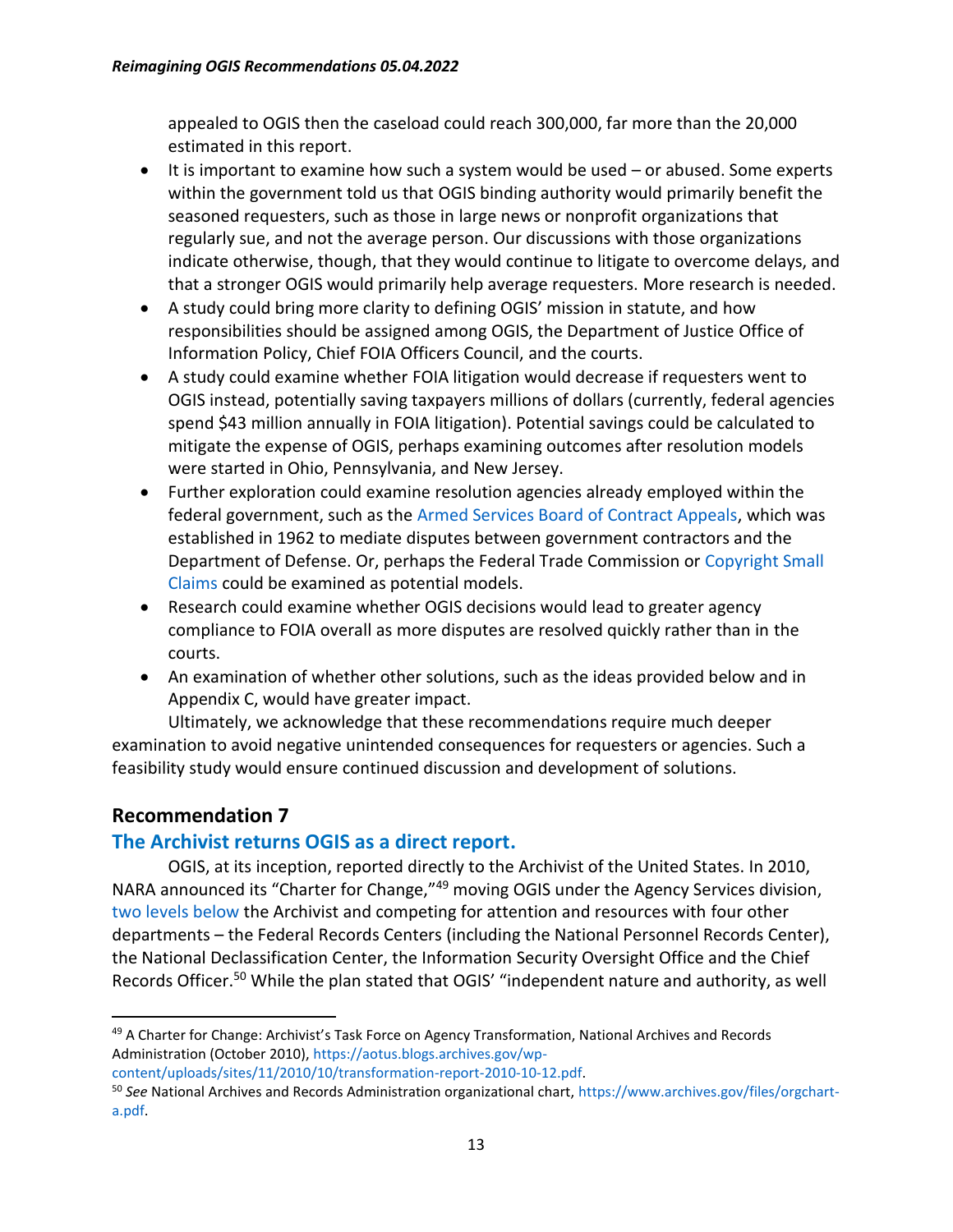as access to the Archivist, will be preserved,"<sup>51</sup> and we have been told that access to Archivist David S. Ferriero was maintained, we recommend that NARA re-establishes OGIS' direct report to the Archivist, reflecting its unique function to serve transparency for the entire executive branch and understanding that organizational culture can change, including under the next Archivist.<sup>52</sup>

#### **Other remedies for future consideration**

Through our research, we learned of a variety of practices employed by oversight agencies in the states and other nations that illustrate the breadth of options available. We, however, could not reach consensus on whether to frame them as formal recommendations to Congress, at least at this time. It is worth highlighting some of the ideas so that they may be further examined in future Committee terms (additional boundary-pushing ideas, as well, are listed in Appendix C):

#### **A. Fund OGIS well enough to issue advisory opinions on individual cases**

If Congress does not give OGIS the authority to issue binding decisions, then at minimum, OGIS should issue advisory opinions for individual cases. Currently, OGIS has the statutory authority to issue advisory opinions for individual disputes between requesters and agencies, but it has not exercised this authority, even though urged to do so.<sup>53</sup> Many experts we talked to suggested that OGIS should make public its advisory opinions regarding individual disputes. However, OGIS has maintained that concerns regarding the confidentiality of the mediation process prohibits it from publicly issuing individual case advisory opinions.<sup>54</sup>

**B. Require agencies to participate in mediation, if requested by OGIS**

<sup>51</sup> *Supra* note 49, p. 28.

<sup>&</sup>lt;sup>52</sup> Archivist David S. Ferriero announced his retirement January 13, 2022, effective mid-April 2022, after 12 years at the helm of the National Archives and Records Administration. His first day as Archivist was November 6, 2009, two months after OGIS opened its doors[. https://www.archives.gov/press/press-releases/2022/nr22-17.](https://www.archives.gov/press/press-releases/2022/nr22-17)

<sup>53</sup> *See* Mark H. Grunewald, *Resolving FOIA Disputes through Targeted ADR Strategies,* Administrative Conference of the United States (2014), which recommended OGIS use its statutory authority to issue individual advisory opinions for each dispute,

[https://www.acus.gov/sites/default/files/documents/FINAL%20ACUS%20Final%20FOIA%20Report%20-](https://www.acus.gov/sites/default/files/documents/FINAL%20ACUS%20Final%20FOIA%20Report%20-%20Grunewald%20-%204-28-14.pdf) [%20Grunewald%20-%204-28-14.pdf.](https://www.acus.gov/sites/default/files/documents/FINAL%20ACUS%20Final%20FOIA%20Report%20-%20Grunewald%20-%204-28-14.pdf) However, the Conference chose not to include that point in their final recommendations:

[https://www.acus.gov/sites/default/files/documents/Recommendation%202014-](https://www.acus.gov/sites/default/files/documents/Recommendation%202014-1%20%28Resolving%20FOIA%20Disputes%29.pdf) [1%20%28Resolving%20FOIA%20Disputes%29.pdf.](https://www.acus.gov/sites/default/files/documents/Recommendation%202014-1%20%28Resolving%20FOIA%20Disputes%29.pdf)

<sup>&</sup>lt;sup>54</sup> Prior to the passage of the FOIA Improvement Act of 2016, OGIS could issue advisory opinions for individual disputes, if mediation had not resolved the dispute. For several years OGIS struggled with how to reconcile its authority to issue advisory opinions with its ability to be an impartial party that facilitates the resolution of disputes between requesters and agencies in accordance with the confidentiality provisions of the Administrative Dispute Resolution Act (ADRA), 5 U.S.C. §§ 571-584. Issuing case-specific advisory opinions is inherently in conflict with ADRA's confidentiality provisions, which prohibit a mediator from disclosing any details communicated during the dispute resolution process. With passage of the FOIA Improvement Act of 2016, Congress gave OGIS the power to issue advisory opinions at its discretion. OGIS has since used this now-modified advisory opinion authority to issue opinions that address the most common disputes, complaints, and trends that it uncovers through its dispute resolution practice that are mostly likely to lead to litigation.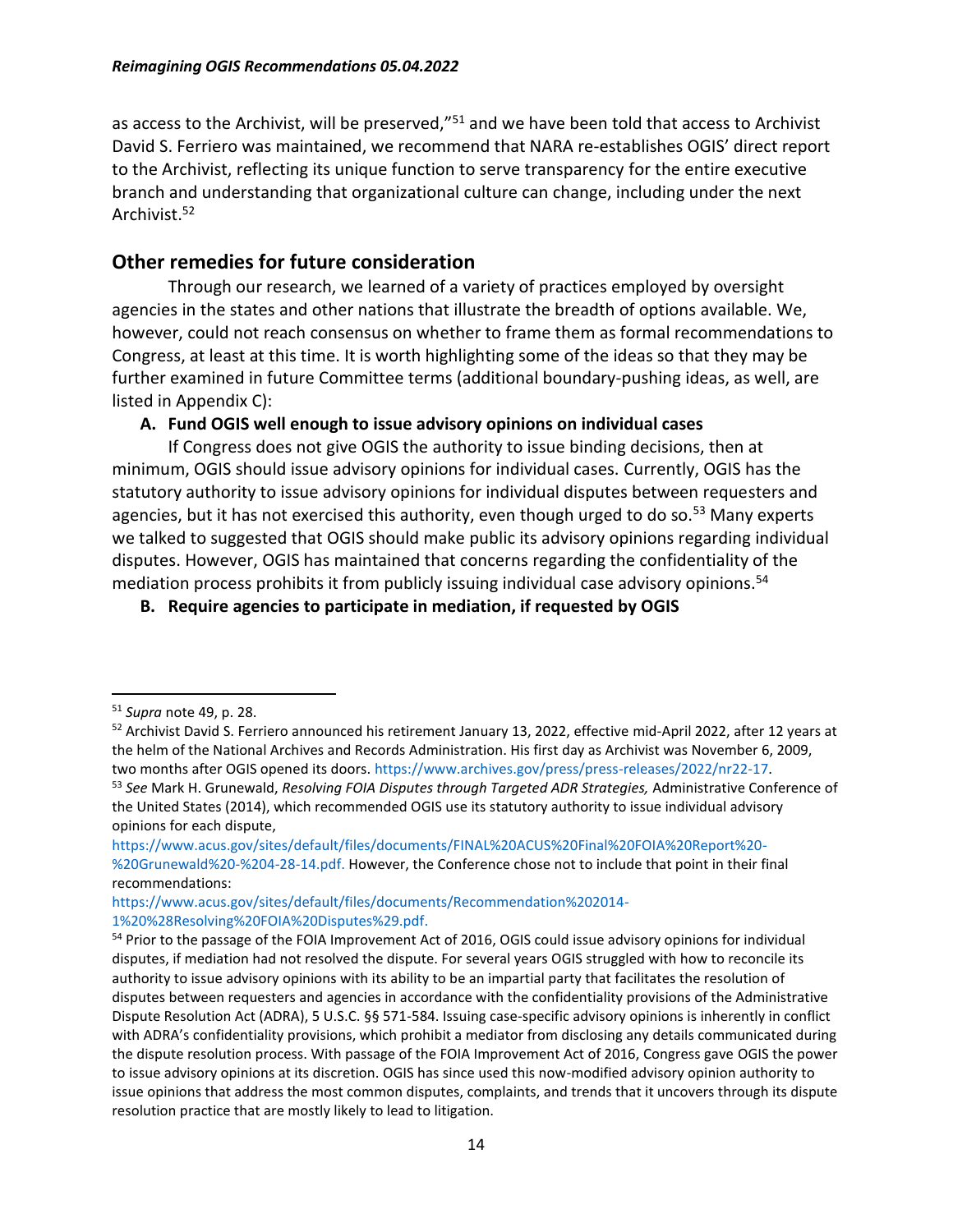Currently, OGIS focuses on dispute resolution, and mediation with both parties is critical to the process. Yet, such participation is voluntary, hindering the opportunity for resolution. Many courts, for example, require mediation before beginning adjudication.

#### **C. Provide authority for OGIS to sue agencies to clarify the law**

Sometimes areas of confusion and disagreement over FOIA statute result in ambiguity that requires clarity, yet requesters might not pursue that resolution in court. Congress could provide OGIS the authority to sue executive agencies to seek such clarity and establish case law that could provide direction for requesters and agencies. This has been practiced in Canada, for example, regarding fee practices.

#### **D. Provide protections for the hiring/dismissal of OGIS directors**

If OGIS is given authority to issue binding decisions, then political pressure might influence who and how directors are hired and removed. Congress could create laws to protect the OGIS director against political interference or retaliation in hiring and removal. In all, 73 nations provide such protections in their public record laws. Prohibitions also are put in place to prevent individuals with strong political connections from being appointed to OGIS.

#### **E. Monitor and report to Congress agency compliance with FOIA**

Congress could direct OGIS to examine and document, with sufficient trained staff to do so, specific agency compliance with FOIA, and provide reports directly to Congress and the public. Already, OGIS provides reports to Congress with general recommendations to improve the process, based on the totality of disputes it mediates each year. If given the authority to issue binding decisions, those could be disseminated to ensure executive agencies are held accountable publicly.

### **F. Provide mandatory online training for all federal executive branch employees**

Every federal employee, or at least certain high-level employees handling federal records, could be required to complete training in FOIA law, and OGIS could be directed (and adequately funded) to carry out that training. Several states require public records law training of their employees. Such training can be created through streamlined and cost-efficient online modules for new government employees.

#### **G. Direct OGIS to provide public education of FOIA**

Task OGIS, accompanied with sufficient resources, to oversee public education on how to use FOIA, including public service announcements, online materials and videos, and curriculum development for schools. In all, 68 nations have some form of required public awareness-raising duties. This would empower people to engage with their government, and ultimately strengthen democracy.

#### **H. Mandate agency improvements to records processes**

Congress could empower OGIS, with accompanying resources, to evaluate agencies in their use of new technologies and proactive dissemination, providing guidance and tools for more streamlined processes, such as online request portals, document retrieval, shifting firstperson requests to an automated process, and developing efficient redaction tools, all saving money for taxpayers and expediting requests.<sup>55</sup>

<sup>&</sup>lt;sup>55</sup> The access community has been more vocal in advocating for more proactive disclosure and utilization of technology to streamline the process. *See,* Daxton R. "Chip" Stewart and Charles N. Davis, *Bringing Back Full Disclosure: A Call for Dismantling FOIA,* 21 COMM. L. & POL'Y 4, 515-37 (2016); U.S. Government Accountability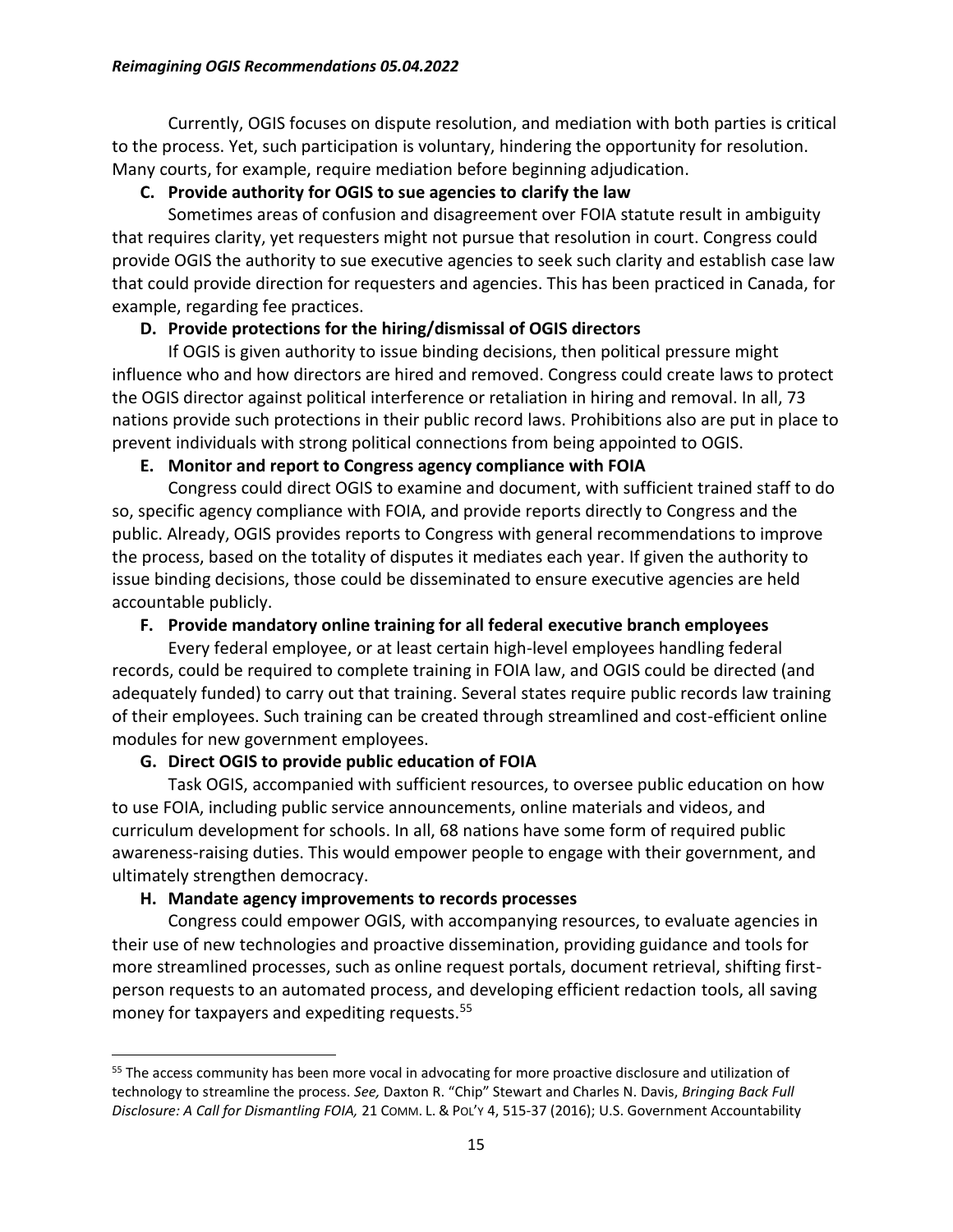#### **I. Move OGIS outside of the executive branch**

Place OGIS outside of the executive branch, either directly under Congress, the courts, or some other independent home, as it is in Connecticut, Mexico, the United Kingdom, Chile, and elsewhere. We believe that NARA has been an excellent home for OGIS during its initial first decade. Archivist David S. Ferriero values freedom of information. However, like any large executive agency, competing priorities prevent sufficient funding for OGIS, as we have witnessed. Structurally, its placement within the executive branch is a conflict of interest, even more so if OGIS is granted authority over executive agencies. Is it realistic to expect the executive branch to fund appropriately an entity that oversees internal operations, which may be viewed by some agencies in the branch as a hindrance, nuisance, or fundamental threat? It is akin to a one-legged hen guarding the fox house, with the pen gate left wide open. From the outset, structurally, it is destined to fail.<sup>56</sup>

#### **J. Establish resolution mechanisms in the judiciary to reduce FOIA litigation**

In our research, we discovered models outside of the legislative and executive branches – that involve the judiciary to reduce public records litigation. For example, we were inspired by a relatively new [program](https://ohiocourtofclaims.gov/public-records/) created by the Ohio Court of Claims, where an aggrieved requester may pay \$25 to have a judge with specialized expertise in public records law first attempt to mediate the dispute. If that does not resolve the matter, the judge may write a decision that is binding. No lawyers are required. The judge is allowed to see the unredacted records in rendering a position, and an agency may challenge the decision in court, but they rarely do. In the three years after the new Court of Claims option was established in Ohio, data shows that more than 95% of unsatisfied requesters chose the Court of Claims option rather than filing in common pleas courts. Of those in the Court of Claims, 60% were resolved in the mediation stage, and only a small number were appealed. Those we talked to in Ohio were very pleased with the system, finding it to be cheaper, faster, and satisfying for more parties. In Ohio, they have introduced legislation to provide a similar system for their open meetings law.

According to some experts we talked to, perhaps more than half of the FOIA cases that end up in federal court, most often in the District of Columbia, could be settled quickly without the need of lawyers, saving both requester and agency time and money. Often the cases focus on procedure that is relatively simple to resolve. That would leave the courts and agencies more time and resources to focus on the more complicated FOIA cases that require careful consideration of exemptions or clarify confusion in the law. This isn't an entirely new idea, as

Office, *Freedom of Information Act: Actions Needed to Improve Agency Compliance with Proactive Disclosure Requirements,* GAO-21-254 (March 2021); David E. Pozen, *Freedom of Information Beyond the Freedom of Information Act,* 165 U. PENN. L. REV. 1097-1158 (2017); Daniel Berliner, Alex Ingrams, and Suzanne J. Piotrowski, *The Future of FOIA in an Open Government World: Implications of the Open Government Agenda for Freedom of Information Policy and Implementation*, 63 VILL. L. REV. 867-894 (2019).

<sup>56</sup> Mark H. Grunewald in 1988 recommended an **"**Information Access Authority" be created to handle mediation and make binding decisions, with the head appointed by the president with Senate confirmation, and generally outside of the executive branch, similar to Canada's information commissioner, who reports directly to Parliament. He predicted such an entity could help resolve about 5,000 FOIA disputes per year (OGIS currently handles about 4,100 annually). See, Mark H. Grunewald, *Freedom of Information Act Dispute Resolution,* 40 ADMIN L. REV. 1, 1-66 (1988).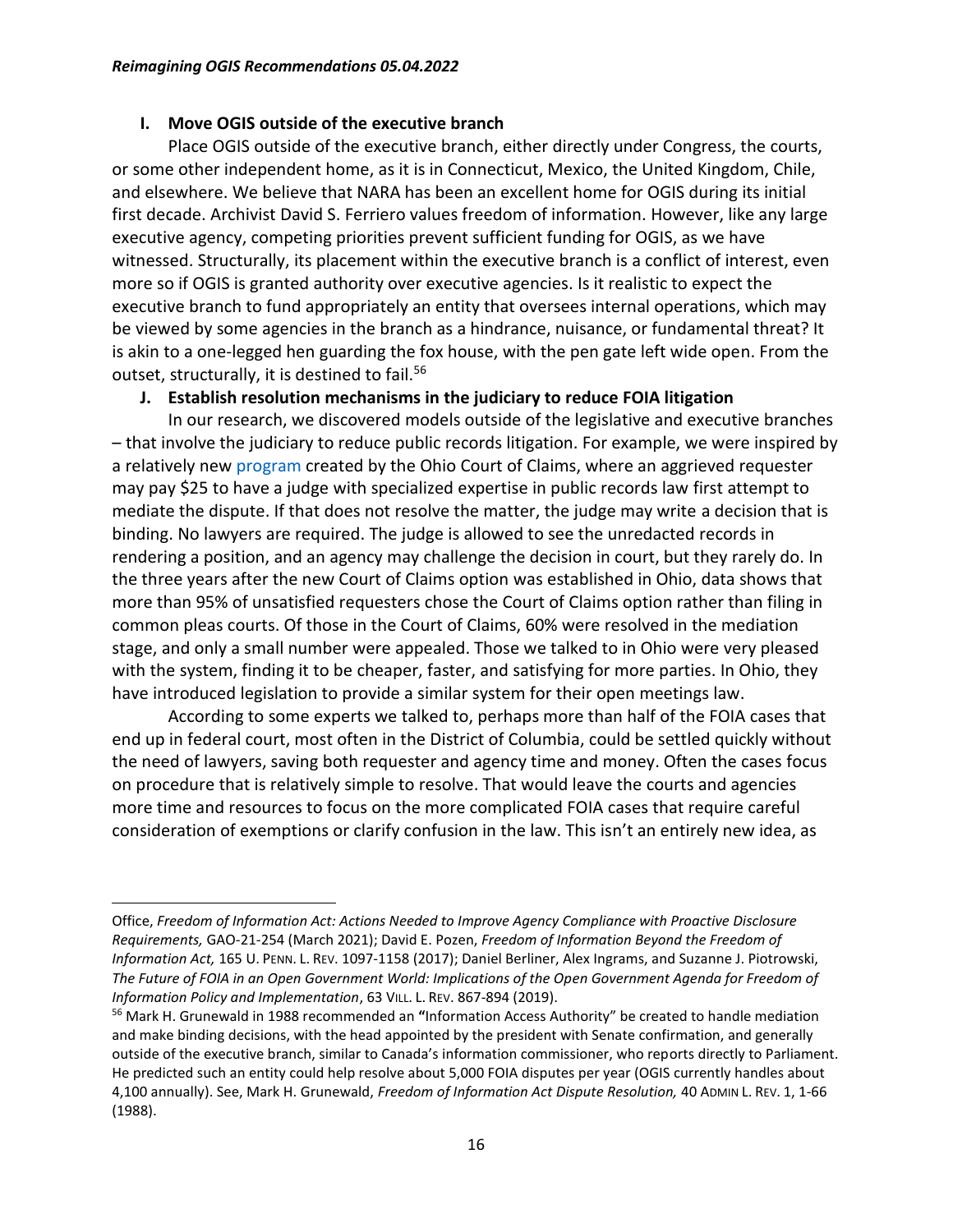Ryan Mulvey and James Valvo [point out,](https://americansforprosperity.org/creating-a-freedom-of-information-court/) since Congress has created courts that focus exclusively on international trade, patent disputes, and foreign intelligence surveillance.<sup>57</sup>

See Appendix C for further ideas noted in other jurisdictions.

#### **Thoughts from OGIS**

During the research and drafting of this white paper and its recommendations, from August 2021 through April 2022, the working group discussed ideas with some OGIS staff members for feedback and response. Many of their thoughts were incorporated into these recommendations, but not all. On May 4, 2022, before the Committee meeting for final consideration of the recommendations, OGIS provided a three-page document with further feedback, added to this white paper as Appendix D. One particular concern expressed in the written feedback and previously verbally was that adding an enforcement function would potentially sour relations with federal agencies, and erode trust and credibility built painstakingly over time. We are confident, however, that those issues could be managed and that OGIS could maintain trust and credibility, based on our conversations with experts and information offices that have made the ombudsman and enforcement functions work in tandem. However, these questions and concerns illustrate the need to continue studying and exploring the ramifications and unintended consequences of the recommendations within this white paper.

#### **Conclusion**

We understand that implementing the ideal oversight model may require additional time to investigate projected expenses, possible unintended consequences, and the need to build bi-partisan support. Indeed, not every individual on the Committee agreed on every point – concessions were made, some wanted further powers included for OGIS and some wanted fewer.<sup>58</sup> A detailed feasibility study commissioned by the Archivist as suggested in Recommendation 6 of this report, would continue that discussion. Further consultation with the staff of other oversight models will prevent repeating their mistakes. Discussions with federal agencies, particularly in the national security sector, will be required to ensure the nation's legitimate secrets are safe. Agencies should be given at least two years to adapt to these changes, as implementation takes time for training and new processes.

Will this "reimagining" require revamping OGIS, or scrapping it altogether and starting fresh? Toby Mendel, executive director of the Centre for Law and Democracy, told us: "How far can OGIS be realistically transformed? You don't take a beat up car and turn it into a Cadillac. You buy a new Cadillac."<sup>59</sup>

Or perhaps an older model can indeed be restored, updated, and modified, resulting in something even better than a Cadillac.

<sup>57</sup> Ryan Mulvey and James Valvo, *Creating a Freedom of Information Court,* Americans for Prosperity (March 14, 2022), [https://americansforprosperity.org/creating-a-freedom-of-information-court/.](https://americansforprosperity.org/creating-a-freedom-of-information-court/)

<sup>&</sup>lt;sup>58</sup> Some of the working group members wanted Congress to grant even more authority to OGIS, but were satisfied with the proposals as a starting point. One Legislation Subcommittee member opposed Recommendation 1, giving OGIS the authority to issue binding decisions. Two Subcommittee members expressed reservations about Recommendation 3, directing the courts to give deference to OGIS opinions.

<sup>&</sup>lt;sup>59</sup> Interview with working group chair David Cuillier via Zoom (September 9, 2021).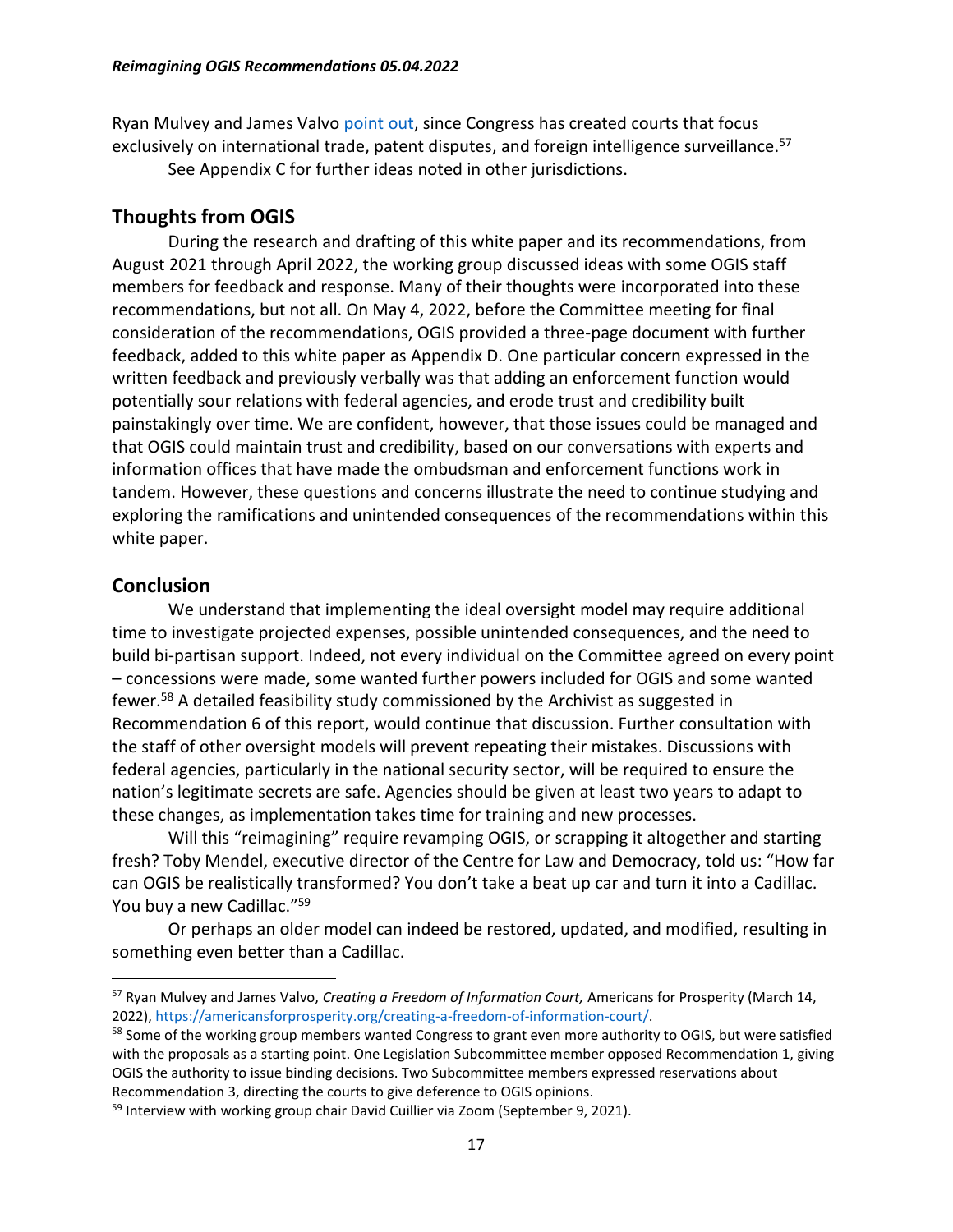# **Appendix A**

#### **Acknowledgements**

We wish to thank the experts below for their valuable insights and contributions to this study, through interviews and email correspondence, and we know there are dozens more out there that we could have consulted. The people listed here do not necessarily agree with nor endorse the recommendations made in the report, but all of their input was taken into consideration and is appreciated.

- 1. **Amy Bennett,** Director of Communications, U.S. Department of Homeland Security and former President of the American Society of Access Professionals
- 2. **Eduardo Bertoni,** South American Representative of the Inter American Institute of Human Rights and former (and first) Director of the Argentina Access to Public Information Agency
- 3. **Thomas S. Blanton,** Director, National Security Archive
- 4. **Rick Blum,** Founder, Louder Voices, and former Director of News Media for Open Government and former Founding Director of OpenTheGovernment.org.
- 5. **Nathanael Byerly,** Deputy Director, Pennsylvania Office of Open Records
- 6. **Frank Caruso,** Executive Director, New Jersey Government Records Council
- 7. **Helen Darbishire,** Founder, Access Info Europe
- 8. **Lucy Dalglish,** Dean, Philip Merrill College of Journalism, University of Maryland, and former executive director of the Reporters Committee for Freedom of the Press
- 9. **Kristin Ellis,** Section Chief, Litigation and Technology Management Section, Federal Bureau of Investigation
- 10. **Robert Fisher,** Chief Circuit Mediator, U.S. Court of Appeals District of Columbia Circuit
- 11. **Mark H. Grunewald,** Professor of Law, Emeritus, Washington and Lee University
- 12. **Juan Pablo Guerrero,** Network Director, Global Initiative on Fiscal Transparency, and former (and one of the founding) Information Commissioner for Mexico's Federal Institute for Access to Public Information and Data Protection
- 13. **Harry Hammitt,** Editor and Publisher, *Access Reports*
- 14. **Robert (Bob) Hammond,** Citizen FOIA Advocate
- 15. **James Holzer,** Deputy Chief Privacy Officer, Department of Homeland Security and former Director of the Office of Government Information Services
- 16. **Alex Howard,** Director, Digital Democracy Project, Demand Progress
- 17. **Brian Hudak,** Acting Chief, Department of Justice U.S. Attorney's Office for the District of Columbia, Civil Division
- 18. **Nate Jones,** FOIA Director, The Washington Post, and former Director for the FOIA Project for the National Security Archive
- 19. **Michael Karanicolas,** Executive Director, University of California Los Angeles Institute for Technology, Law and Policy
- 20. **Margaret Kwoka,** Lawrence "Larry" Herman Professor in Law, The Ohio State University
- 21. **Royce C. Lamberth,** Senior Judge, U.S. District Court for the District of Columbia
- 22. **Suzanne Legault,** former Information Commissioner of Canada (2010-18)
- 23. **Jason Leopold,** Senior Investigative Reporter, BuzzFeed News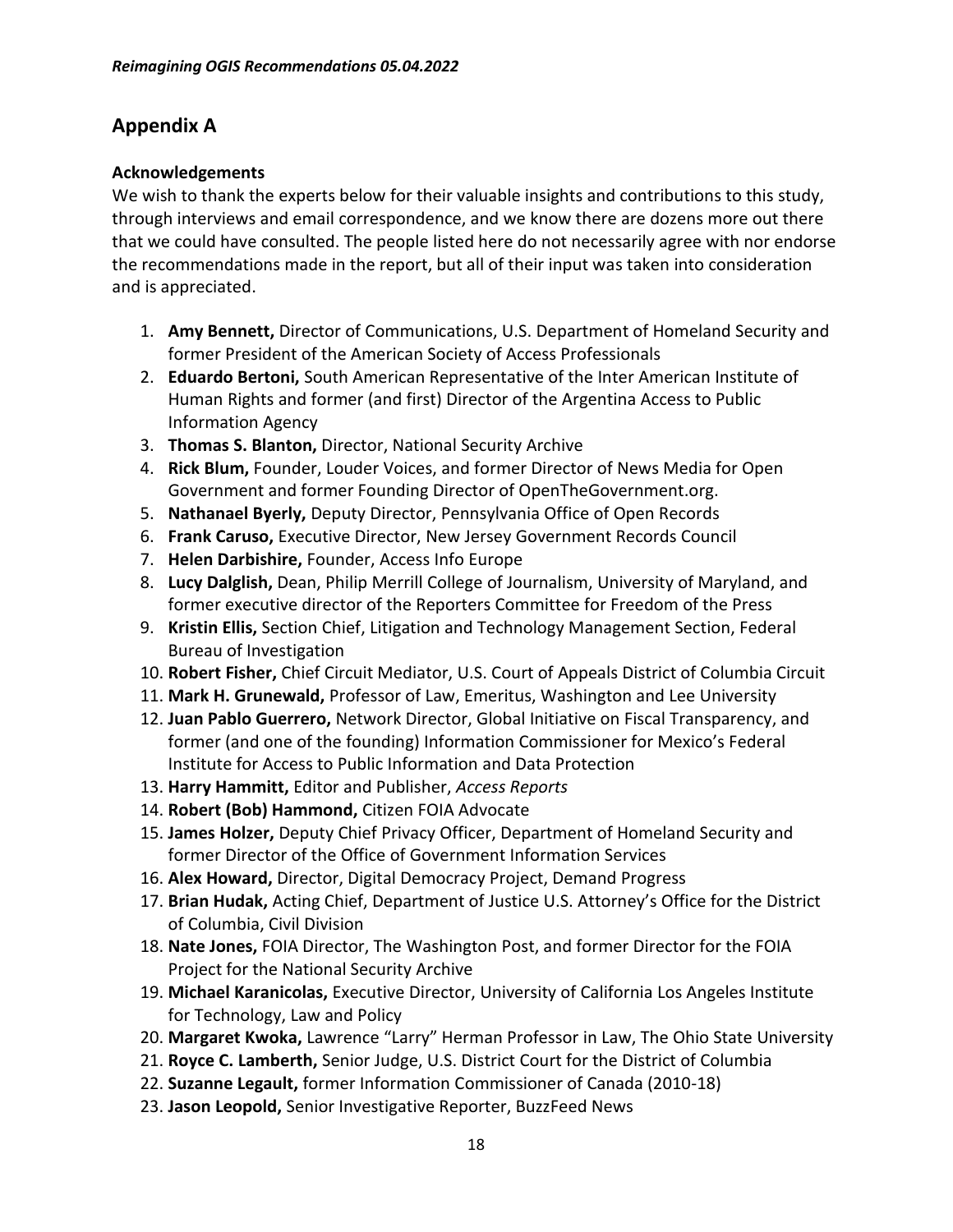- 24. **Ronald Levin,** William R. Orthwein Distinguished Professor of Law, School of Law, Washington University in St. Louis
- 25. **Michael Linhorst,** Craig Newmark Fellow, Media Freedom and Information Access Clinic, Yale University
- 26. **Susan Long,** co-founder of Syracuse University's Transactional Records Access Clearinghouse and The FOIA Project
- 27. **Adam Marshall,** Senior Staff Attorney, Reporters Committee for Freedom of the Press
- 28. **Freddy Martinez,** Senior Policy Analyst, Open The Government
- 29. **David McCraw,** Vice President and Deputy General Counsel, *The New York Times*
- 30. **Toby Mendel,** Founder, Centre for Law and Democracy
- 31. **Kirsten B. Mitchell,** Compliance Team Lead, Office of Government Information Services, Designated Federal Officer for the FOIA Advisory Committee, and former President of the American Society of Access Professionals
- 32. **Colleen Murphy,** Executive Director, Connecticut Freedom of Information Commission
- 33. **Terry Mutchler,** former (and first) Director, Pennsylvania Office of Open Records
- 34. **Laura Neuman,** Director, Rule of Law Program, The Carter Center
- 35. **Miriam Nisbet,** former (and first) Director of the Office of Government Information **Services**
- 36. **James T. O'Reilly,** author of *Federal Information Disclosure*
- 37. **Alex Parsons,** Senior Researcher, mySociety
- 38. **Mitchell W. Pearlman,** former Connecticut Freedom of Information Commission Executive Director and General Counsel
- 39. **David Pozen,** Vice Dean for Intellectual Life and Charles Keller Beekman Professor of Law, Columbia Law School, Columbia University
- 40. **Michael Ravnitzky,** Attorney
- 41. **David A. Schulz,** Floyd Abrams Clinical Lecturer in Law and Senior Research Scholar, Yale Law School, Yale University
- 42. **Matthew Schwarz,** Attorney-Advisor, Office of General Counsel, Environmental Protection Agency
- 43. **Alina M. Semo,** Director, Office of Government Information Services
- 44. **Daxton "Chip" Stewart,** Professor, Bob Schieffer College of Communication, Texas Christian University
- 45. **Liz Wagenseller,** Executive Director, Pennsylvania Office of Open Records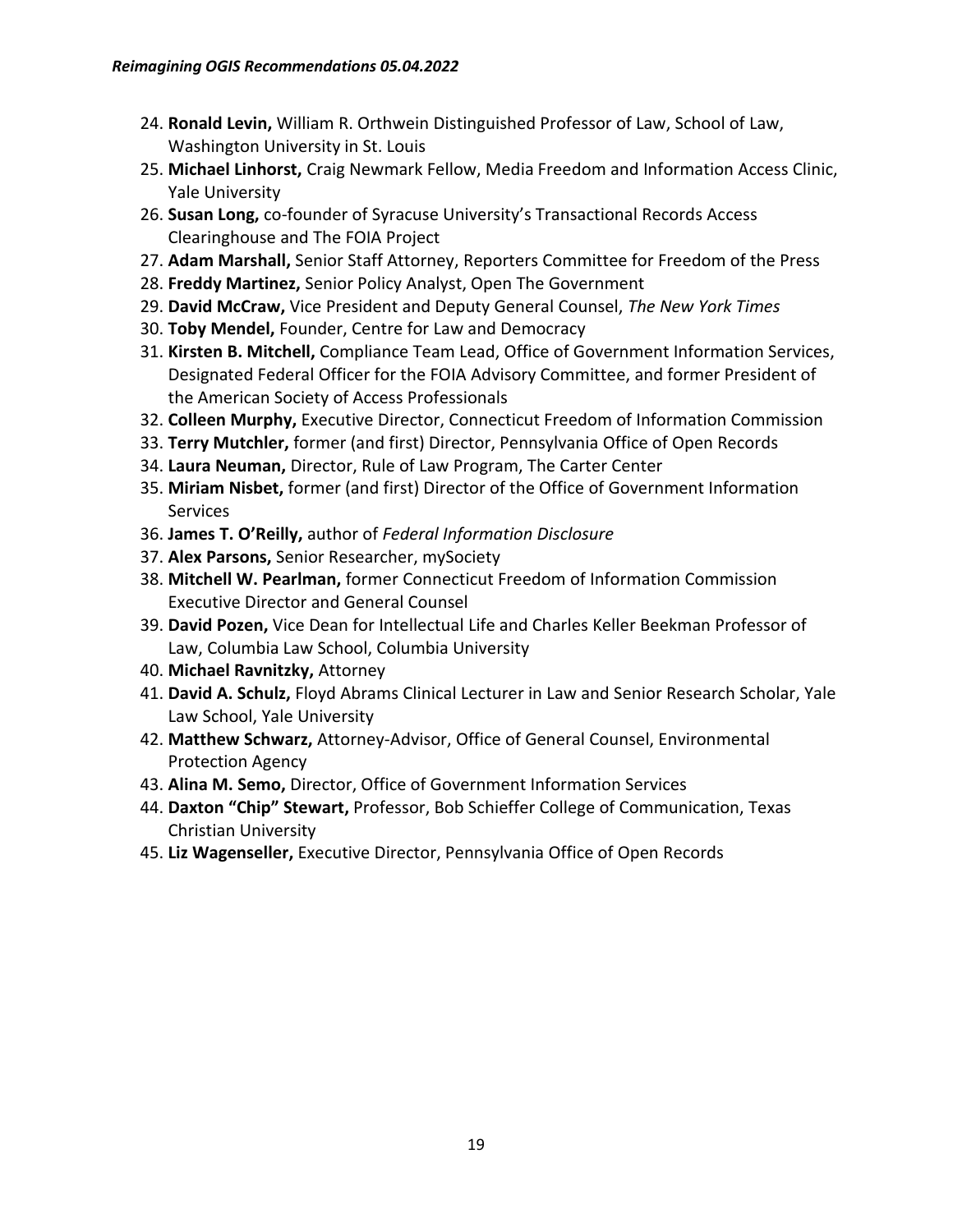# **Appendix B**

|                   |             |             |             |              | <b>Staffing rate</b> | <b>Mission:</b> |
|-------------------|-------------|-------------|-------------|--------------|----------------------|-----------------|
|                   |             |             | Year        | <b>Staff</b> | (per 1 million       | ATI-            |
| <b>Territory</b>  | <b>Type</b> | Population  | established | numbers      | population)          | <b>Privacy</b>  |
| Gibraltar         | Nation      | 33,701      | 2000        | 20           | 593.45               | ATI/privacy     |
| Cayman Islands    | Nation      | 65,722      | 2017        | 15           | 228.23               | ATI/privacy     |
| Yukon             | State       | 42,052      | 1996        | 9            | 214.02               | ATI/privacy     |
| Jersey            | State       | 97,857      | 2018        | 14           | 143.07               | ATI/privacy     |
| Fribourg          | City        | 38,829      | 2011        | 4            | 103.02               | ATI/privacy     |
| Isle of Man       | Nation      | 85,033      | 1988        | 7            | 82.32                | ATI/privacy     |
| Guatemala         | Nation      | 17,915,568  | 1987        | 750          | 41.86                | <b>ATI</b>      |
| Malta             | Nation      | 502,653     | 2002        | 15           | 29.84                | ATI/privacy     |
| Peru              | Nation      | 32,971,854  | 1995        | 782          | 23.72                | ATI             |
| Coahuila          | State       | 3,147,000   | 2004        | 62           | 19.70                | ATI/privacy     |
| New Zealand       | Nation      | 4,822,233   | 1962        | 93           | 19.29                | <b>ATI</b>      |
| Geneva            | City        | 198,979     | 2010        | 3            | 15.08                | ATI/privacy     |
| <b>Berlin</b>     | City        | 3,645,000   | 1999        | 51           | 13.99                | ATI/privacy     |
| Albania           | Nation      | 2,877,797   | 2008        | 39           | 13.55                | ATI/privacy     |
| Mexico (State)    | State       | 16,992,418  | 2004        | 222          | 13.06                | ATI/privacy     |
| United Kingdom    | Nation      | 67,886,011  | 1984        | 856          | 12.61                | ATI/privacy     |
| Alberta           | State       | 4,371,000   | 1995        | 47           | 10.75                | ATI/privacy     |
| Hungary           | Nation      | 9,660,351   | 2012        | 103          | 10.66                | ATI/privacy     |
| <b>Brazil</b>     | Nation      | 212,559,417 | 2003        | 2,200        | 10.35                | ATI             |
| Serbia            | Nation      | 8,737,371   | 2004        | 89           | 10.19                | ATI/privacy     |
| Catalonia         | City        | 7,566,000   | 1984        | 73           | 9.65                 | <b>ATI</b>      |
| Nova Scotia       | State       | 971,395     | 1994        | 8            | 8.24                 | ATI/privacy     |
| Victoria          | State       | 6,681,000   | 2017        | 55           | 8.23                 | ATI/privacy     |
| Uruguay           | Nation      | 3,473,730   | 2008        | 28           | 8.06                 | ATI             |
| Queensland        | State       | 5,185,000   | 1992        | 40           | 7.71                 | ATI/privacy     |
| Chile             | Nation      | 19,116,201  | 2009        | 140          | 7.32                 | ATI/privacy     |
| Rhineland         | State       | 4,005,000   | 2011        | 26           | 6.49                 | ATI/privacy     |
| Mexico (Nation)   | Nation      | 128,932,753 | 2002        | 696          | 5.40                 | ATI             |
| Ireland           | Nation      | 4,937,786   | 1998        | 24           | 4.86                 | ATI             |
| Scotland          | Nation      | 5,454,000   | 2003        | 26           | 4.77                 | ATI             |
| Western Australia | State       | 2,667,000   | 1993        | 12           | 4.50                 | ATI             |
| Connecticut       | State       | 3,565,287   | 1975        | 16           | 4.49                 | ATI             |
| Switzerland       | Nation      | 8,654,622   | 1993        | 36           | 4.16                 | ATI/privacy     |
| New South Wales   | State       | 8,166,000   | 2011        | 30           | 3.67                 | ATI/privacy     |
| Australia         | Nation      | 25,499,884  | 2010        | 89           | 3.49                 | ATI/privacy     |

#### **Staff Rate for Access to Information Agencies (including states, territories, and nations)**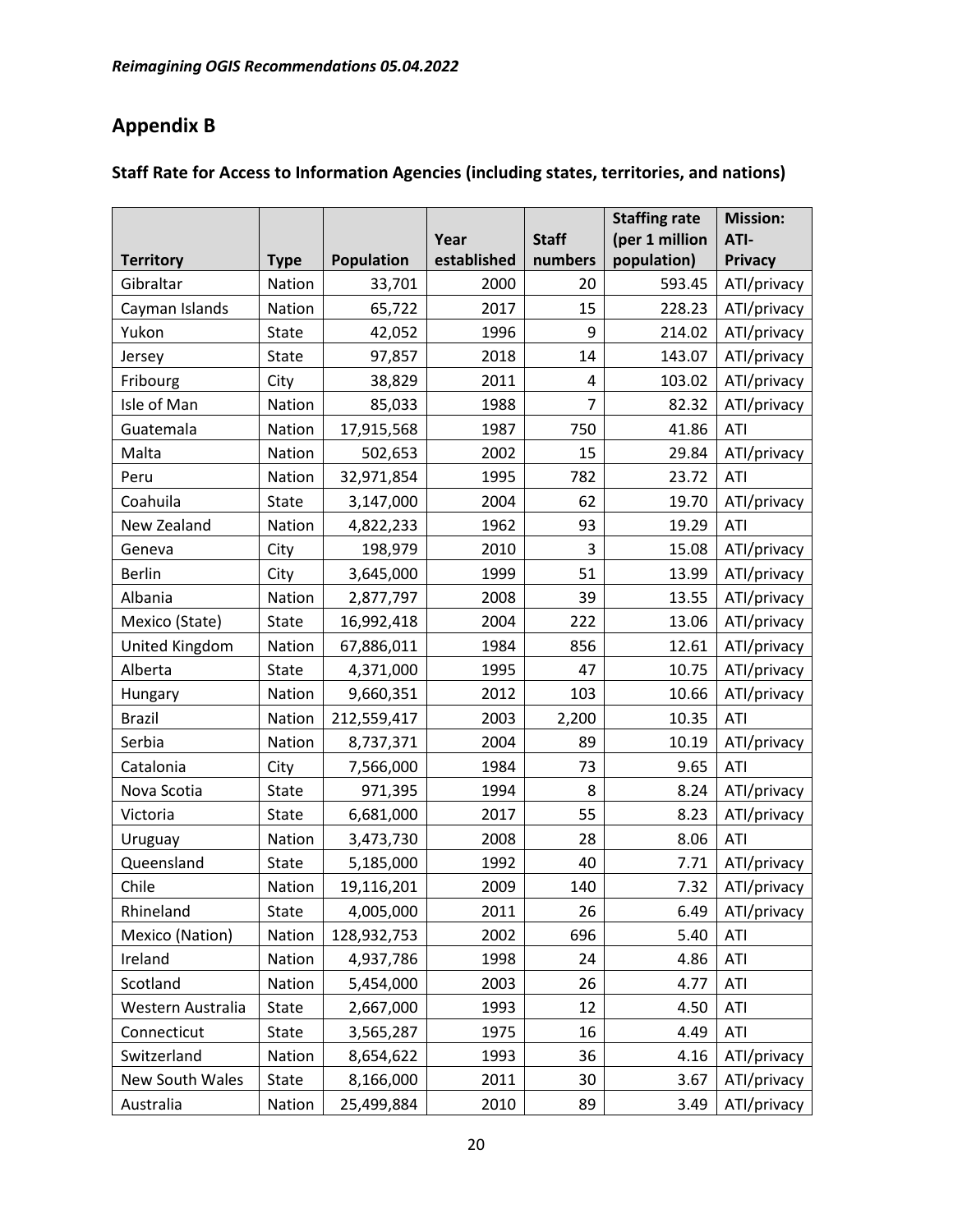#### *Reimagining OGIS Recommendations 05.04.2022*

| Tunisia              | Nation        | 11,818,619  | 2017 | 40  | 3.38 | ATI         |
|----------------------|---------------|-------------|------|-----|------|-------------|
| Canada               | Nation        | 37,742,154  | 1983 | 100 | 2.65 | ATI         |
| Sierra Leone         | Nation        | 7,976,983   | 2013 | 21  | 2.63 | ATI         |
| Germany              | Nation        | 83,783,942  | 1978 | 180 | 2.15 | ATI/privacy |
| Pennsylvania         | State         | 12,801,989  | 2008 | 21  | 1.56 | ATI         |
| Punjab               | State         | 27,980,000  | 2014 | 43  | 1.54 | ATI         |
| Afghanistan          | Nation        | 38,928,346  | 2014 | 51  | 1.31 | ATI         |
| Portugal             | Nation        | 10,280,000  | 1993 | 11  | 1.07 | ATI         |
| Israel               | Nation        | 8,655,535   | 2011 | 9   | 1.04 | ATI/privacy |
| Argentina            | Nation        | 45,195,774  | 2017 | 43  | 0.95 | ATI/privacy |
| New Jersey           | <b>State</b>  | 8,882,190   | 2002 | 6   | 0.68 | ATI         |
| <b>Buenos Aires</b>  | City          | 15,257,673  | 2018 | 8   | 0.52 | ATI         |
| Spain                | Nation        | 46,754,778  | 2014 | 22  | 0.47 | ATI         |
| Bangladesh           | Nation        | 163,000,000 | 2009 | 76  | 0.47 | ATI         |
| Philippines          | Nation        | 109,581,078 | 2017 | 41  | 0.37 | ATI         |
| Morocco              | Nation        | 36,910,560  | 2019 | 10  | 0.27 | ATI/privacy |
| Belgium              | Nation        | 11,589,623  | 2007 | 1   | 0.09 | ATI         |
| <b>United States</b> | <b>Nation</b> | 331,002,651 | 2009 | 10  | 0.03 | <b>ATI</b>  |

**Sources:** Data from the International Conference of Information Commissioners (ICIC) membership list, [https://www.informationcommissioners.org/icic-members/,](https://www.informationcommissioners.org/icic-members/) and state numbers from Colleen Murphy, director of the Connecticut Freedom of Information Committee, gathered December 2021. Some national bodies handle both access to information and data privacy oversight, unlike OGIS, which focuses only on FOIA. This list does not encapsulate all ATI ("Access to Information") offices in the world – many out there, no doubt, are funded more poorly, and not members of the ICIC. Further research should delve deeper into identifying and comparing oversight agencies in the states and globally.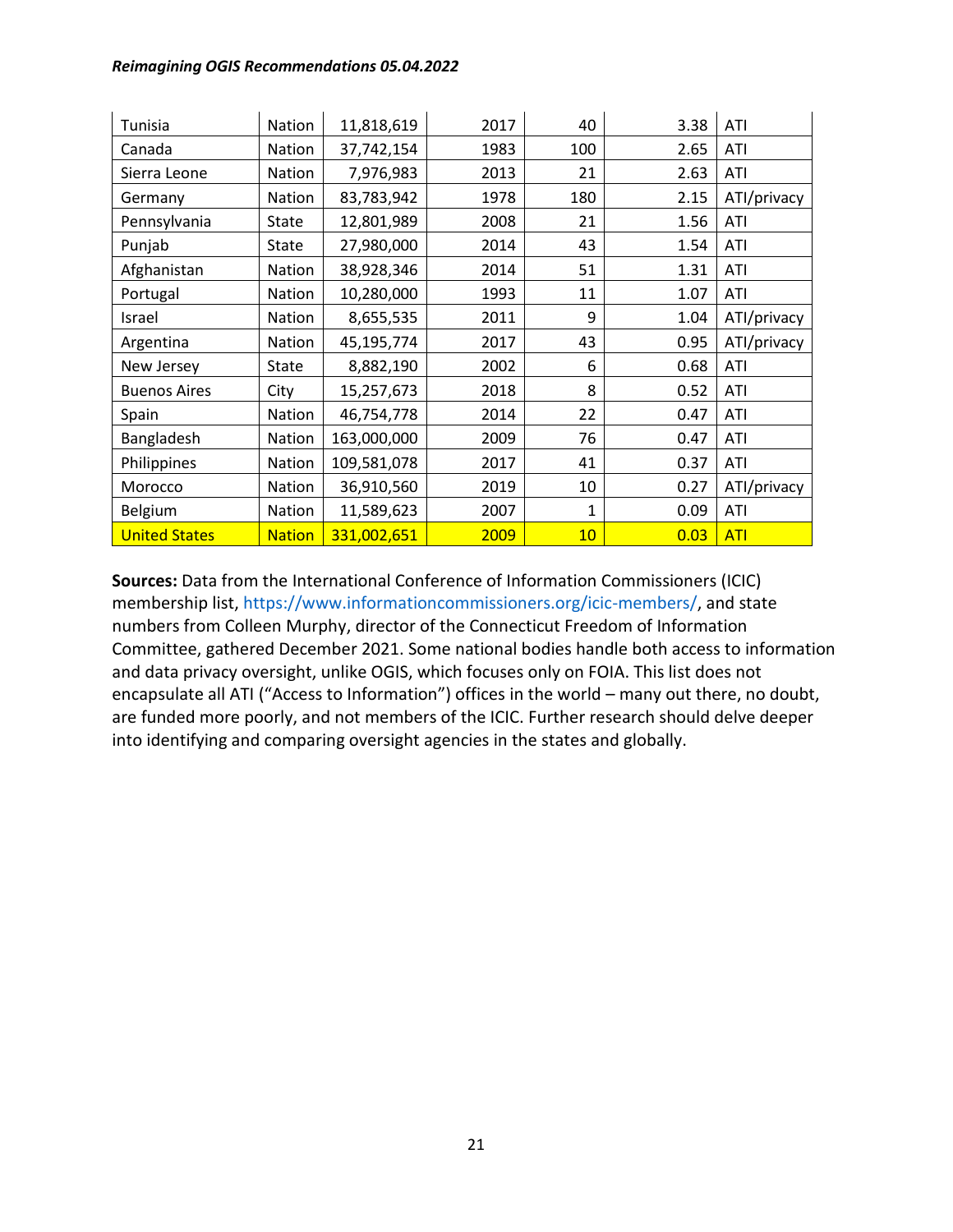# **Appendix C**

#### **Additional elements of FOIA oversight from other models in the world**

Below are practices employed by jurisdictions that we noted in our research, some of which would face insurmountable odds to implement in the U.S. and some that we do not necessarily support, and many would require sufficient funding. But they do provide a variety of approaches and thoughts about what is possible.

- 1. **FOIA panel:** Create commissions assigned to hear disputes and make binding decisions. Or, create an administrative law system, like the Federal Trade Commission (FTC) or Federal Communications Commission (FCC) (or new copyright panel).
- 2. **Onus on the agency:** During the dispute resolution process, the burden is on the agency to demonstrate it did not violate procedures, or that information should be withheld from disclosure. The burden should not be on the requester to prove the information should be disclosed.
- 3. **Information and privacy:** Make OGIS, or some other FOIA agency, in charge of information and data privacy - all in one to address consumer concerns. A dominant world model, combining freedom of information and privacy oversight in one agency.
- 4. **Blacklist:** OGIS creates an online list that includes all agencies and individuals who refuse to comply with the law (Argentina's office publicizes such a list).
- 5. **Administrative punishment:** Empower OGIS to recommend to agency heads that they administratively punish employees for violating FOIA, as a violation of government ethics law, or other administrative regulation for lying or not upholding their duties. This could include mandating that every agency adopt FOIA performance standards in federal employee appraisals, as a previous Federal FOIA Advisory Committee term investigated. The 2016-18 Committee recommended that OGIS examine what employee appraisal standards are already in existence; OGIS found that nearly half of agencies do not have FOIA performance measures for non-FOIA professionals. See report: [https://www.archives.gov/files/ogis/assets/foia-perf-measures-for-nfp-assessment-29](https://www.archives.gov/files/ogis/assets/foia-perf-measures-for-nfp-assessment-29-sept-2020.pdf) [sept-2020.pdf.](https://www.archives.gov/files/ogis/assets/foia-perf-measures-for-nfp-assessment-29-sept-2020.pdf)
- 6. **Requester appointees:** Require that the head of OGIS (and/or majority of the staff) be a former journalist, or from the requester community.
- 7. **FOIA legislative intent:** Congress approves clear mandate for FOIA to favor transparency - to promote that mission of transparency, erring on the side of transparency.
- 8. **Open through tardiness:** If an agency fails to meet response deadlines then the record is considered public and must be disclosed, or the matter heads directly to court.
- 9. **FOIA police:** Give enforcement powers (fines, jail) to OGIS. In Chile, the oversight agency can dock the pay of government employees who violate FOIA.<sup>60</sup> More than 90 nations

 $60$  Could be difficult, but sanctions are common at the state level. See Thomas M. Susman, Ashwini Jayaratnam, David C. Snowden, and Michael Vasquez, *Enforcing the Public's Right to Government Information: Can Sanctions Against Officials for Nondisclosure Work?* (2012[\) https://papers.ssrn.com/sol3/papers.cfm?abstract\\_id=2295466.](https://papers.ssrn.com/sol3/papers.cfm?abstract_id=2295466)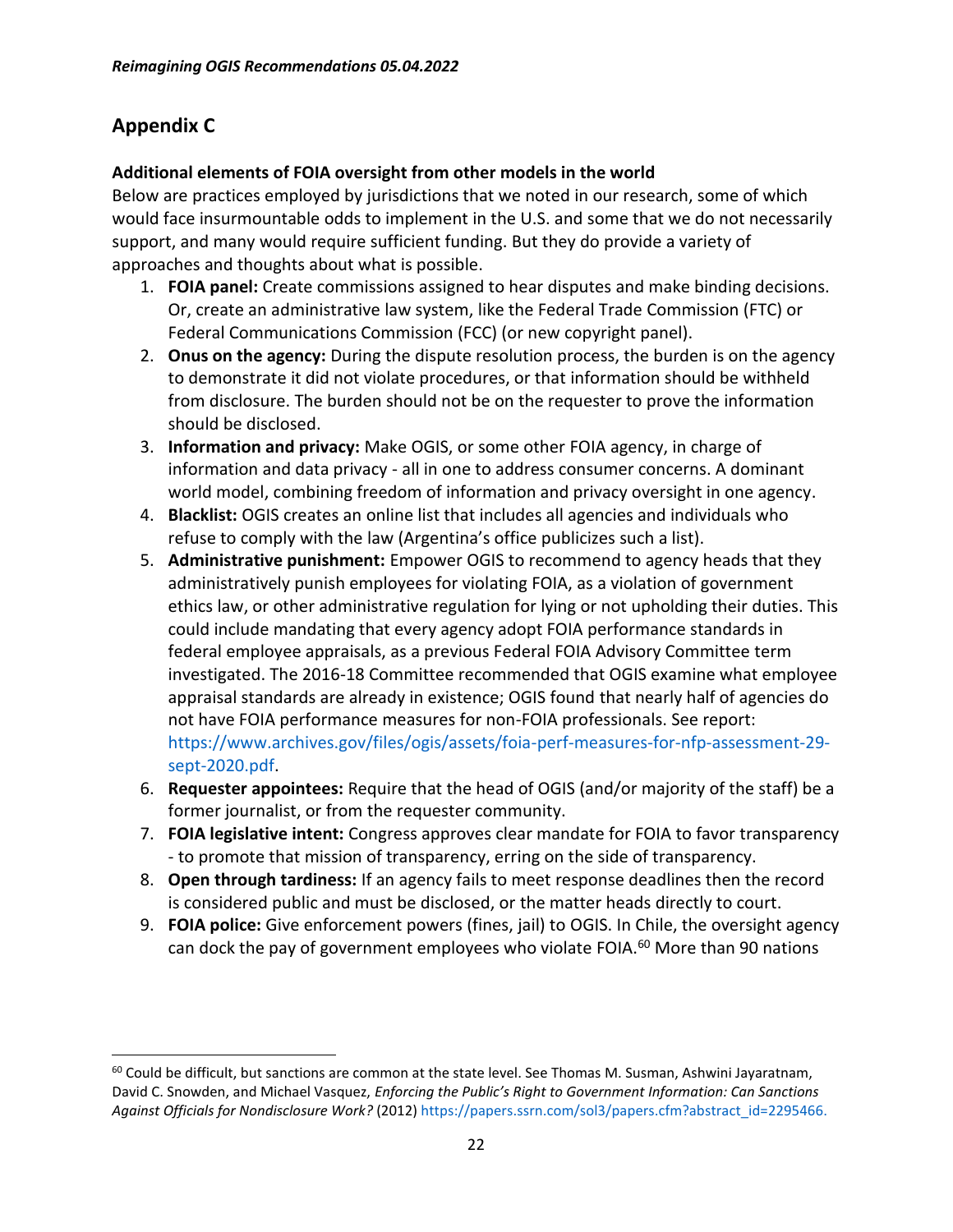have granted their oversight agencies some forms of punitive powers. Enforcement mechanisms in the states vary and generally lack teeth.<sup>61</sup>

- 10. **Triple oversight:** To address the separation of powers issue, create a separate oversight office over each branch of government, funded and appointed/fired by the other two branches (similar to Argentina, which has a separate office over each of its six branches of government). Disadvantage is each office might come up with different standards.
- 11. **Oversight branch:** Create a fourth independent branch that has oversight over the three other branches regarding ethics, FOIA, corruption, etc.
- **12. U.S. FOIA Office:** Create a single independent agency that has oversight/enforcement power over all branches and forms of government – federal, state and local – creating consistent law, requesting/tracking/reporting procedures, education/training, online platforms, and enforcement.
- **13. Constitutional right.** Make the right to information a constitutional right in the United States through a 28<sup>th</sup> constitutional amendment, as it is in about 60 other nations and in a half dozen state constitutions.<sup>62</sup>
- **14. Fundamental human right.** Some nations and international courts have declared the right to information a fundamental right, like the right to clean water or to be free from torture.<sup>63</sup>

<sup>62</sup> *See* an analysis of constitutional right to know in the states, and arguments for a federal constitutional right to know, by Chad G. Marzen, *A Constitutional Right to Public Information,* 29 PUB. INT. L. J. 223-244 (2020). <sup>63</sup> *See* the United Nations' Universal Declaration of Human Rights, Article 19, adopted in 1948, where "Everyone

<sup>61</sup> For a state-by-state breakdown of various penalties in state public record laws, *see* Daxton R. "Chip" Stewart, *Let the Sunshine In, or Else: An Examination of the 'Teeth' of State and Federal Open Meetings and Open Records Laws,*  15 COMM. L. & POL'Y 265-310 (2010); Chad G. Marzen, *Public Records Denials,* 11 N.Y.U. J. L. & LIBERTY 966-1027 (2018).

has the right to freedom of opinion and expression; this right includes the freedom to hold opinions without interference and to seek, receive and impart information and ideas through any media and regardless of frontiers." [https://www.un.org/en/about-us/universal-declaration-of-human-rights;](https://www.un.org/en/about-us/universal-declaration-of-human-rights) *Also, see* Maeve McDonagh, *The Right to Information in International Human Rights Law,* 31 HUM. RTS. L. REV. 1, 25-55 (2013), <http://www.corteidh.or.cr/tablas/r30698.pdf.>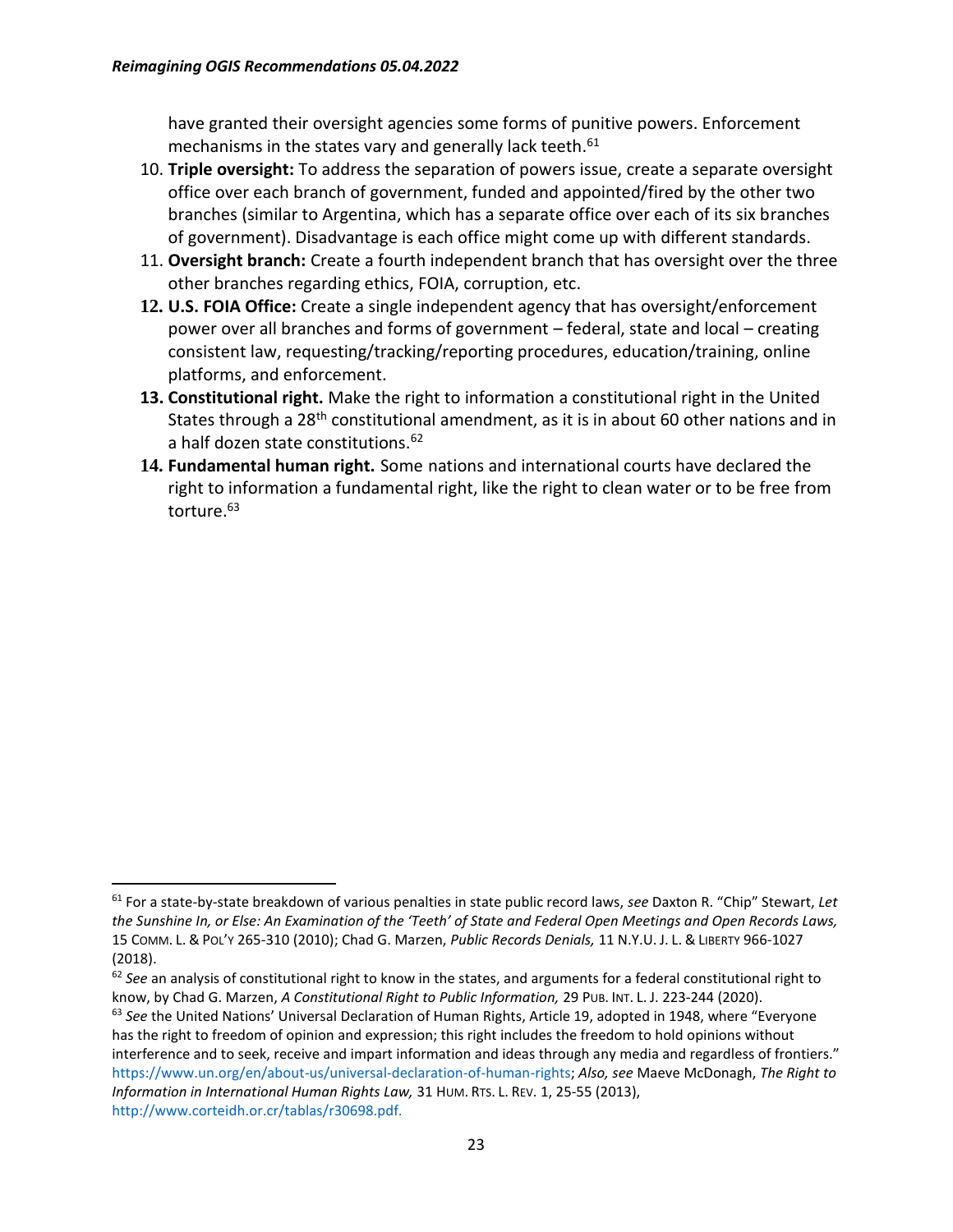# **Appendix D**

#### **OGIS's Feedback on Reimagining OGIS Working Group & Legislation Subcommittee Recommendations to the Federal FOIA Advisory Committee May 4, 2022**

As the Freedom of Information Act (FOIA) Ombudsman, the Office of Government Information Services (OGIS) has played an important and unique role in the FOIA process since it opened its doors in 2009. FOIA authorizes OGIS to review agencies' policies, procedures, and compliance with the FOIA, and to offer mediation services to resolve disputes between FOIA requesters and agencies. OGIS uses these mandates, along with the ombuds standards of independence, impartiality, and confidentiality<sup>64</sup> to identify procedures and methods to improve overall compliance with the FOIA.

OGIS advocates for the FOIA process itself rather than individual FOIA stakeholders. OGIS's unique position within the FOIA process allows it to hear from a variety of requesters, from the least experienced to the most experienced. OGIS also hears from agencies—in particular, the hardworking FOIA professionals who invite OGIS to help them improve the efficiency of their offices and the quality of their communications with requesters. OGIS engages with the U.S. Government Accountability Office  $(GAO)^{65}$  and the U.S. Department of Justice Office of Information Policy (OIP), frequently sharing its observations regarding the FOIA landscape. By observing how FOIA functions across the government, OGIS is able to help identify best practices in FOIA and develop recommendations to improve FOIA overall.

OGIS's work as the FOIA Ombudsman dovetails seamlessly with the FOIA statute and Congress's vision for the office. By listening and observing the FOIA process in action, we help to "resolve disputes … as a nonexclusive alternative to litigation."<sup>66</sup> By allowing our dispute resolution work to serve as a FOIA barometer and assessment of a range of FOIA issues, OGIS fulfills Congress's mandate to review FOIA policies, procedures and compliance, and identify procedures and methods for improving compliance with FOIA.<sup>67</sup> And by speaking about systemic change in a variety of ways, OGIS fulfills Congress's mandate to "identify procedures and methods for improving compliance" with FOIA.<sup>68</sup>

As the public's trust in government institutions waxes and wanes, ombuds offices play an important role in bolstering public trust and confidence. OGIS's role as the FOIA Ombudsman is

 $66$  5 U.S.C. § 552(h)(3).

<sup>67</sup> 5 U.S.C. §§ 552(h)(2)(A)-(B).

 $68$  5 U.S.C. § 552(h)(2)(C).

<sup>&</sup>lt;sup>64</sup> See 2016 Administrative Conference of the United States (ACUS) Recommendation 2016-5, "A Reappraisal – [The Nature And Value Of Ombudsmen In Federal Agencies Part 2: Research Report."](https://www.acus.gov/sites/default/files/documents/PART%202_Research%20Final%20%20%2011.14.16%20%28ACUS%29.pdf)

<sup>65</sup> The FOIA statute tasks GAO with conducting FOIA audits. 5 U.S.C. § 552(i).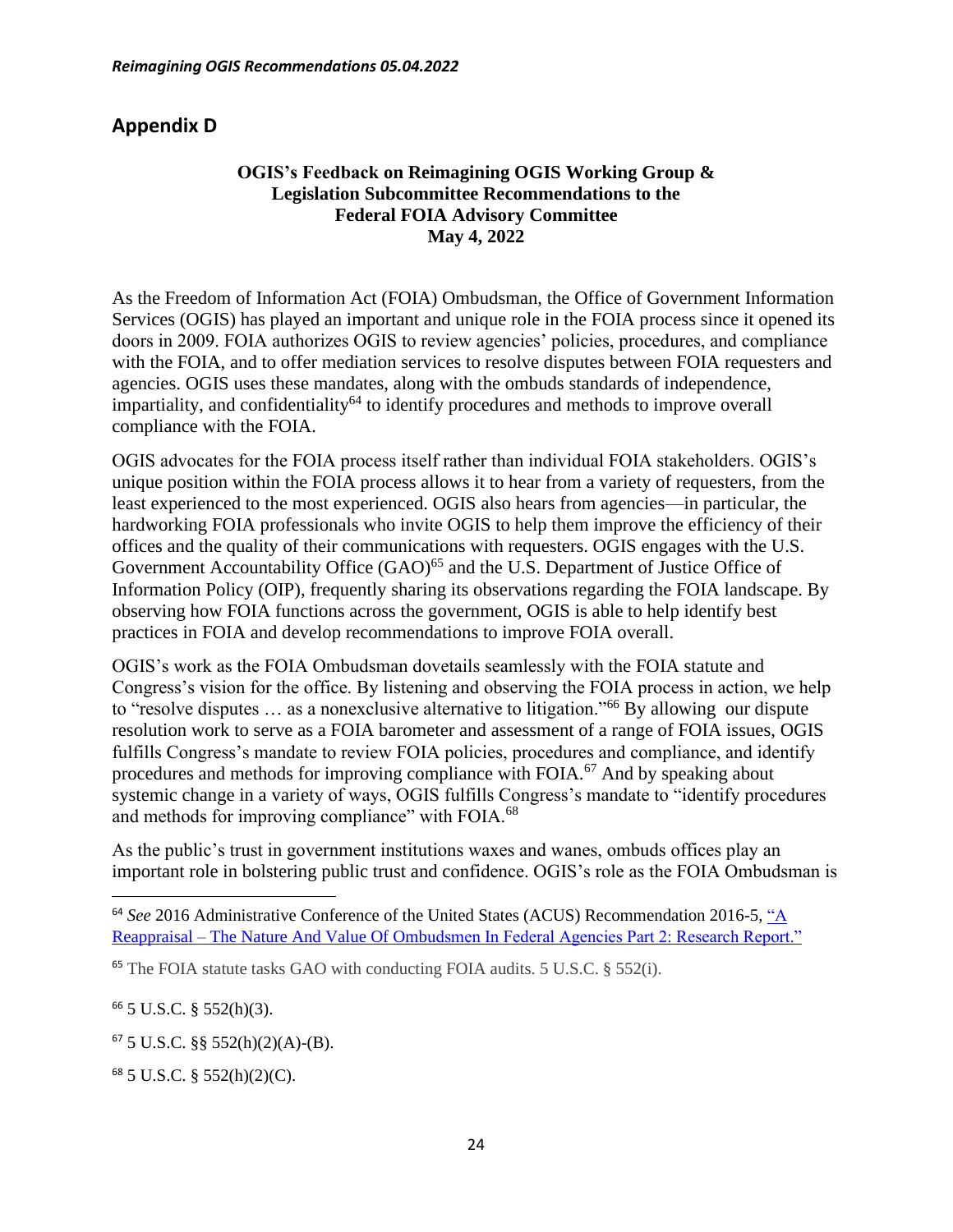#### *Reimagining OGIS Recommendations 05.04.2022*

doubly important, considering that FOIA provides access to information that sheds light on the actions of government agencies. Although OGIS was created as an alternative to litigation, many of the conflicts and/or difficulties that requesters encounter during the FOIA process and bring to OGIS are not necessarily ripe for litigation—or even mediation. OGIS strives to meet requesters where they are in the process: whether it is explaining the FOIA process to a first-time requester or attempting to reopen communication between an experienced requester and an agency. OGIS also strives to meet agencies where they are in the process and help develop ways agencies can better communicate with requesters.

The thread that runs through all of OGIS's work is building trust in the FOIA process by holding space for vital and sometimes difficult conversations to occur, and using what OGIS learns to raise awareness regarding broad, systemic issues ripe for attention and change. That is why it is vital for OGIS to retain its important role as the ombudsman rather than assume an adjudicatory function as contemplated by the Working Group's Recommendation.

OGIS shares the Working Group's desire to make the FOIA process fairer and more efficient so that it works for *all* stakeholders, as noted above. Indeed, that has been the goal of the FOIA Advisory Committee since its creation in 2014. NARA established the Committee to foster dialogue between the Administration and the requester community, solicit public comments, and develop consensus recommendations for improving FOIA administration and proactive disclosures.

We support *Recommendation No. 6*, that (the Archivist of the United States commissions a feasibility study, incorporating input from requesters and agencies, to more deeply explore the costs and benefits of these recommendations and refine the proposals to aid Congress in drafting legislation). In supporting Recommendation No. 6, OGIS suggests that a non-governmental organization or academic institution might be best suited to conduct such a study. Moreover, in implementing Recommendation No. 6, the study could also consider the "Other remedies for future consideration" that the Working Group includes in its white paper (A-J).

With regard to *Recommendation No. 1* (Congress gives OGIS the authority to make binding decisions), *Recommendation No. 2* (Congress gives OGIS the authority to review records in camera), and *Recommendation No. 3* (Congress directs the federal courts to give extra weight to OGIS decisions), OGIS has a number of concerns. As discussed earlier, OGIS's approach from the beginning has been – and continues to be – that of the FOIA Ombudsman, consistent with what OGIS believes Congress envisioned.<sup>69</sup> These three recommendations, if enacted, would significantly shift OGIS away from what we have spent over 12 years building – including significant trust among a wide range of FOIA stakeholders. These new functions/duties would not only interfere with our current function and structure but would drastically change OGIS's role from an ombudsman to an enforcer/adjudicator.

OGIS helps, on average, over 4,000 requesters annually (these include individuals, for-profit and nonprofit organizations, and journalists), who seek ombuds services. Although OGIS is unable to quantify how many requesters who have used our services decide not to file suit, we believe that

<sup>69</sup> *See* [https://www.leahy.senate.gov/press/leahy-cornyn-urge-doj-to-clarify-departments-position](https://www.leahy.senate.gov/press/leahy-cornyn-urge-doj-to-clarify-departments-position-on-foia-ombudsman)[on-foia-ombudsman.](https://www.leahy.senate.gov/press/leahy-cornyn-urge-doj-to-clarify-departments-position-on-foia-ombudsman)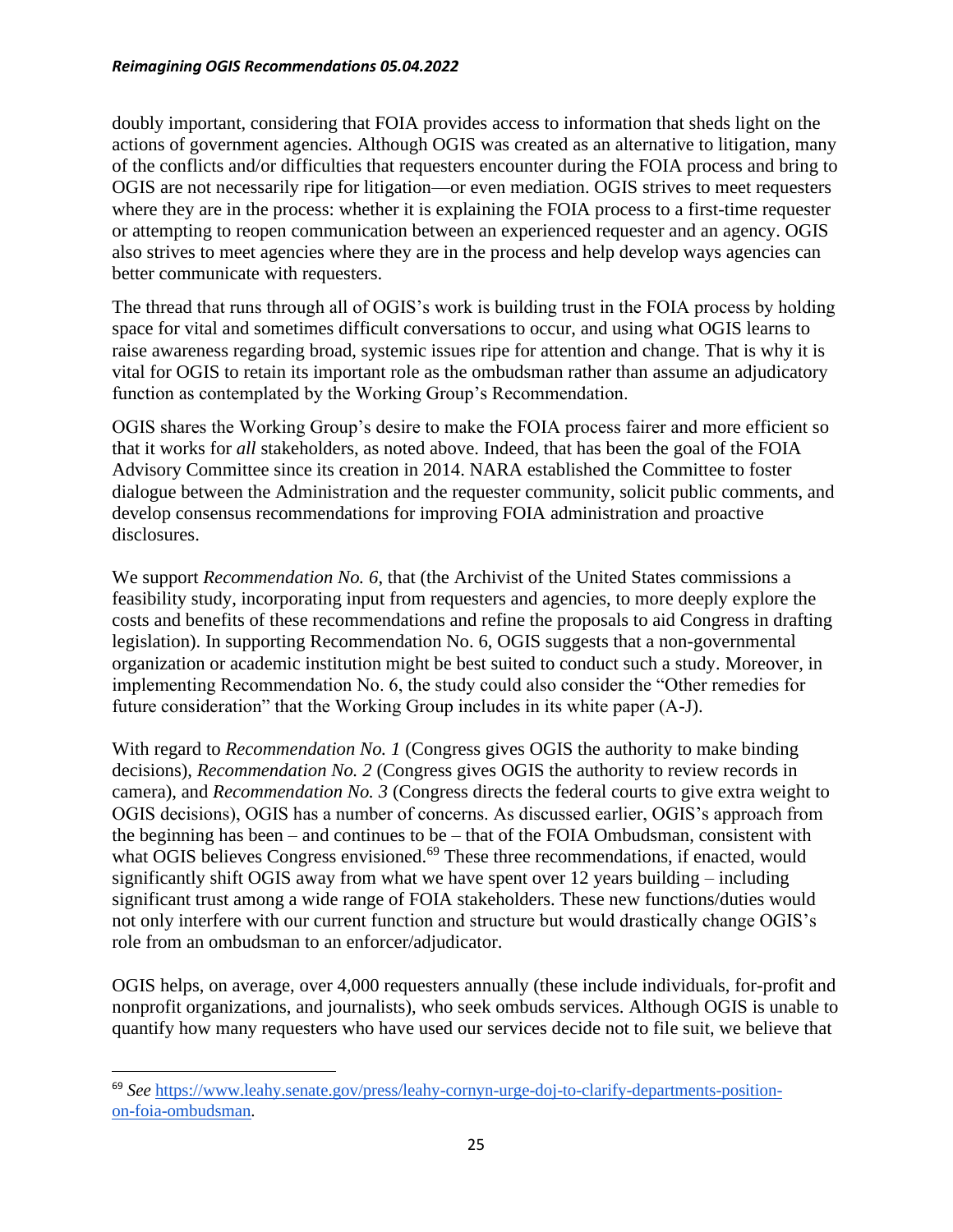#### *Reimagining OGIS Recommendations 05.04.2022*

a vast majority never sue. Rather, these requesters need help navigating various parts of the FOIA administrative process. OGIS also helps agencies who come to us seeking our counsel on how to best satisfy requesters' needs. These voices are important and we must continue to hear from them. OGIS is concerned that shifting our role to an enforcement office (the "FOIA police") – as per Recommendations Nos. 1-3 – would erode the trust and safe space for vital conversations that OGIS has built over the years with both requesters and agencies. This construct would also run directly counter to commonly accepted ombuds standards.<sup>70</sup> Moreover, OGIS would have to expand and fundamentally restructure itself, including creating walls between different teams of people to work on the different responsibilities – some of which would be in direct conflict (negotiator versus enforcer).

*Recommendation No. 4* (Congress creates a direct line-item budget for OGIS) is a double-edged sword – although a direct line-item would bring focus to OGIS's annual budget needs, that additional attention also means that it is a line-item that can be more readily cut. But regardless of whether OGIS has a separate line-item or continues to draw its funding from the overall NARA-allocated budget, OGIS agrees that it has been underfunded since its creation.

*Recommendation No. 5* (Congress increases OGIS's budget). The talented, creative, and hardworking OGIS staff has consistently done more with less and has operated with a staff deficit for much of its 12-plus-year existence. Even a modest budget increase would permit expansion of the current Mediation Team, helping to reduce our complex cases backlog; and would also permit expansion of the Compliance Team, whose work fits squarely in the Ombudsman's role of identifying systemic issues and the opportunities for change that those issues bring. That said, it is not at all clear to us that funding OGIS on the scale being proposed in the Working Group's white paper would actually fix the intricate and complex FOIA ecosystem writ large.

Finally, with respect to *Recommendation No. 7* (the Archivist of the United States returns OGIS as a direct report), we understand the rationale for moving OGIS under the umbrella of Agency Services as part of the 2010 Archivist's Task Force on Transformation. That reorganization grouped NARA offices and programs into three primary customer groups: Agencies, Researchers, and Visitors – to allow NARA staff to provide better services to customers and make it easier for customers to interact with staff. The reorganization relieved the Archivist from having direct supervisory and day-to-day organizational oversight of OGIS – a substantial duty. The transformation, however, was not intended to affect OGIS's independent nature and authority, as well as access to the Archivist. Indeed, during the past 12 plus years, OGIS has enjoyed unfettered access to – and support from – now retired Archivist David S. Ferriero and former Deputy Archivist and now Acting Archivist Debra Steidel Wall. In terms of resources (and budget – addressed earlier), OGIS's placement in Agency Services has also resulted in competing with several other NARA offices for the same money allocated to the Agency Services division. As an ombuds office, OGIS is likely the only such office in the federal government that does not occupy an independent place in the agency's organizational chart, even though it serves the unique role of the federal FOIA Ombudsman for the entire federal government. Although organizational location does not necessarily equal importance or influence, OGIS's future under a newly appointed Archivist remains unwritten.

<sup>70</sup> *See*, *e.g.,* USOA Standards, [http://www.usombudsman.org/wp-content/uploads/](http://www.usombudsman.org/wp-content/uploads/USOA-STANDARDS1.pdf) [USOA-STANDARDS1.pdf,](http://www.usombudsman.org/wp-content/uploads/USOA-STANDARDS1.pdf) Section II STANDARDS, A. Independence.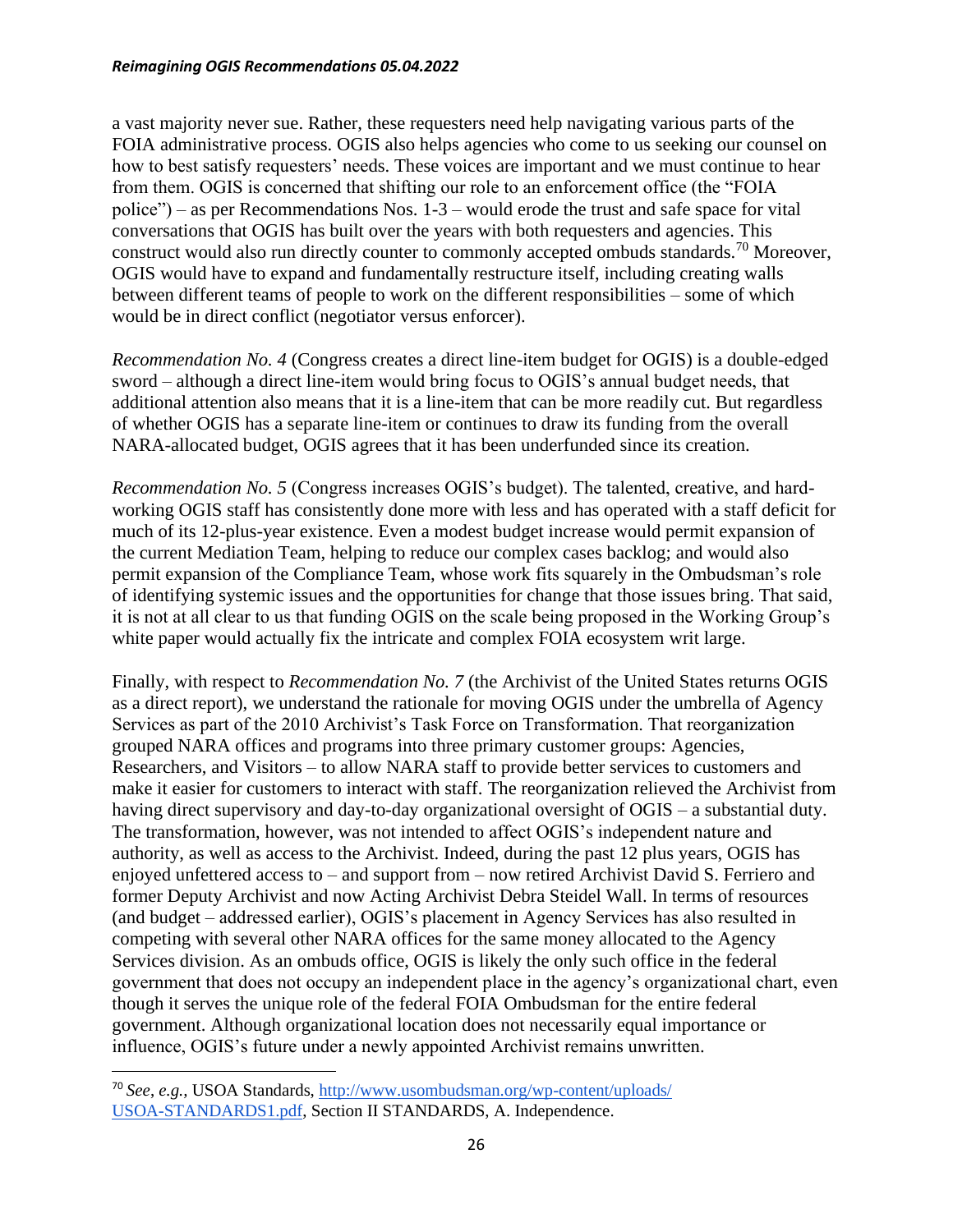# **Appendix E**

**Annotated studies and reports on public records oversight models** Most recent at the top, descending by year.

- **1. Michael Karanicolas and Margaret Kwoka,** *Overseeing Oversight,* **54 CONN. L. REV. 3 (2022). Early version[: https://papers.ssrn.com/sol3/papers.cfm?abstract\\_id=3927852](https://papers.ssrn.com/sol3/papers.cfm?abstract_id=3927852)** Compares OGIS to other nations' oversight models, concluding that the strongest models rely on an independent administrative body outside the executive branch with the power to compel agencies to disclose records.
- **2. Toby Mendel,** *Right to Information Oversight Bodies: Design Considerations,* **Centre for Law and Democracy report to the World Bank (2017).**

One of the most detailed explanations of the various records oversight models, and the pros and cons of their specific elements, such as binding vs. non-binding powers, independence of funding, accountability, policy development, and educational mission.

**3. Toby Mendel,** *The Fiftieth Anniversary of the Freedom of Information Act: How it Measures up Against International Standards and Other Laws,* **21 COMM. L. & POL'Y 4, 465-91 (2016).**

U.S. FOIA rates poorly compared to other countries' FOIA laws when it comes to oversight, particularly on sanctions. Bottom half of the world on appeals.

**4. Mark Fenster,** *The Informational Ombudsman: Fixing Open Government by Institutional Design,* **6 INT'L J. OPEN GOV'T 275-96 (2015).**

Surveyed the landscape of U.S. oversight and ombuds systems, focusing on a number of interesting models, particularly those in Connecticut and New Jersey, as relatively successful in large part due to the statutory structure of the systems. Also, finds the Florida system effective due to a long-serving, well-respected attorney creating a culture of compliance.

**5. Toby Mendel,** *Designing Right to Information Laws for Effective Implementation,* **World Bank Right to Information Series (2015).** 

**[https://openknowledge.worldbank.org/bitstream/handle/10986/22507/Designing0ri](https://openknowledge.worldbank.org/bitstream/handle/10986/22507/Designing0righ0ctive0implementation.pdf?sequence=1&isAllowed=y) [gh0ctive0implementation.pdf?sequence=1&isAllowed=y](https://openknowledge.worldbank.org/bitstream/handle/10986/22507/Designing0righ0ctive0implementation.pdf?sequence=1&isAllowed=y)**

Notes that "Central Support Bodies" are critical to success of right-to-information laws, addressing complaints from requesters, providing training for employees, and educating the public to their rights. Ideally, an oversight body would be independent of the executive branch with binding powers, which increases compliance with the law significantly.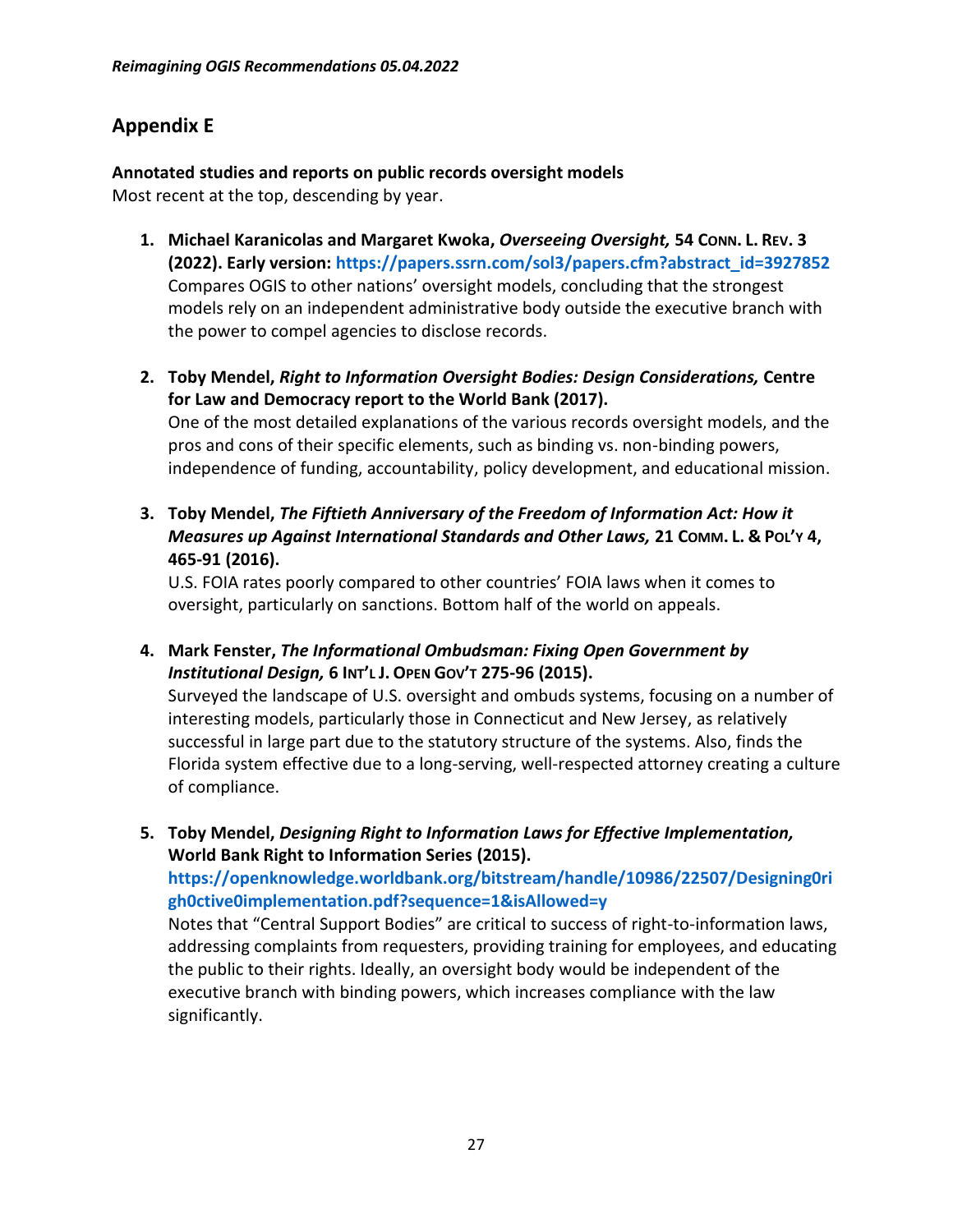**6. Mark H. Grunewald,** *Reducing FOIA Litigation Through Targeted ADR Strategies,* **Administrative Conference of the United States (April 28, 2014).** 

**[https://www.acus.gov/sites/default/files/documents/FINAL%20ACUS%20Final%20FO](https://www.acus.gov/sites/default/files/documents/FINAL%20ACUS%20Final%20FOIA%20Report%20-%20Grunewald%20-%204-28-14.pdf) [IA%20Report%20-%20Grunewald%20-%204-28-14.pdf](https://www.acus.gov/sites/default/files/documents/FINAL%20ACUS%20Final%20FOIA%20Report%20-%20Grunewald%20-%204-28-14.pdf)**

Studied FOIA court cases from 2010 through 2013 to categorize most common types of FOIA lawsuits, finding wide variation and concluding that no simple formula for resolution is likely to be fruitful. For example, might target different resolution models to different exemption disputes or requester categories. Suggested OGIS continue to resolve "Quick Hit" disputes, which is effective, and also start using its authority to issue advisory opinions for individual cases. Also suggested that agencies fully cooperate and comply with OGIS' recommendations. See final recommendations by the Administrative Conference of the United States, which did not include that OGIS use its power to issue advisory opinions on individual cases, contrary to Grunewald's suggestion: **[https://www.acus.gov/sites/default/files/documents/Recommendation%202014-](https://www.acus.gov/sites/default/files/documents/Recommendation%202014-1%20%28Resolving%20FOIA%20Disputes%29.pdf) [1%20%28Resolving%20FOIA%20Disputes%29.pdf](https://www.acus.gov/sites/default/files/documents/Recommendation%202014-1%20%28Resolving%20FOIA%20Disputes%29.pdf)**

- **7. Jonathan Anderson,** *Resolving Public Records Disputes in Wisconsin: The Role of the Attorney General's Office,* **Master's Thesis, University of Wisconsin-Milwaukee (2013). <https://dc.uwm.edu/cgi/viewcontent.cgi?article=1661&context=etd>** Analyzed 304 cases over six years and interviewed 17 requesters to conclude that AG intervention can be useful at times but is still unsatisfactory for many requesters, particularly because of the lack of enforcement.
- **8. Thomas M. Susman, Ashwini Jayaratnam, David C. Snowden, and Michael Vasquez,**  *Enforcing the Public's Right to Government Information: Can Sanctions Against Officials for Nondisclosure Work?* **(2012).**

**[https://papers.ssrn.com/sol3/papers.cfm?abstract\\_id=2295466](https://papers.ssrn.com/sol3/papers.cfm?abstract_id=2295466)**

Applying sanctions against officials for nondisclosure could be difficult, but they conclude that sanctions lead to better training of government employees and could increase compliance with FOIA.

**9. Laura Danielson,** *Giving Teeth to the Watchdog: Optimizing Open Records Appeals Processes to Facilitate the Media's Use of FOIA Laws,* **MICH. ST. L. REV. 981-1055 (2012). <https://hcommons.org/deposits/item/hc:35837/>**

Evaluates record appeals systems at the state and federal level, and provides suggestions. Recommends an independent commission with powers to compel agencies to release records, and for media requesters, where time is important, with mediation within a week of complaint and hearing within 45 days.

**10. Daxton R. "Chip" Stewart,** *Evaluating Public Access Ombuds Programs: An Analysis of the Experiences of Virginia, Iowa and Arizona in Creating and Implementing Ombuds Offices to Handle Disputes Arising under Open Government Laws,* **2 J. DISP. RESOL. 437- 505 (2012).** 

**<https://scholarship.law.missouri.edu/cgi/viewcontent.cgi?article=1659&context=jdr>**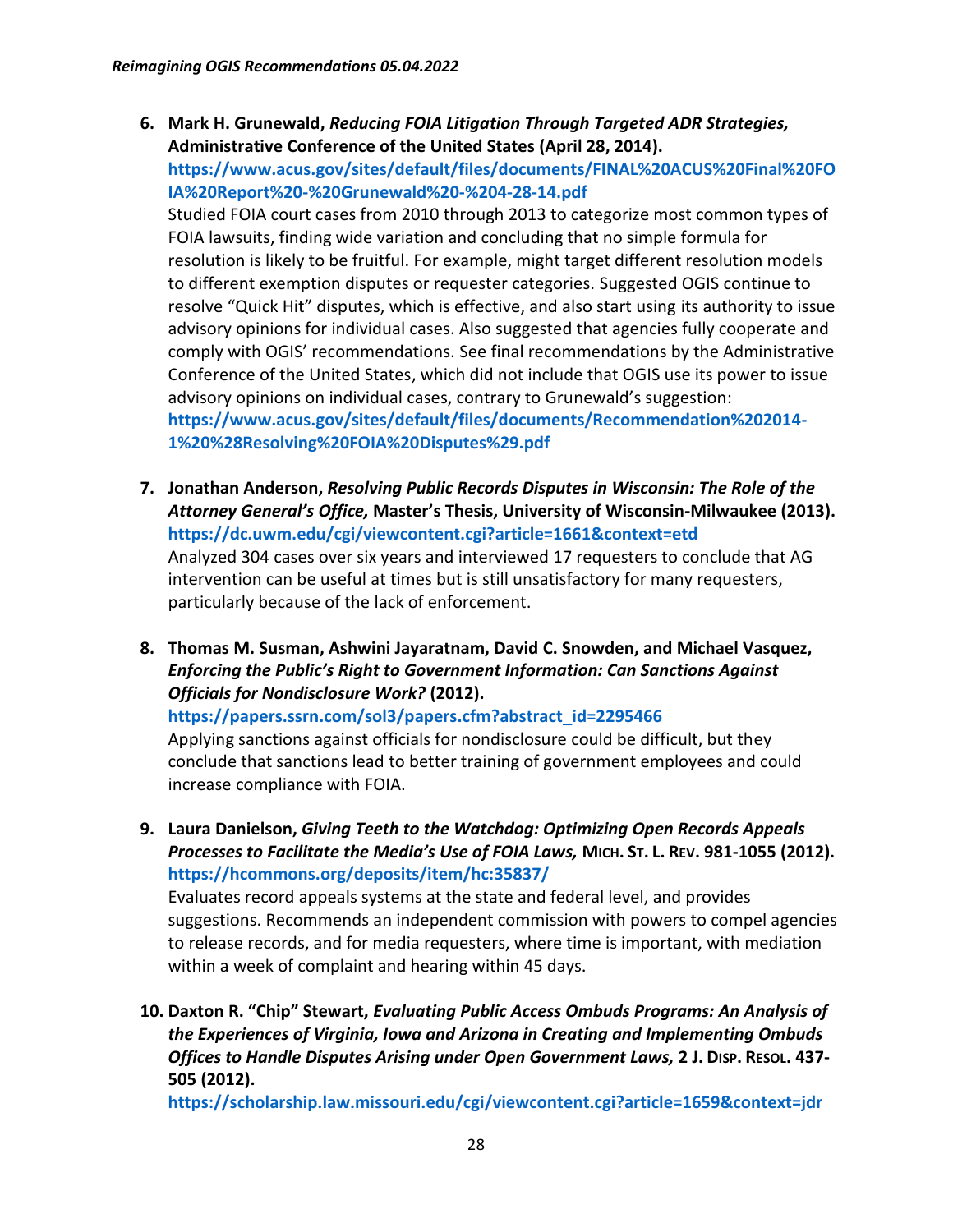A deep case study examination, based on Dispute Systems Design, at each of these three states to recommend six best practices for designing a records ombuds program: involve stakeholders, ensure impartiality, choose a strong leader, get stakeholders involved early, emphasize training and education, and periodically evaluate the program.

**11. Sarah Holsen and Martial Pasquier,** *Insight on Oversight: The Role of Information Commissioners in the Implementation of Access to Information Policies,* **2 J. INFO. POL'Y 214-41 (2012).**

**[https://www.jstor.org/stable/10.5325/jinfopoli.2.2012.0214#metadata\\_info\\_tab\\_con](https://www.jstor.org/stable/10.5325/jinfopoli.2.2012.0214#metadata_info_tab_contents) [tents](https://www.jstor.org/stable/10.5325/jinfopoli.2.2012.0214#metadata_info_tab_contents)**

Examines information offices of 10 countries (not including the U.S.), concluding that key elements include independence, authority, resources, and leadership. They conclude that the benefits of such an office outweigh the disadvantages.

**12. Margaret B. Kwoka and Melissa Davenport,** *Good but Not Great: Improving Access to Public Records Under the D.C. Freedom of Information Act,* **13 D.C. L. REV. 359 (2010). <https://repository.law.uic.edu/cgi/viewcontent.cgi?article=1031&context=facpubs>** Suggests establishing a FOIA oversight office for the District of Columbia, stating it should be independent and have authority, and create a system that avoids delays.

#### **13. Daxton R. "Chip" Stewart,** *Let the Sunshine In, or Else: An Examination of the 'Teeth' of State and Federal Open Meetings and Open Records Laws,* **15 COMM. L. & POL'Y 265-310 (2010).**

Examines the various enforcement mechanisms within public record laws at the state level, focusing on injunctions and mandamus, punitive damages, attorneys' fees, and civil and criminal sanctions. Recommends enhanced and uniform penalties, consistent enforcement, and alternatives to litigation.

14. MITCHELL W. PEARLMAN, PIERCING THE VEIL OF SECRECY: LESSONS IN THE FIGHT FOR FREEDOM OF **INFORMATION (2010).**

Notes that a jurisdiction can have the best law in the world, but without effective enforcement it's meaningless: "… The most liberal disclosure laws are essentially useless if there's no practical means of enforcing them." (p. 130) He writes that courts are an insufficient remedy for the average person because of the time and expense. Jurisdictions with a strong press and non-governmental organizations tend to have the best compliance with records laws. "Based on past experience, I predict that the battle to establish – and maintain – effective Freedom of Information enforcement authorities will be a long and difficult one. No government or official wants to cede its control over information to an independent third party. Yet, who would've believed that Mexico – a traditional oligarchy – would do just that?" (p. 131)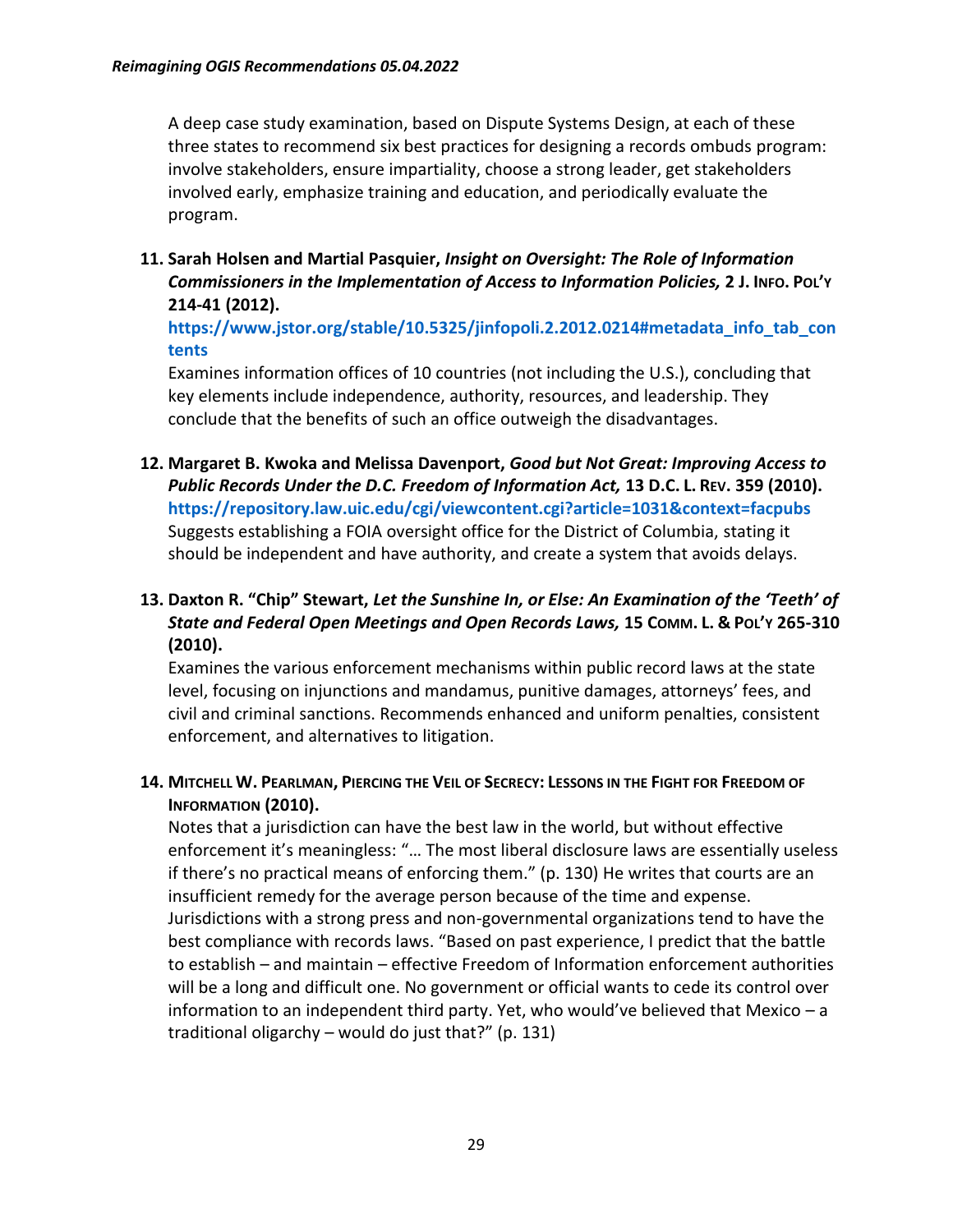**15. Daxton R. "Chip" Stewart,** *Managing Conflict Over Access: A Typology of Sunshine Law Dispute Resolution Systems,* **1 J. MEDIA L. & ETHICS 2, 49-82 (2009).**

Examined all 50 states and Washington, D.C., to identify the main mediation models in at least 32 states, including through attorneys general, administrative agencies, ombudsman offices, or a combination. Ultimately, does not say which is the most effective, but urges future research to see how the systems work in practice.

**16. Laura Newman,** *Enforcement Models: Content and Context,* **Media, Information, and Governance Program at the World Bank Institute (2009). [https://documents1.worldbank.org/curated/en/816891468149680314/pdf/479910W](https://documents1.worldbank.org/curated/en/816891468149680314/pdf/479910WBWP0Enf10Box338877B01PUBLIC1.pdf) [BWP0Enf10Box338877B01PUBLIC1.pdf](https://documents1.worldbank.org/curated/en/816891468149680314/pdf/479910WBWP0Enf10Box338877B01PUBLIC1.pdf)**

Key elements of enforcement of an oversight body are: Independence from political influence, accessible to requesters without need of legal representation, simple, affordable, timely, and led by a specialist with knowledge of FOI laws. Reviews three models in the world, such as judicial review (expensive), ombudsman (no authority), and commissioner with authority (what she considered the best: affordable, easy, timely, independent). Ultimately, success depends on independence (appointment, removal, budget and placement), compliance/authority, resources, and character of the person in charge.

**17. Kate Allan and Iain Currie,** *Enforcing Access to Information and Privacy Rights: Evaluating Proposals for an Information Protection Regulator for South Africa,* **23 S. AFR. J. HUM. RTS. 3, 563-79 (2007).**

**<https://www.tandfonline.com/doi/abs/10.1080/19962126.2007.11864933>** Examined proposals for South Africa to improve its FOIA law, including the concept of "Information Courts" to handle FOIA disputes, a "Public Protector" office to mediate and make recommendations to Parliament, and an "Information Protection Regulator" to enforce compliance.

**18. Laura Neuman, and Richard Calland,** *Making the Law Work: The Challenges of Implementation,* **THE RIGHT TO KNOW: TRANSPARENCY FOR AN OPEN WORLD, ed. A. FLORINI (2007).**

Discusses the challenges of implementing and enforcing FOIA laws once they are adopted. Notes that focus on exemptions is shortsighted and even more important is serious attention to methods to ensure compliance with the law, such as building political will, effective processing systems, employee training, and oversight bodies.

**19. Harry Hammitt,** *Mediation Without Litigation,* **2 THE FOI REPORTS, 3 National Freedom of Information Coalition (2007). [https://www.nfoic.org/wp](https://www.nfoic.org/wp-content/uploads/hammitt_mediation_without_litigation.pdf)[content/uploads/hammitt\\_mediation\\_without\\_litigation.pdf](https://www.nfoic.org/wp-content/uploads/hammitt_mediation_without_litigation.pdf)**

Examines formal dispute resolutions in Connecticut, New Jersey, New York, Minnesota, Hawaii, Indiana, Illinois, Iowa, Florida, Maryland, Georgia, Washington state, Arizona, and Virginia. Also examines informal models and attorney general mediation. Predicted a FOIA ombudsman (OGIS) would be less well suited for the federal government.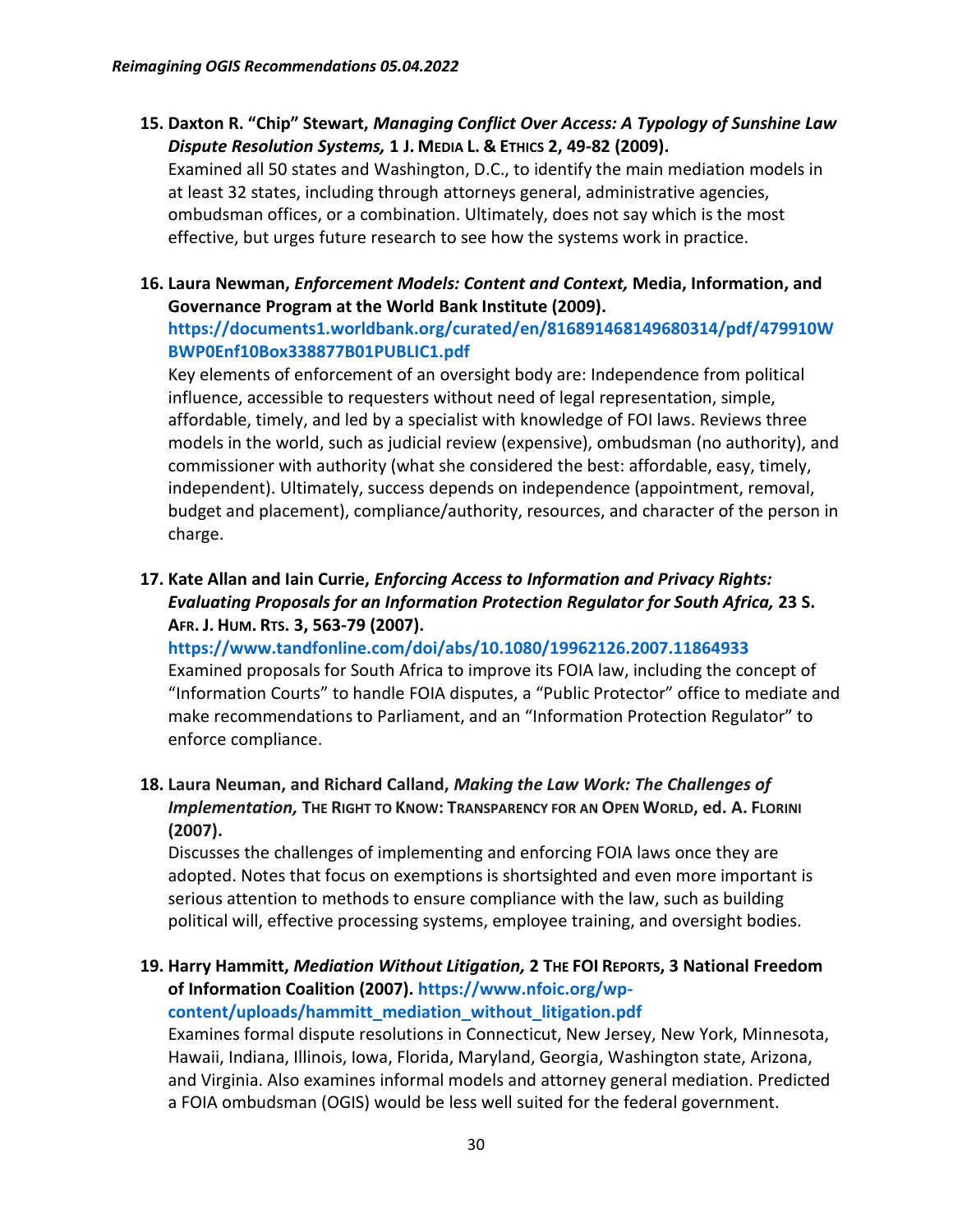- **20. Yunjuan Luo and Anthony L. Fargo,** *Measuring Attitudes About the Indiana Public Access Counselor's Office: An Empirical Study,* **Indiana Coalition for Open Government (2007)[. http://www.pfaw.nfoic.org/sites/default/files/ICOG-IU-2008-Survey.pdf](http://www.pfaw.nfoic.org/sites/default/files/ICOG-IU-2008-Survey.pdf)** A survey of 120 requesters who had used the Indiana records ombudsman office found that two-thirds were generally satisfied with the decisions, but 91% said the office should have the authority to compel agencies to disclose records.
- **21. The Carter Center,** *Mechanisms for Monitoring and Enforcing the Right to Information Around the World,* **in Access to Information: Building a Culture of Transparency, 49-56 (2006)[. www.cartercenter.org/documents/2364.pdf](http://www.cartercenter.org/documents/2364.pdf)**

Examines how access to information laws have worked around the world. Lays out five principles that every oversight agency should satisfy: Accessibility to average people, affordability, timeliness, independence and specialization (a specific body that has expertise in FOIA law). Reliance on the courts to resolve disputes is insufficient.

#### **22. JAMES T. O'REILLY, FEDERAL INFORMATION DISCLOSURE (3rd ed. 2000).**

Perhaps the most detailed examination of FOIA in all respects, including discussion of FOIA's origins, each exemption, political aspects, how it is litigated, privacy rights, the Sunshine Act, Federal Advisory Committee Act, state access laws, and affirmative disclosure.

**23. Charles N. Davis, Milagros Rivera-Sanchez, and Bill F. Chamberlin,** *Sunshine Laws and Judicial Discretion: A Proposal for Reform of State Sunshine Law Enforcement Provisions,* **28** *Urb. Law.* **1, 41-64 (1996).**

The authors review appellate court interpretations of enforcement provisions for state open meeting laws, including a state-by-state listing of statutes, and offer a model enforcement statute. They note that statutes are usually vague and rarely enforced. They recommend amending statutes to make enforcement provisions mandatory, requiring that any action taken illegally be deemed void, and include criminal or civil penalties for willful and knowing violations. Recommend removal of officials from office on a third violation, following a jury trial.

**24. E. Bartlett Barnes,** *Connecticut and Its Right-to-Know Laws,* **XLIII** *NIEMAN REPORTS* **3, 30- 35 (1989)[. http://niemanreports.org/wp-content/uploads/2014/04/Fall-1989\\_150.pdf](http://niemanreports.org/wp-content/uploads/2014/04/Fall-1989_150.pdf)** Describes how motivated journalists started lobbying for a strong public records law in Connecticut in 1950, eventually getting one passed in 1957 and then pushed hard to get a stronger law passed in 1975, which created the world's first FOI commission with the power to issue binding decisions in public records disputes. Explains how the commission and law was working in the decade following the launch of the commission – in general it was perceived favorably by journalists.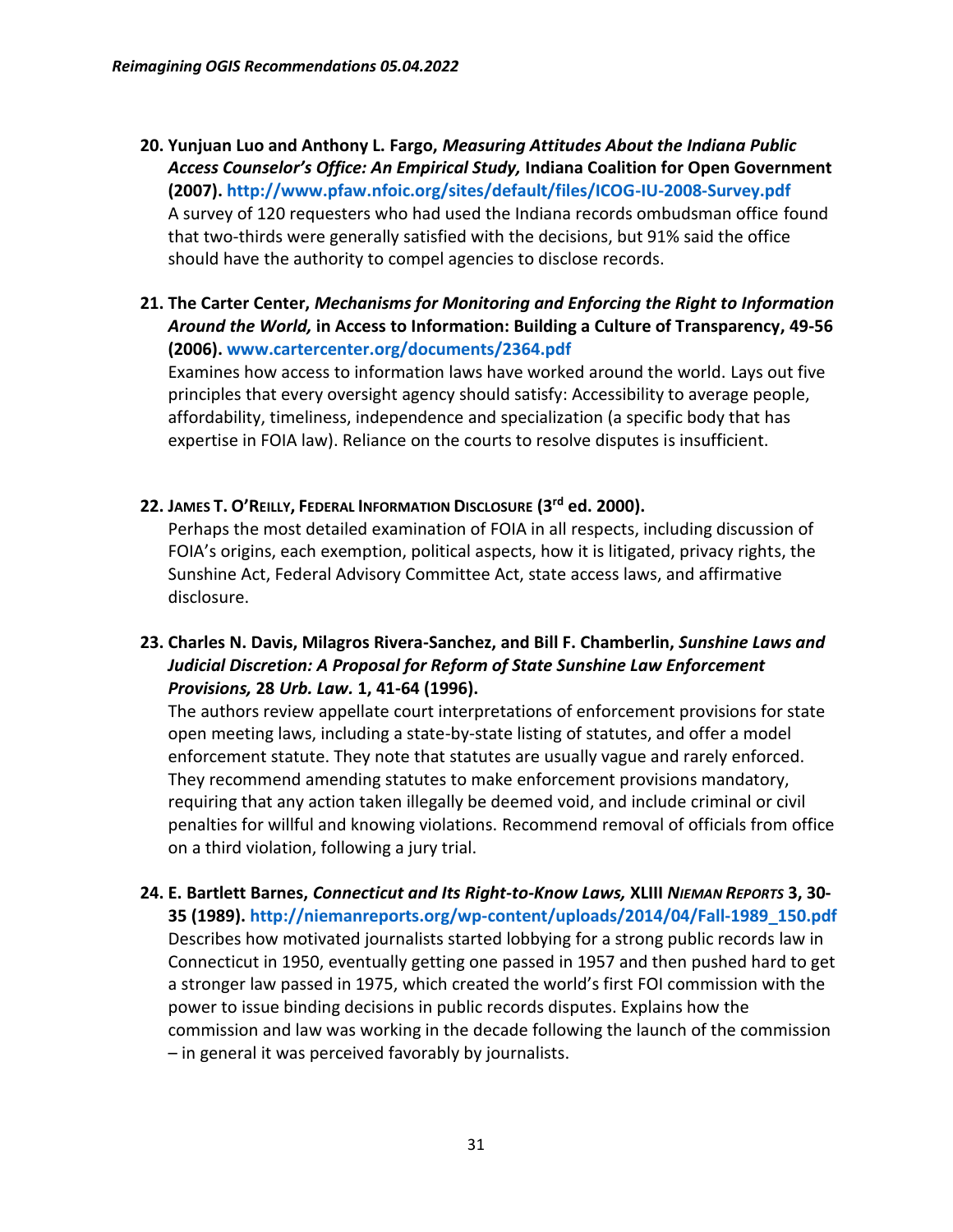#### **25. Mark H. Grunewald,** *Freedom of Information Act Dispute Resolution,* **40** *ADMIN. L. REV.* **1, 1-66 (1988).**

Recommends an independent administrative tribunal model or an ombudsman-based structure to ease federal FOIA litigation. Estimated that about 5,000 cases could be resolved by such an agency (4,100 handled today by OGIS). Points to Connecticut (binding decisions), New York (advisory), and Canada (enforcer on behalf of Parliament) as good models. Recommends an ombudsman model or an "Information Access Authority" to handle mediation and make binding decisions, with the head appointed by the president with Senate confirmation. Cases would be handled by administrative law judges.

**26. Mark H. Grunewald,** *Administrative Mechanisms for Resolving Freedom of Information Act Disputes,* **for the Administrative Conference of the United States (December 15, 1986). [https://www.acus.gov/sites/default/files/documents/1987-](https://www.acus.gov/sites/default/files/documents/1987-Statement%2312%20Administrative%20Mechanisms%20for%20Resolving%20FOIA%20Disputes.pdf) [Statement%2312%20Administrative%20Mechanisms%20for%20Resolving%20FOIA%2](https://www.acus.gov/sites/default/files/documents/1987-Statement%2312%20Administrative%20Mechanisms%20for%20Resolving%20FOIA%20Disputes.pdf) [0Disputes.pdf](https://www.acus.gov/sites/default/files/documents/1987-Statement%2312%20Administrative%20Mechanisms%20for%20Resolving%20FOIA%20Disputes.pdf)**

An exhaustive 160-page report based on 27 interviews and examining FOIA court caseload, non-judicial compliance mechanisms, and dispute resolution applied in Connecticut, New York, and Canada. Concludes that an administrative resolution system would serve the system better than relying solely on the courts, providing greater consistency, greater expertise, and freeing up the court dockets. Lists 10 elements that such an "Information Access Agency" should possess, including independence and use of administrative law judges with authority to review records *in camera.* Also lays out the possibility of a FOIA Ombudsman office.

#### **27. Robert G. Vaughn, Administrative Alternatives and the Federal Freedom of Information Act, 45 OHIO ST. L. J. 185-214 (1984).**

One of the first examinations of potential models for FOIA oversight. Recommended applying the New York model (no authority but persuasive) to federal FOIA (rather than Connecticut model with binding authority) because it would be easier to adapt and have limited cost.

#### **28. Kenneth C. Davis, The Information Act: A Preliminary Analysis, 34 U. CHI. L. R. 4, 761- 816 (1967).**

Likely the first academic analysis of the newly passed amendments to the Administrative Procedure Act (now called FOIA), picking apart the language, exemptions, and the issues that might arise with enforcement through the courts (noting that it "… may be fewer than one per cent of parties who want information and are entitled to it will go to court to get it." p. 806).

### **29. Harold L. Cross,** *The People's Right to Know: Second Supplement,* **American Society of Newspaper Editors (1959).**

In a follow-up to his book "The People's Right to Know," Harold Cross lays out more case law and statutory changes since 1953, noting how the system is stacked against the